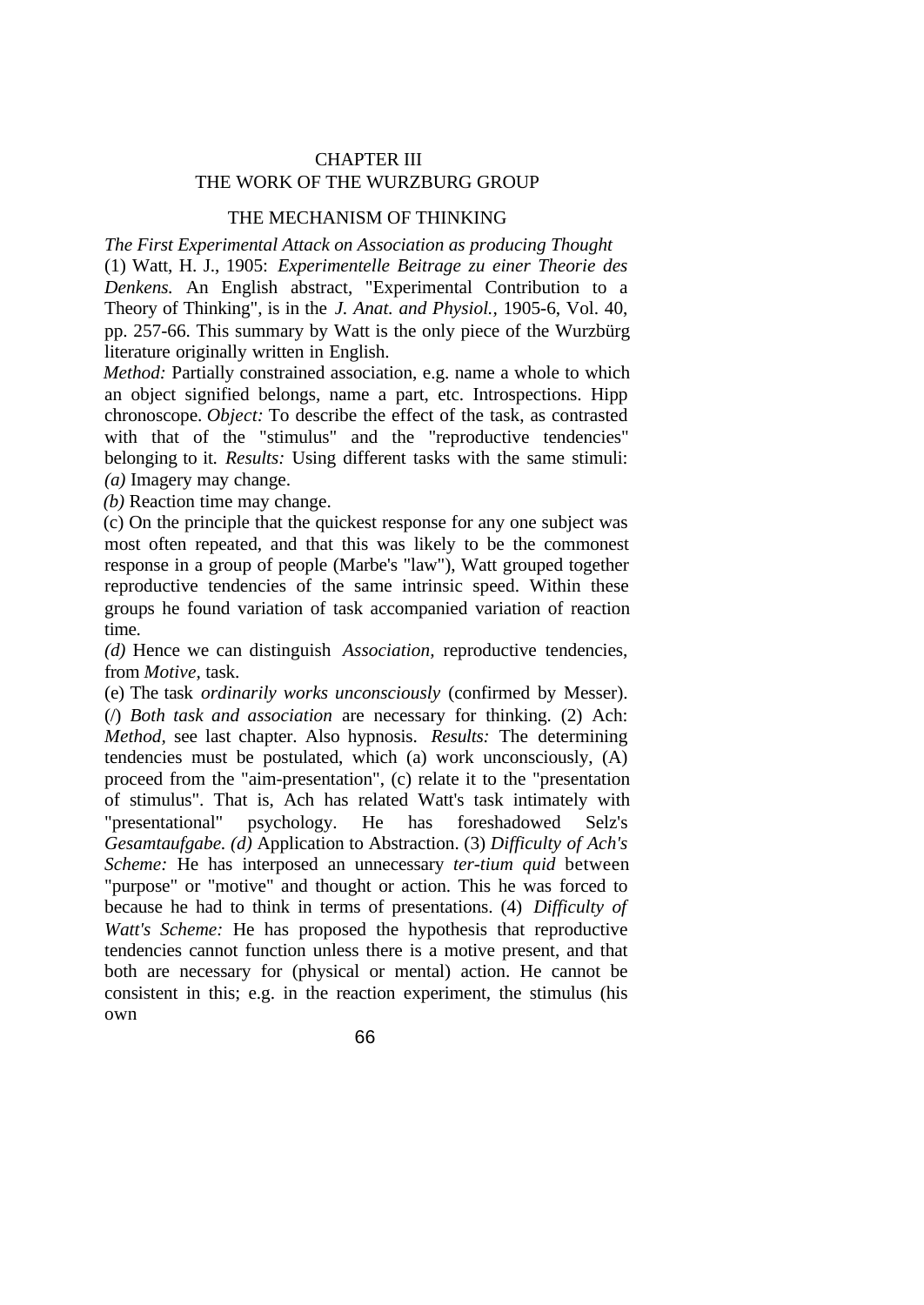example) has originally no reproductive tendencies attached to it. He was forced to his hypothesis because of the prevailing theory that the basis of thought was association.

THE DISCUSSION OF the Wurzbürg work has hitherto been confined to the qualitative aspect of the thought processes. To the question: What kind of mental event constitutes the process of thinking? it has been seen that the Wurzbürg answer was at first negative in the sense that it excluded imagery and imaginal processes, and, in its later development, positive, in that it maintained that the constitutive events of thinking were unique thought-processes, thoughts that are *sui generis.* It is now time to consider the correlative aspect of the question, namely by what principle do such thinking-events follow each other.

When the Wurzbürgers began their work, the conventional answer to the question was "by the laws of association". It is true that there were those who, repelled by the starkness of the associational scheme, which ultimately represented mental life as a fortuitous clash of elements, had attempted formulations which professed to do more justice to the real activity of the mind itself. Thus was born Wundt's doctrine of Apperception, the culmination of many theories carrying the same name. Wundt's doctrine was developed in the successive editions of his *Principles of Physiological Psychology* (first edition, 1874, sixth, 1908-11), and stressed the activity of the mind, as contrasted with the passivity of the process of association.<sup>1</sup> In the same way, Ward had attacked the doctrine of associationism or presentationism, as he preferred to call it.<sup>2</sup> Nevertheless, it is fair to say that in the early nineteen hundreds the conventional explanation of the mechanism of thought was couched in associational terms. Once more the Wurzbürg group developed a doctrine running counter to the conventional scheme, and once more we must look to Külpe for the ultimate source of the work. In 1893 Külpe had already stated  $3$ that reactions to the reaction-time experiments

1 See Boring's *History of Experimental Psychology,* pp. 333-35, for a clear summary. See also Ward, 1918, pp. 308-11, for a history and criticism of the doctrine of Apperception.

 $2$  See his articles in the tenth (1902) and eleventh (1908) editions of the *Encyclopaedia Britannica.* They were expanded and supplemented to form his *Psychological Principles,* 1918.

<sup>3</sup> Grundriss der Psychologie, Berlin, 1893, p. 422. This was pointed out by R. M. Ogden (1911, p. 185). The statement is actually repeated almost verbatim by Watt. "The *class,* i.e. sensorial or motor reaction, is not determined by the nature of the experiment after it has been made, but by the nature of the given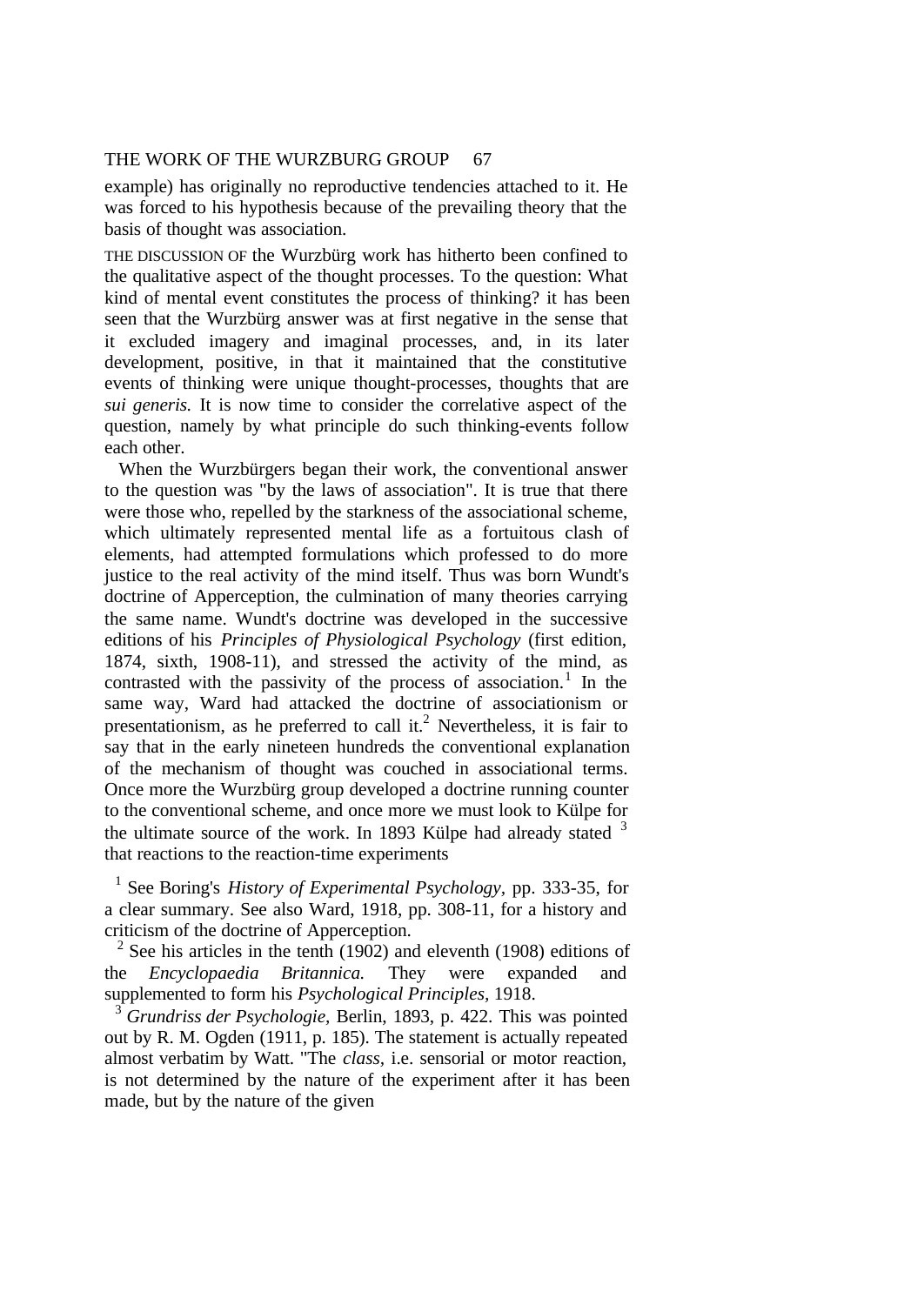differed according to the preparation of the subject. This was the germ from which later sprang the work of Watt and Ach, whose contributions to (he theory of thinking are here complementary although their experiments were independently conceived and executed. It has been seen that the associational theory had already been severely criticized on theoretical grounds. It was, however, as the result of elaborate experiment, of "systematic experimental selfobservation", that these two men proposed, as a qualitatively different mechanism to account for the sequence of the thinking process, the Determining Tendencies (Ach) which spring from the Task *(Aufgabe,* Watt). The work of Watt will be considered first.

#### *Experimental Demonstration of the Task*

Watt used the method of partially constrained association which was two years later to be employed in the experiments of Messer already described. By means of Ach's newly devised card changer, printed words were shown on cards. According to the specified task *(Aufgabe),* the subject was to classify the object signified, to name an example of it, to name a whole to which it belonged, to name a part, to name another of the same class or another part of the same whole. Six subjects were employed, most of the work being done by four practised observers, who included Angell, Külpe, and Dürr. Fifteen words were allotted to each of the tasks, and in all over three thousand experiments were made. Time was registered by the Hipp chronoscope. Elaborate introspections were made after each word. These were recorded together with any remarks that the subject cared to make. Occasionally the experimenter questioned the subject on specific points. In addition, a series of experiments was made in which every observer was required to concentrate particular attention on one phase of the experience. For the purpose there were recognized four stages of the total process of association: that of the preparation<sup>4</sup> for the experiment, that of the appearance of the stimulus word, the search for the reaction word, when it occurred, and lastly the appearance of the reaction word (1905, p. 316). For example, the subject might be required to notice particularly what happened in consciousness before the stimulus word appeared. This was the method of fractionation, already mentioned in connection

preparation. Here we have the difference between what we call the task and the mere tendency to reproduction . . ." (1906, p. 262). The intimate connection between the Wurzbürg work and Külpe's thought is here well illustrated.

<sup>4</sup> The influence of Külpe's already quoted statement may perhaps here by seen.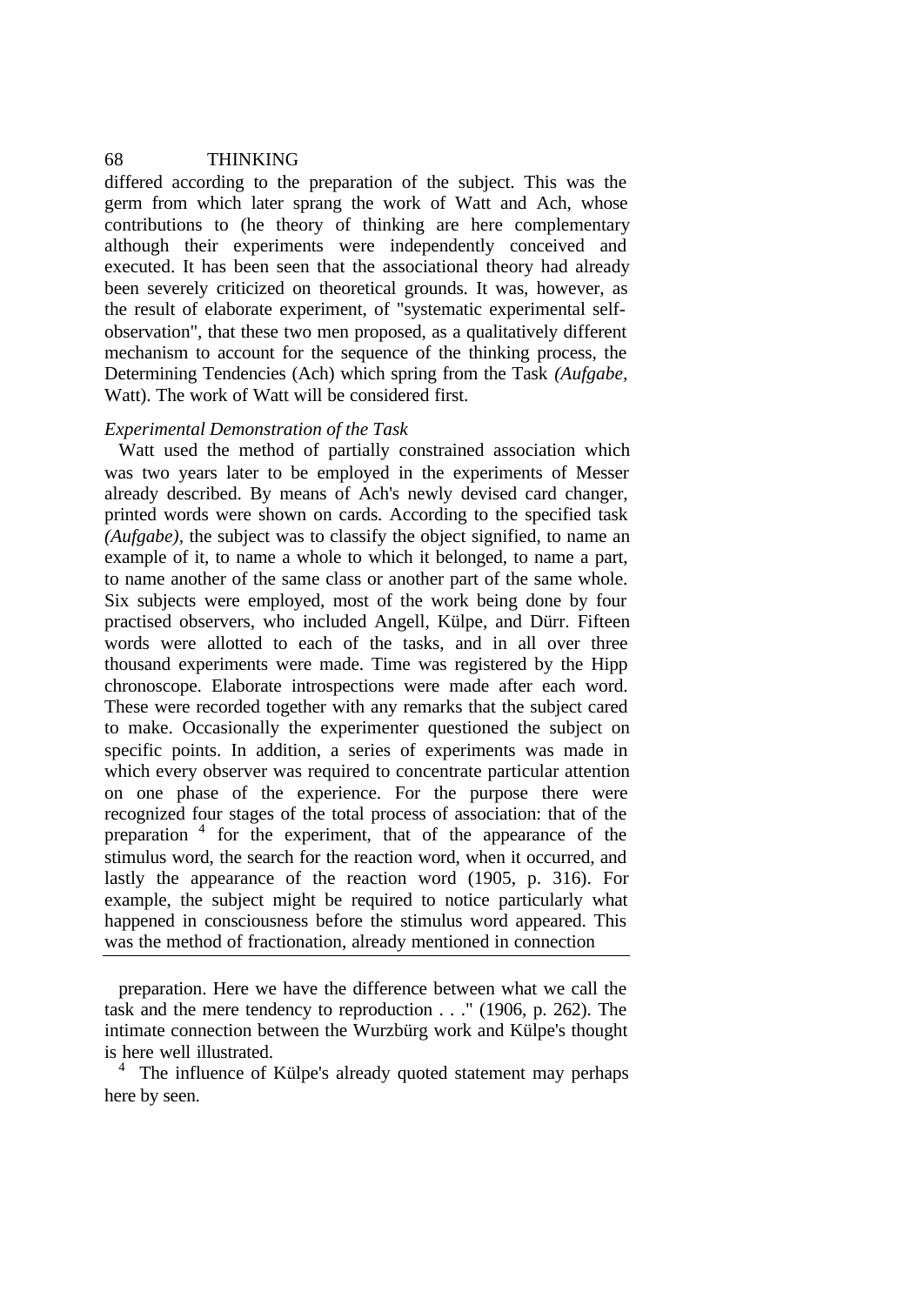with Ach's experiments. Watt claimed that the method made possible more careful and better introspection.

The experiences reported by the subject could be classified under three headings. (A) The subject followed, throughout the experiment, a single line which led directly to the spoken word. This was the most frequent type. (B) The subject might seek a word which he did not find. (C) He may have intended to say one word, but actually have said another  $5(1905, pp. 303, 321; 1906, p. 258)$ . In each of these three classes Watt distinguished three subdivisions.

(i) The reaction word may follow directly upon the stimulus with no intermediate experience or none that was describable.

(ii) In a great many cases, visual imagery ("a visual representation") follows the stimulus. Thereupon, either directly or after a pause or a search, comes the reaction word.

(iii) Sometimes there appeared between stimulus and response a verbal image, or "some experiences which could only be described in conceptual terms and not analytically according to the content— call it a thought—appeared between the presentation of the word and the spoken reaction" (1906, p. 258). This last is of course the *Bewusstseinslage* of Marbe, and it so appears in the German text (p. 304). In a footnote Watt explains: "We understand provisionally by this term an experience which is not yet analysable more closely" (ibid.).

The main object of the paper is to describe the effect of the task; and to distinguish it and its influence from the "reproductive tendencies"—and their influence. The effect of the task may be seen by the uniform influence it exerts on the general nature of the thinking process. To take first the simple reproductions, where the subject followed a single line until the final response was given, the percentage of each of the three subdivisions was found to change regularly and similarly with each subject from one task to another. Thus when observer I was given the task "name a whole of", 76 per cent. of his responses occurred without intermediate step, 23 per cent. showed intermediate visual images, 2 per cent. verbal images or *Bewusstscins-lagen.* When the same observer was given the task "name an example of", these figures were 68 per cent., 21 per cent, and II per cent. respectively.<sup>6</sup> Thus, says Watt, the nature of the task has an effect on the experiences of the subject. A subject who shows hardly any

<sup>5</sup> I follow here Watt's own English account in his abstract of 1906, which differs slightly in wording and arrangement from that of the paper of 1905.

 $6$  These figures are as given by Watt, 1905, p. 311.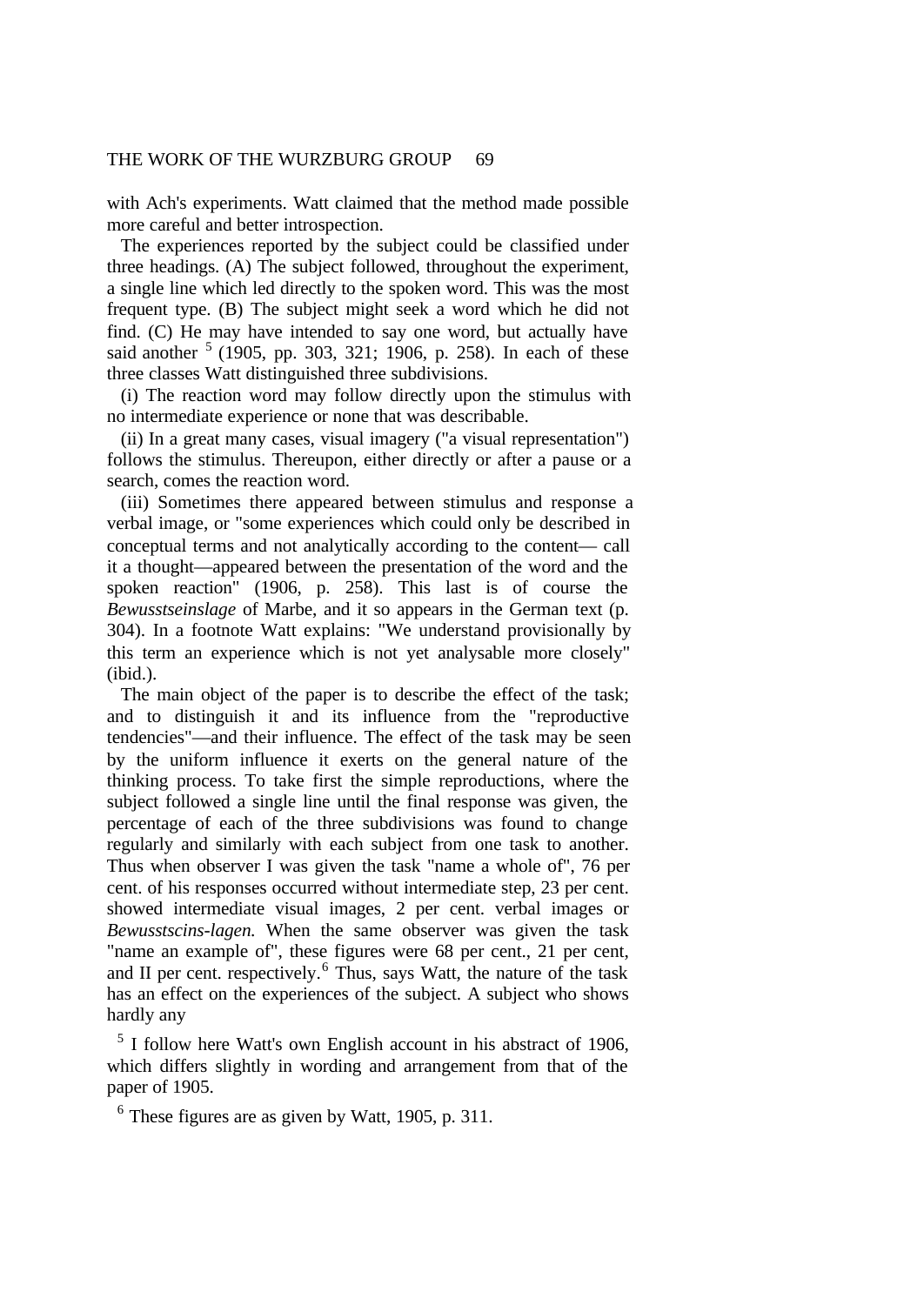visual imagery when asked to classify, may experience such imagery in 50 per cent. of his responses when he is asked to name a part. This same change of task may increase another subject's visual imagery from 50 per cent. to between 90 and 100 per cent. The duration of reaction is similarly influenced by the task.

We have hitherto been speaking of the simple "single-line" reactions. When we come to the complex reactions, where the subject follows more than one line or gives one word while intending to say another, here also we find reaction times varying with the task. The percentage occurrence of such complex reactions is, however, independent of it. This Watt explains as follows.

The occurrence of such complex reactions must depend on the number of associations or reproductive tendencies diverging from the stimulus in question. A stimulus with more reproductive tendencies attaching to it would be expected to give more cases where the subject pursued more than one line before giving his response. But the number of reproductive tendencies attaching to a stimulus depends on the stimulus and is independent of the task. Therefore it is natural to find that change in task does not change the number of complex reactions. Thus the experimental fact that the number of complex reactions is independent of the particular task shows once again that we must distinguish the influence of the task from that of the stimulus. This argument is put forward as embodying a probable hypothesis only.<sup>7</sup>

Watt attempts to separate the respective influences of the task and of the stimulus word upon the speed of the reactions in the following ingenious manner. Consider first the reactions of a single individual. Repetition, we know, diminishes reaction time. The more often an individual has made a given reaction, the shorter reaction time becomes, until the minimum time is reached. Now the associations that are more frequently experienced by one individual are likely to be those which he shares with other people. Consequently we are likely to find that, when the same response is made by different observers, the number of such different observers sharing the same response will vary directly with the speed of the response in question. The fastest responses would then be those given by the most subjects, and so on. Analysis of the experimental data shows this to be very generally true, with explainable exceptions. This gives a possible

 $<sup>7</sup>$  It will later be seen that Ach claims that a task, or what here comes</sup> to the same thing, the determining tendencies, may cause new associations to arise. If this contention is justified, it invalidates Watt's argument at this point.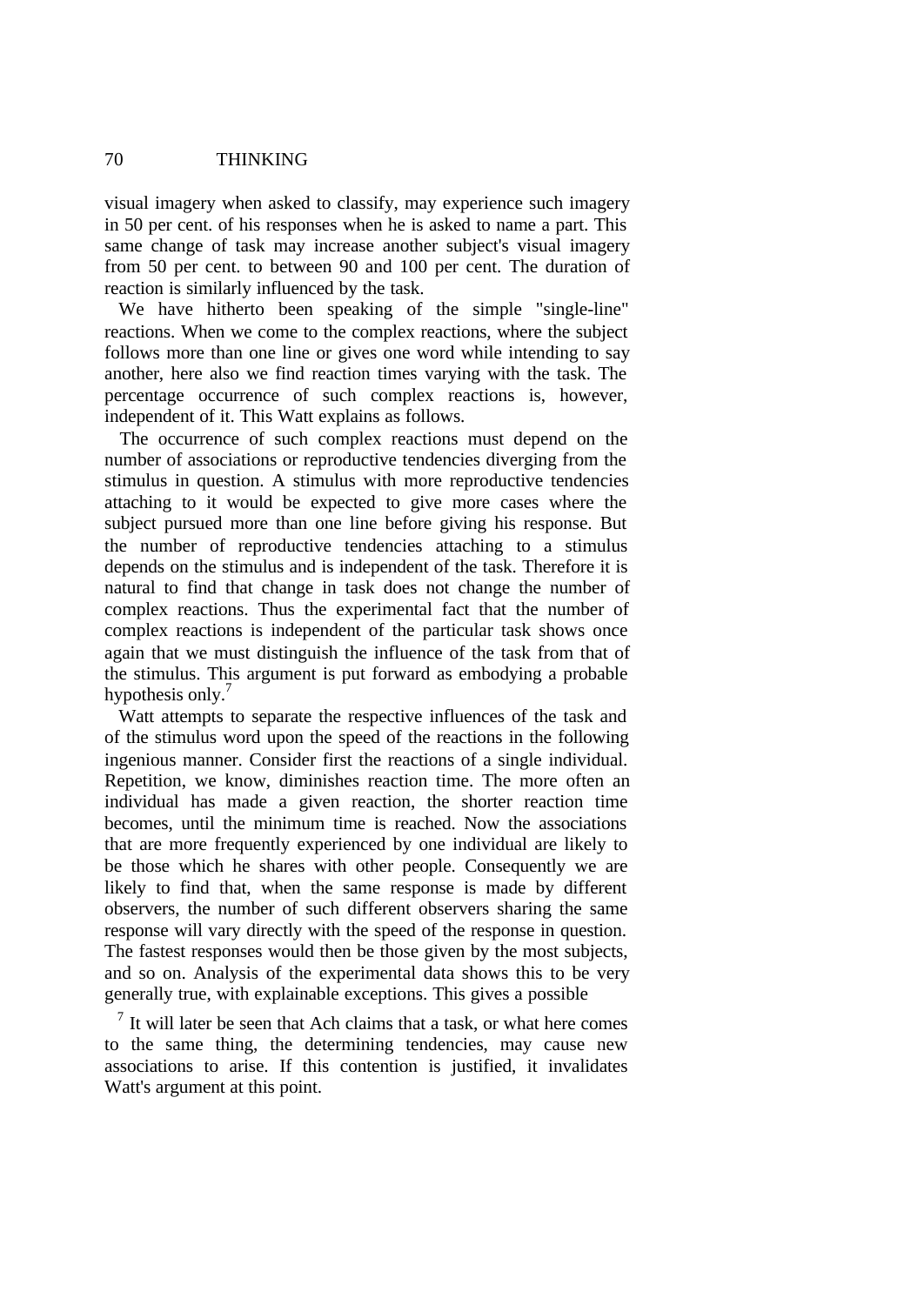method of eliminating the effect of repetition in an individual's reaction times.

Responses given by two or more persons are grouped together, and in each group the speed under different tasks is compared. It is found that within these groups of equally frequent responses, change of task has much the same effect as was found before when the general effect of task on duration was considered. That is to say, "the influence of the task is independent of the rapidity of the tendency of reproduction in itself". When that part of the speed which belongs, so to speak, to the stimulus word has been eliminated, it is found that the influence of the task in respect of speed of response is the same as before. So that, once again, the task is differentiated from the stimulus word (1906, p. 260). By a further analysis, he shows that "if other conditions remain the same, it is the individual strength or *rapidity* of the tendency to reproduction *which determines the reproduction"* (loc. cit., p. 261, original italics), and not any other factor such as arbitrary choice or selective attention. Different stimulus words, taken by themselves, have different sets of associations diverging from them. Any particular task, such as "name a part of", affects these equally, whatever their individual strength.

Thus he reaches the conception of a dual division of the factors affecting our mental life. There is the task in question, which has the same influence on all possible associatory reproductions. It acts by furthering certain reproductions and inhibiting others, and can only bring about a response if it has such previously existing associations to work upon. The task is generally repeated by the subject at the beginning of the series. Thus he may say "find a part", or "name an example", or exemplify the experiment to himself, in such terms as "animal—dog", and so on. Ordinarily, however, once the task is impressed responses are made without its repetition during the experiment, unless there is disturbance by the persistence or perseveration <sup>8</sup> of a former task, or for some other reason. In this case, the task will be repeated. The subject will "remind" himself that he is to "find a part", etc. Watt made the general statement, "The presentation becomes a task when it becomes constantly operative in the aforementioned manner; the task becomes a presentation or is

<sup>8</sup> Perseveration was first experimentally demonstrated by Muller and Pilzecker, *Experimentelle Beitrage Zur Lehre vom Gedachtnis, Zts fUr Psych.,* Erg. Bd. I, 1900, p. 58. It was taken over by Watt from its associational context, and applied here to the other mental principle he is setting up, viz. the task. It is doubtful whether the transfer is theoretically justifiable, at least without more careful examination than Watt gives the matter.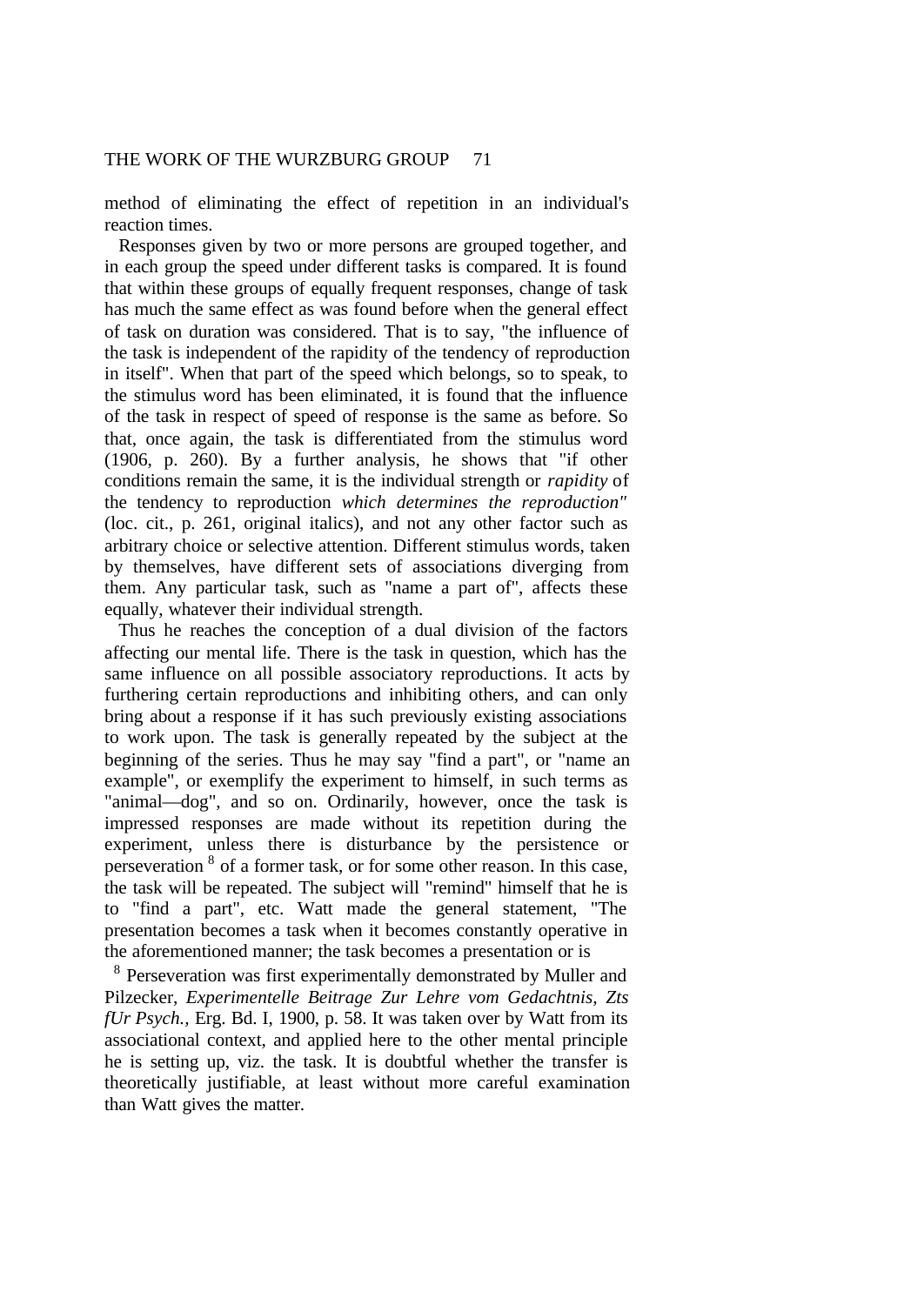known *(bewusst)* as such, when it is no longer operative or when it must again be brought into operation" (1905, p. 346). *The unconscious -working of the task is one of the most striking features.* Thus a subject may report, to the stimulus word *copper* "consciousness of the meaning of the word lead' spoken involuntarily" (1905, p. 344). Only when the process of thinking is not running smoothly is the task brought to light in consciousness.

The task and the reproductive tendency may then be roughly demarcated in their function as follows: *the operation of both task and reproductive tendency are necessary for thinking. The essential material of the thinking process comes from the reproductive tendencies, which, according to the number of times the associations have been repeated, have acquired their own intrinsic speed. The actual speed of reproduction may, however, be affected by a task, which will favour some reproductions and repress others.* Thus to Watt thought is carried on by the fundamental machinery of association, with its own independent speed; the task directs the machinery, adding to, or in some cases possibly diminishing, the intrinsic speed of the fundamental mechanics on which it works.<sup>9</sup>

# *Application of the Concept of Task to Two Problems. Messer's Contribution*

To illustrate this conception of the task it will not be out of place to show how Watt applied it to the solution of two psychological problems. The first concerns the old question of sensory and motor reaction types. It is well known that reaction times differ according as attention is directed to the stimulus or to the action to be performed. Into Watt's discussion we shall not enter except to say that he claimed that the subject is given a different task in the two cases. The distinction he says is, therefore, not physiological but psychological.

More important for our purposes is Watt's discussion of the Judgment which was adopted and characteristically elaborated by Messer. Watt points out that sheer association does not form a judgment.<sup>10</sup> Subjects refuse to recognize as judgments responses that were of the nature of free associations. Nobody, for example, would

 $9^9$  See 1906, p. 260.

<sup>10</sup> In the earlier paper of 1905, Watt quite clearly states this. In the later paper of 1906, he speaks of reproduction as being determined by the "overwhelming strength of the reproductive tendency", and thus conceivably against the influence of a task. The total context of the second passage implies, however, the contrast between free association and judgment,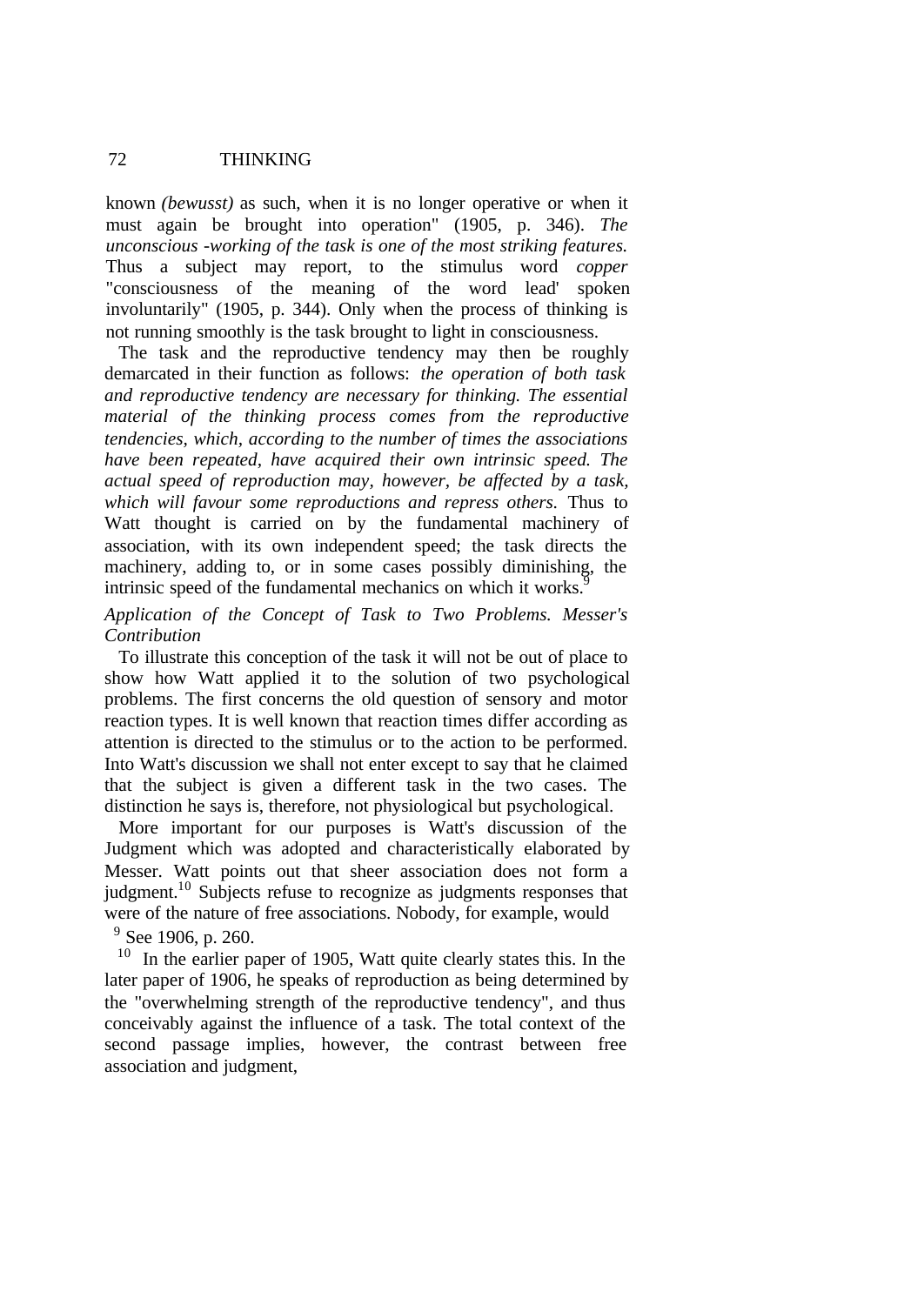claim that the ordinary association "man"-"woman" constitutes a judgment. Reproductions by themselves cannot then constitute judgment, but are "merely a succession of experiences under the one principle of association". It will be remembered that Marbe found no psychological criterion of judgment. He was right, says Watt, if attention is confined to what is experienced between the stimulus and the response. If, however, we look beyond these limits we see that what makes the difference between sheer association and judgment is the existence and the working of a task. Where there is a task operative, then there is judgment with reference to the task. Thus *copper-lead* as a sheer association would not be considered to constitute judgment; while if the accepted task was "find a coordinate object", and the stimulus word was *copper,* the same sequence would be accepted as a judgment with reference to the task in question.

This thesis that the task is a constitutive feature of judgment was, we have seen, confirmed and extended by Messer (1906, p. 93 *et seq.),* whose subjects very definitely refused to apply the term "Judgment" to a sheer association. Messer's analysis should be considered together with Watt's. A typical statement is "The judgment was experienced as something different from an association" (p. 95). Messer agrees that the task is of fundamental importance in judgment. Marbe's results are due, he says, to the fact that the tasks concerned have, by repetition, disappeared from consciousness because they have attained the status of self-evident presuppositions. This is the case with many of the tasks of everyday life, as, for example, the task that ordinary perception, thought, and speech shall so take place as to conform with reality.<sup>11</sup> Here we do not recognize the existence of a specific task. Yet a specific task must be present. In the same way we do not in ordinary circumstances recognize that a specific task is present when we make a judgment. Marbe's observers failed to take into consideration the question of the task, and for that reason they could find no criterion of judgment. In any case, the task had of course not been investigated when Marbe wrote, so that the observers did not know what to look for. However, Messer claimed that his own subjects were presented with so many different kinds of tasks that comparison and consequently self-observation was easier for them. Messer's general contention is that if judgment is compared, under proper conditions, with sheer association, it will be found that in the one case there is mental activity, act, function, while in the other there are only mental contents, data.

<sup>11</sup> One is curiously reminded of Freud's "reality principle" in thinking.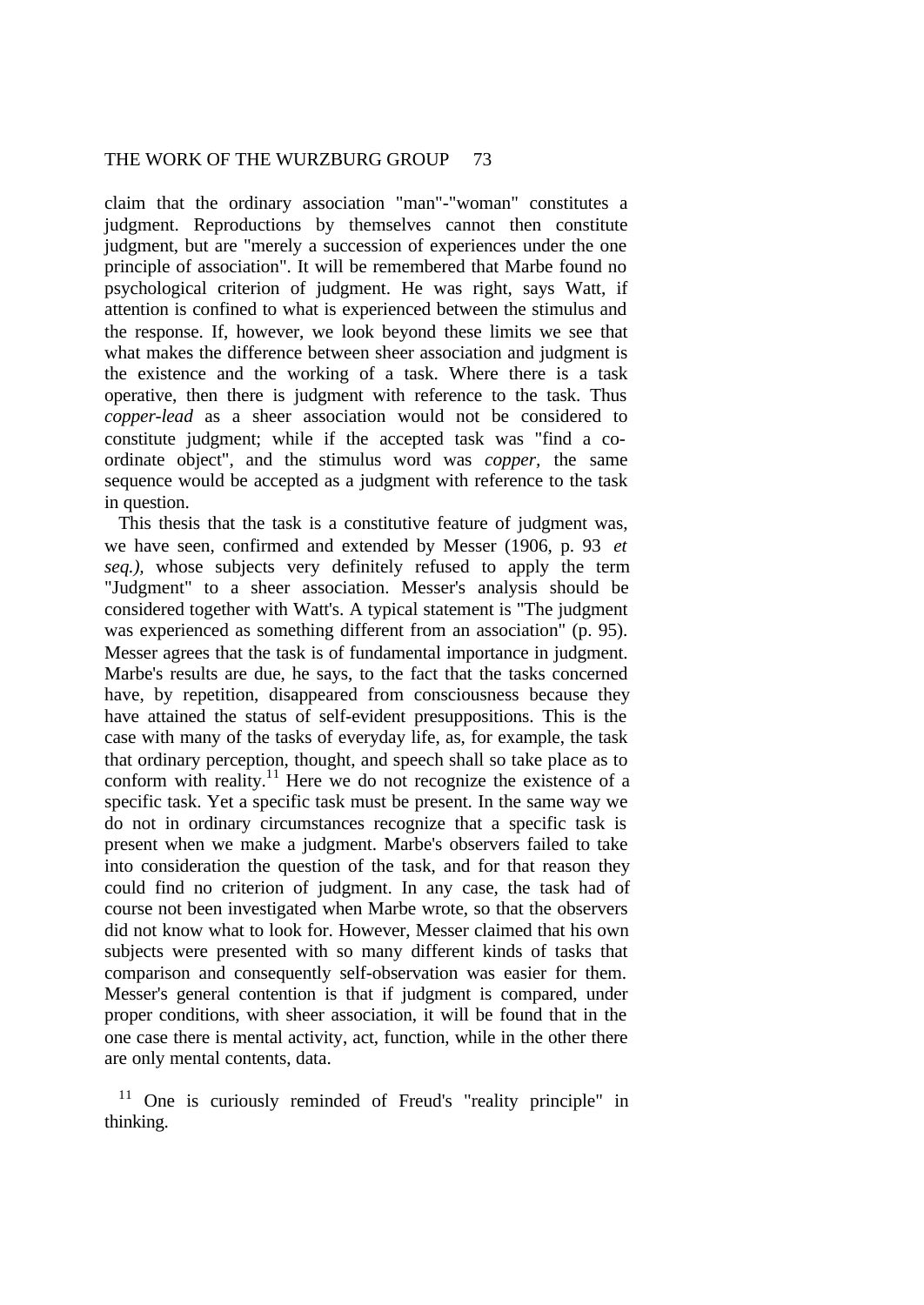This he says is the real distinction as recognized by his own subjects in the judgments they made. Their judgment-experiences embraced first the stimulus and response words as perceived. These are data or content. In addition there was, however, the definite mental activity (act or function) of willing a specific judgment-relation between the two. There was gratifying agreement among the subjects that in judgment, "a relation between stimulus and reaction-presentation *(Vorstellungen),* which is characterized more closely as a predicative (or prepositional) relation, must be willed (meant) or at least recognized" (p. 105). Like every other such mental act, according to the act-content psychology, the judgment refers to an object. The thinking activity is a *meaning* activity. When we pass a judgment we refer to something that is not the judgment itself, but is that concerning which we are judging. We judge *about* something. We do so because of a specific task which we have accepted, and it is this task which is so difficult to recognize, because it is so familiar. In this discussion we are keeping strictly to the territory of psychology, for this "intention", or "intentional relation to an object", is treated "solely as a characteristic aspect of conscious experience".

Watt then had claimed merely that the psychological criterion of judgment was the task. Messer expanded the thesis (1) by pointing out that the familiarity of the judgment-task ordinarily obscures the fact of its existence, and (ii) by equating the judgment-experience with the *act of judging* in the act-content antithesis.

For a general estimate of the work of the Wurzburgers the reader is referred to the next chapter. On the specific point just discussed it seems better, however, to make certain criticisms *in situ.* The most cursory examination of Messer's general thesis reveals, in fact, many difficulties, which have been discussed in detail by Titchener.<sup>12</sup> They may be summarized by saying that if the act-content antithesis is to be used in the description of thinking careful distinction must be made between the "object" and the "content" of thinking. Thus Külpe  $13$ states: "Red is doubtless a content of the colour-sensation in which I experience it; the picture of a house is in the same way a content of the visual presentation in which the house is given to me. But the quartz-crystal of which I am thinking when I wish to represent to myself a case of hexagonal crystal formation, is not in the same way content of the thought by which I bring it to my con-

 $12$  On the whole, the present writer endorses what Titchener has to say concerning Messer's psychology of judgment.

<sup>13</sup> 1922, p. 320.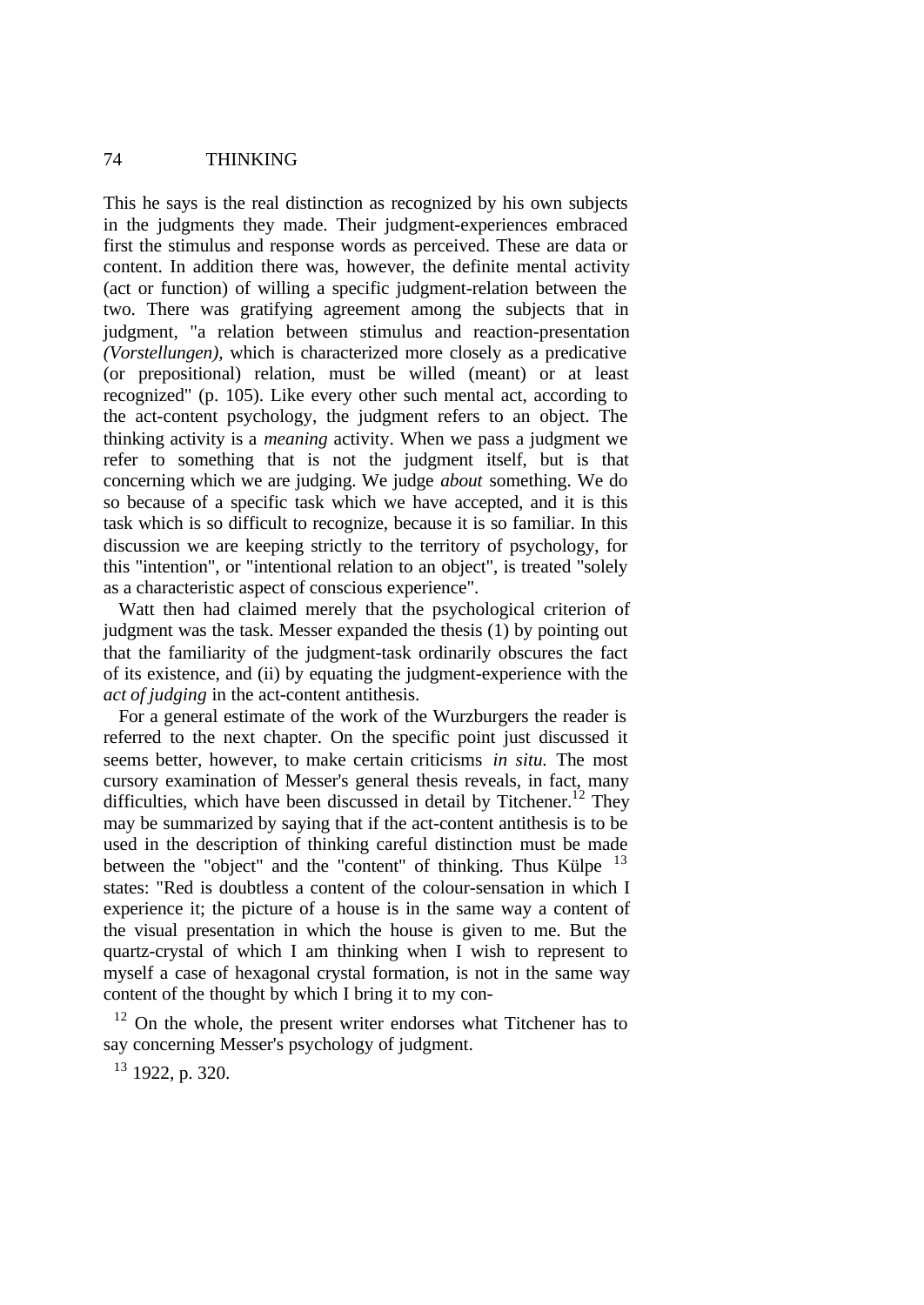sciousness. Consequently there is no contradiction in the thinking of objects which are not thoughts, while in the sensing of a colour which is not the content of this sensation, there would certainly be a contradiction. Thinking can then be directed towards objects which are essentially different from thinking itself, and which, by being thought, do not become mere contents of thinking or mere thoughts."

That is to say we must, as did Bühler, distinguish between (1) the act or function of thinking, in Messer's case judging; (2) the (psychic) content of the act, including the terms of the judgment, and (3) the object of the judgment.<sup>14</sup> There is great difficulty in deciding what is the nature of the terms to be related in Messer's account of the judgment. Sometimes these must be facts of thought, sometimes objective facts. In the same way, there is difficulty in deciding what the judgment-relation is, whether it is a relation given by thought or a "relation between objects". As Buhler himself points out, Messer missed the further step of seeing that "the consciousness of the signification (of the terms related) must be regarded as something thought, as a thought *sui generis. . . . The predicative relation does not join two experiences as such but their objects,* that which was thought in them. $15$  That is to say, one cannot get a judgment out of any manipulation of "presentations". There must be reference to the object of thought.

# *Summary and Criticism of the Wurzbürg Contribution to the Psychology of Judgment*

The history and criticism of the Wurzbürg doctrine of the judgment may then be summarized. Marbe had attempted a psychological analysis of the process of judging. This was to contrast with previous analysis in that it was to use the experimental method of scientifically directed and controlled introspection to determine what actually happens in consciousness when a person undergoes the judging experience. Marbe was able to find no introspective criterion of judgment. He left the problem with the declaration that the criterion was physiological not psychological. Watt made the task into the criterion of judgment. Judgment is "a sequence of experiences whose procession from its first term, the stimulus, has been determined by

Messer makes the distinction, but in this paper at least is apparently not consistent in its use. According to Boring (1929), Messer enlarged his formulation of the act-content antithesis in his book *Empfindung und Denken,* published two years later in 1908.

<sup>15</sup> *"Remarques sur les problemes de la psychologie de la pensee"* in *Arch. de Psych.,* 6, 1907, p. 378. Italics by the present writer.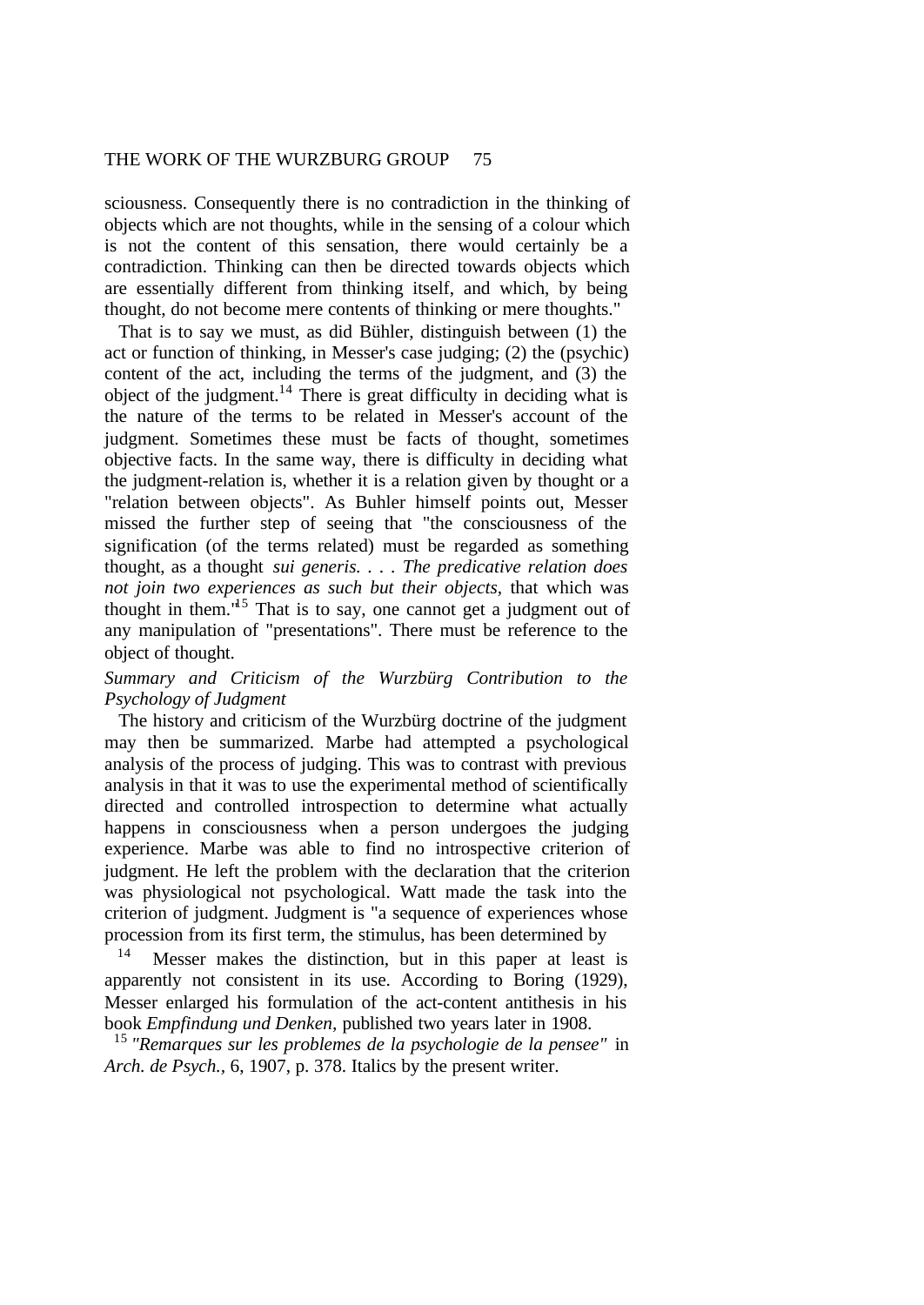a psychological factor (that is, by the problem). As conscious experience, this psychological factor is itself past and gone, but it still persists as an appreciable influence" (Watt, 1905, p. 416; Titchener's translation). Actually, of course. Watt has not given a "psychological" criterion of judgment, any more than had Marbe. The fact that there has been a certain experience in the past does not confer a psychological (conscious) mark upon an experience at a later date. The use of the term "appreciable influence" merely obscures the issue. The critic is entitled to ask: is the task present in consciousness at the time of judging or not? The answer must be the latter, in which case no definition of judgment has been given in the terms Watt proposed. Specifically the question may be asked: how can a past task be "present" as a psychological  $16$  "influence" but not as a conscious experience? The question is unanswerable for Watt's psychology.

Finally, it might seem possible to amend Watt's analysis by adding Ach's conception of awareness. Watt's statement concerning the relation of the task to judgment would then read "as palpable, conscious experience, this psychological factor is itself past and gone, but it still persists as an impalpable awareness". At first sight plausible, this emendation does not, however, furnish a necessary and sufficient psychological criterion of judgment. It still leaves judgment a process of the manipulation of mental counters. The fact that one of these counters or a process involving them is impalpable does not vitiate the criticism already made in connection with Messer's work, namely that judgment does not solely concern experiences as such or their relation to a task. The emended statement would also, as Titchener points out in another context, make the definition of judgment too wide. Not every awareness of determination is a judgment-awareness. If so, then the word "judgment" loses its meaning in a sea of generality. Even the emended definition then leaves us with the original problem: what kind of impalpable awareness of determination is an awareness of judgment? Watt's criterion of judgment is not, and cannot be made, valid, at least as a sufficient criterion. It has further been seen that Messer accepted the *"Aufgabe"'* criterion, and added an interpretation in terms of the actcontent psychology. This interpretation must be rejected on the same kind of grounds.

Out of the discussions of Watt and Messer two facts emerge which do not indeed give a psychological criterion of judgment in the way in which these men understood the term, but which are of value in themselves. Judgment is more than association. This we knew before; but examination of Messer's protocols convinces one that his abundant introspective confirmation was very much worth while

 $16$  Using the term as equivalent to conscious, which is the point of the search for a psychological criterion for judgment.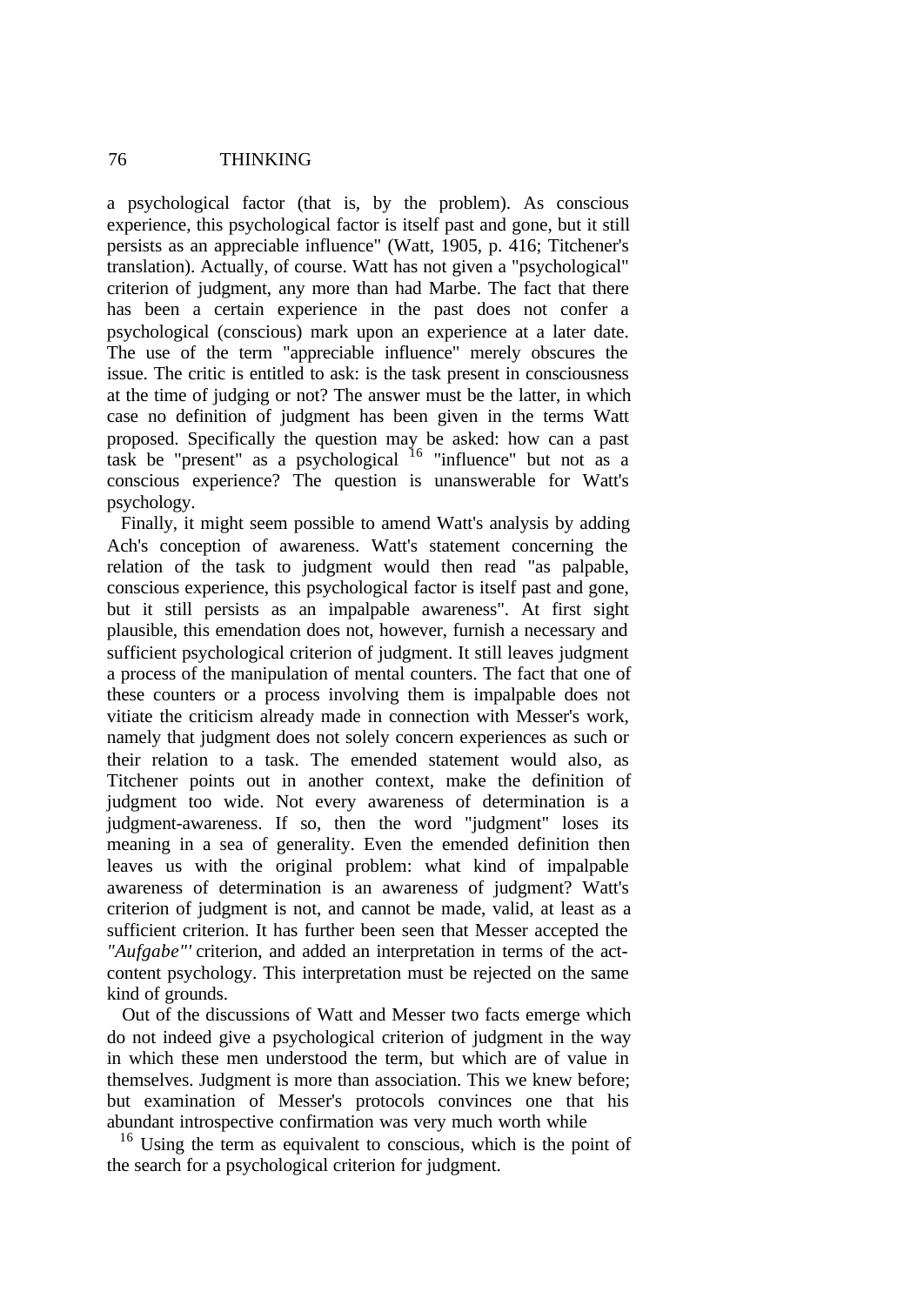in confirmation. Secondly, judgment may be recognized by a practised observer as "willed" (Messer) or, in more modern terms, voluntarily motivated. Those who accept Ach's *Bewusstheit* may wish to go farther and claim that such willing need not necessarily be cast in imaginal terms. It may be an "impalpable awareness". This fact of motivation seems to lose something of its value if it be remembered that the tendency is today to believe that all mental life, even the socalled free association of ideas, is motivated. $17$ 

There seems little doubt that the relatively unsatisfactory outcome of the investigations which we have just been discussing is due to a confusion between two terms which have since been clearly distinguished, namely that between the proposition and the judgment. Since the publication of Husserl's *Logische Untersuchungen,*<sup>18</sup> modern logic has been at pains to insist that it deals with propositions which are objectively true or false, and, at a first analysis at least, irrespective of the activity of a thinker. Judgment is the mental activity of affirming belief in such propositions. Judgments are therefore primarily psychological, and the conditions of their arising may be investigated by psychological methods. Propositions are independent of psychological considerations, just as much and just as little as are mathematical formulations. In this respect of independence of psychological considerations logic is closely allied to mathematics ; and indeed a great development in this direction is seen in modern symbolic logic. The general distinction between the judgment and the proposition is well brought out by Husserl in an extraordinarily able polemic against what he calls Psychologism in logic (loc. cit., p. 50 ft.). It deserves to be read for itself as a masterpiece of psychological exposition.

Granting this distinction,  $19<sup>1</sup>$  it can readily be seen that the "objective" proposition cannot be derived from the act of believing or affirmation, which is the judgment. Nor can it be derived from any manipulation of mental presentations. Nor can a judgment that an "objective" proposition is true (that is to say, an affirmation of belief in such an objective proposition) be equated, as Messer thought it could, with the willing of a relation between presentations. Psychic

<sup>17</sup> See, e.g., Varendonck, *The Psychology of Day-dreams,* London, 1921.

<sup>18</sup> Husserl, Edmund: *Logische Untersuchungen,* Zweite Auflage, Halle, 1913. (The first edition was published in 1902, so that the Wurzbürgers could have read it, and indeed did so. The significance of the work for their problem seems, however, to have escaped them.)  $19$  Which is now presupposed in textbooks of logic. See, e.g., Wolf, A., *Textbook of Logic,* London, 1930, § I, p. 18.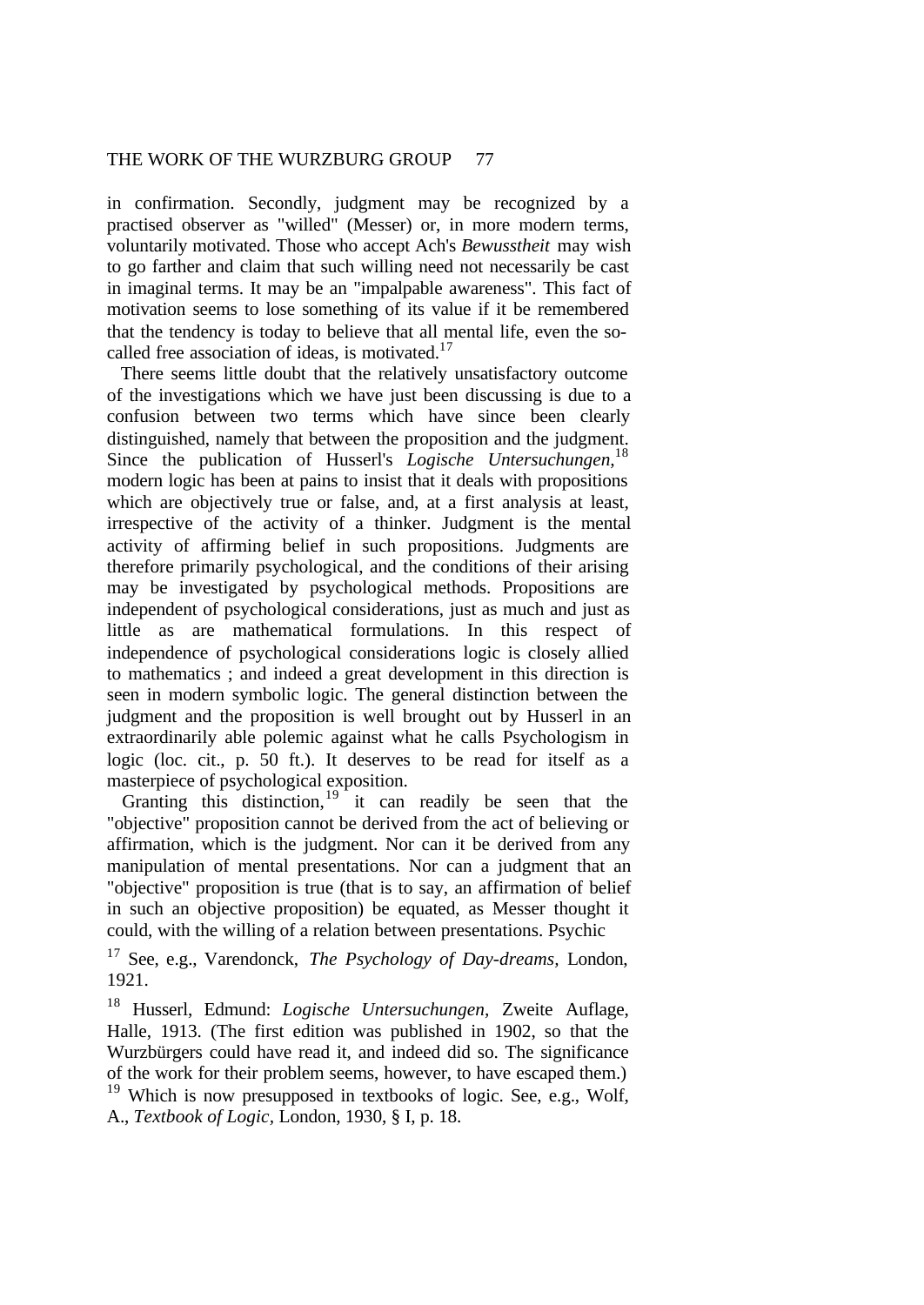activity is indeed present in judgment, but it is not adequate to describe judgment, any more than it is adequate to describe a mathematical formula. In each case, there must be an "objective" proposition which, independently of the thinker, relates its terms. Husserl main endeavour was to free logic from the shackles of psychology. Equally he has succeeded in freeing psychology from the shackles of logic. The task for psychological research is now clearly demarcated, as it could hardly be in the time of the Wurzbürgers. It is to examine such problems as that of the nature and the conditions of the affirmation, on the part of individual thinkers, of "objectively independent propositions." Thus will a purely psychological research be unencumbered by the many epistemological difficulties which flock round the notion of the objective proposition, and which undeservedly confused Messer in his psychological inquiry.<sup>20</sup>

# *Watt and Messer on the Function of Task and Association in Thinking*

To return to Watt and his chief contribution—the task. The properties of the task and its influence on thought were in the main confirmed by Messer. In general, Messer finds that the task *gradually disappears from consciousness,* and yet still functions. The usual course of events is for the task to be grasped attentively when the experimenter gives his instructions, and perhaps repeated several times. During the first experiments of a series the task is present in consciousness in a more or less definite form. As the series progresses it is no longer present, but the fact that it is still functioning is shown by the appearance of the appropriate responses. When the task is changed, it must again be brought into consciousness, and also when the nature of the stimulus demands careful attention. This is the case, for example, when objects or propositions are used as "stimuli". The fact that the task is not functioning properly is shown by the uncertainty of the subject, in which case the task is, as a rule, speci-

<sup>20</sup> Two quotations will illustrate the fundamental clarification of the important issue discussed on the last page and which modern logic has been able to effect. "Our use of the term proposition makes abstraction from the element or moment of belief." After a discussion of judgment, the same work proceeds "these are psychological matters with which we are not directly concerned" (Wolf, op. cit., pp. 40 and 44.) Compare with this the following quotation from a standard textbook of logic written in 1916. "The true unit of thought, the simplest complete act of thought, is the Judgment or Proposition: between which, where a distinction is intended, it is that a proposition is the expression in words of a judgment" (Joseph, H. W. B,, An *Introduction to Logic,* Oxford, 1916, p. 14). Chapter VII of Joseph's textbook is entitled "Of the Proposition or Judgment", a heading which, I venture to say, would be impossible in a modern textbook.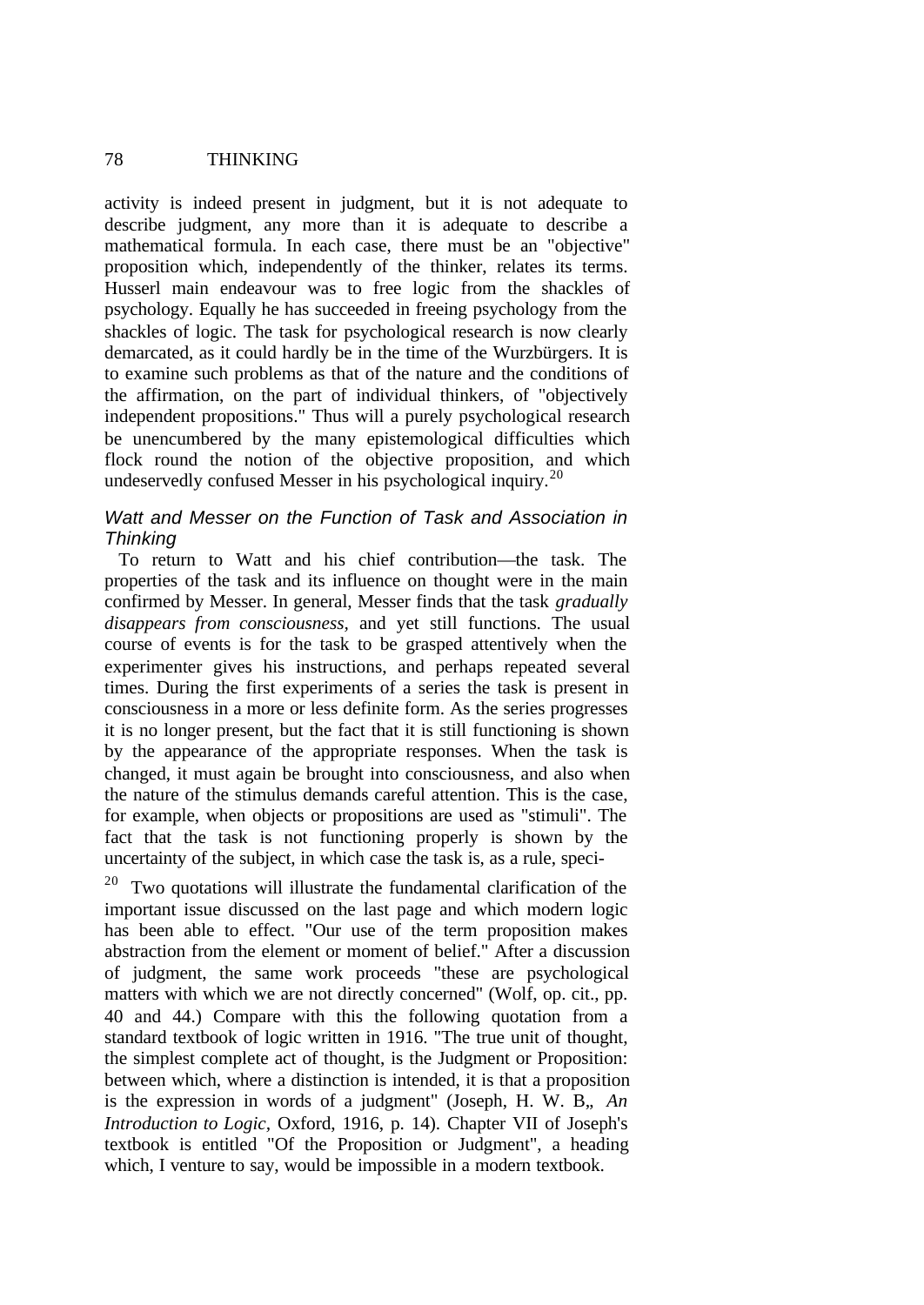fically recalled. Thus, even when the task has become unconscious, it can be recalled, and this recall serves to strengthen it (Messer, loc. cit., p. 209).

Since Watt claims that all thinking may be considered to be due to the interaction of the two principles, task and memory or reproductive tendencies, if the task finds no reproductions to hand, no reaction or thought can occur. On the other hand, the tendency to reproduction may be too strong for the task to operate. In this case it ("reproduced presentation") "forces its way out in spite of the task, when a wrong reaction takes place" (Watt, 1906, p. 261). The task can only overcome a limited amount of force, he says, a statement which is reminiscent of Herbart's mental dynamics.

Both Watt and Messer note that there may be a certain amount of interaction between the task and the reproductive tendencies. For instance, Messer shows that subjects may tend to specialize the task. Thus, in his first series, when his subjects were told to give any random word, the first that occurred to them, they often sought for a word that stood in some definite relation to the stimulus word. In fact, it was quite difficult to give a meaningless response. In these cases the subject often set himself a task which might spring naturally from the stimulus word. "I am 'set' to associate the co-ordinate idea," said Külpe on one such occasion (Messer, p. 23). So-called free association regularly shows the influence of "reproductive tendencies" in inducing such specialization of task. There are, of course, individual differences. Messer quotes Binet as noting the same fact of specialization of task in "free association". The same point has later been made by many experimentalists.

In the same way. Watt notes the reciprocal influence exerted by the task and the mental representations, the conscious correlates of the stimuli in question. A suitable stimulus, for example the spoken words of the experimenter, may introduce the task. When the latter has ceased to function properly, it may again come into consciousness. Here the further stimuli presented in the progress of the experiment have induced states of consciousness which have influenced the task, causing it to appear once more in consciousness. The reciprocal influence of task and stimulus word, in the narrower sense, will prove to be important when we later consider the work of Selz.

Thus we have experimentally exhibited for the first time a contrast between what may be called mechanical and non-mechanical factors in thinking. Watt's task is exactly a factor in thought which is not the sheer interplay of associative tendencies aroused by the stimulus.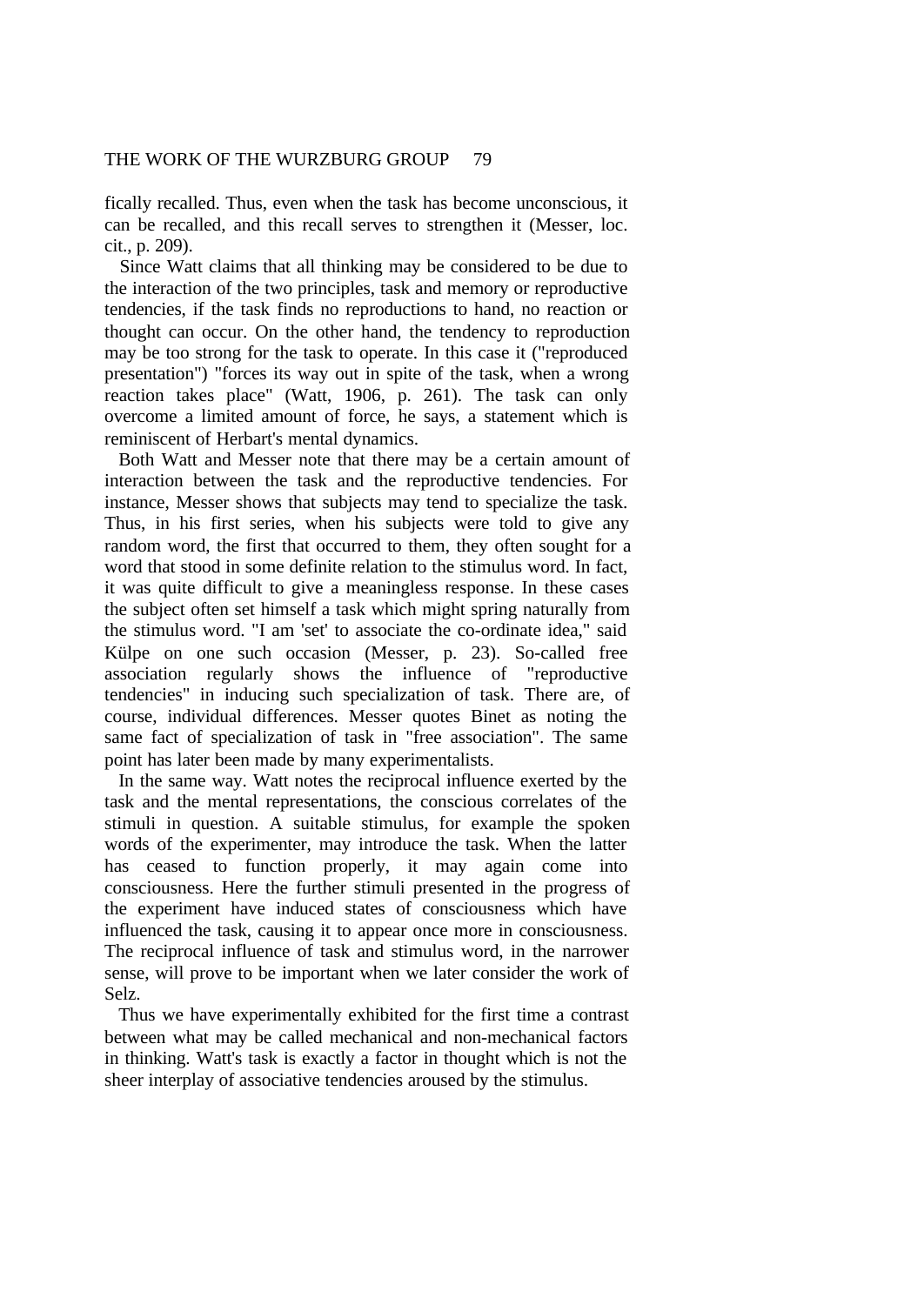Just what difference Watt imagined to exist between the task and the reproductive tendencies, it is difficult to say. *in* one context he protests against "the general tendency to interpret and schematically represent the task in the sense of sheer reproductive tendencies" (1905, p. 329). In another he speaks of "the task, which indeed is itself to be thought of as a greater and stronger reproduction-motive" (1905, p. 420; cf. 1906, p. 265). But the general burden of his experimental study is that the task must be distinguished from the reproductive tendencies belonging to the stimulus word. They cannot be interchanged, nor simply replaced one by the other. Watt's scheme is thus an emended associationalism. In addition to providing the fundamental material of the thinking process, the reproductive tendencies provide also a fundamental speed factor. As already quoted, p. 71,"the rapidity of a tendency to reproduction from one point to another in the stream of succeeding ideas is something by itself, independent of the task operating at the moment" (1906, p. 260). Each of these inherent properties of the reproductive tendencies, the qualitative and the temporal property, may be modified, as regards the ultimate effect on consciousness, by the task.

On this experimental foundation Watt erects a general hypothesis of thinking: "Thinking is accordingly the clash and mutual resultant of different groups of factors in a unifying consciousness. Of these factors that which we have called the task exercises a decisive influence on the relative sequence of the others and from many directions determines the manner of their appearance." The condition that a specific conscious experience shall arise is that the appropriate reproductive tendency shall meet with the appropriate task. The Bsl. is a task without a definite name.

To give one example only. I am asked to buy a copy of D. H. Lawrence's novel *Sons and Lovers* when I am in town. On my way I am completely unconscious of the task. I walk down the main shopping street and see a bookshop. The sight of the shop serves as a stimulus. From the correlative presentation diverge a number of reproductive tendencies and of these certain are favoured by the task, and conscious reproduction, memory, takes place. At the same time, the task comes into consciousness. "Oh yes, I was to buy a copy of *Sons and Lovers."* I pass, let us say a garage, but the sight does not remind me that garages sell motor oil. There is no task here. If, however, I stand at the window of the bookshop, and think "Oh yes, I was to buy a book. Let me see, it was by what do you call him?" Then I have a *Bewusstseinslage,* one of "doubt, with the cognate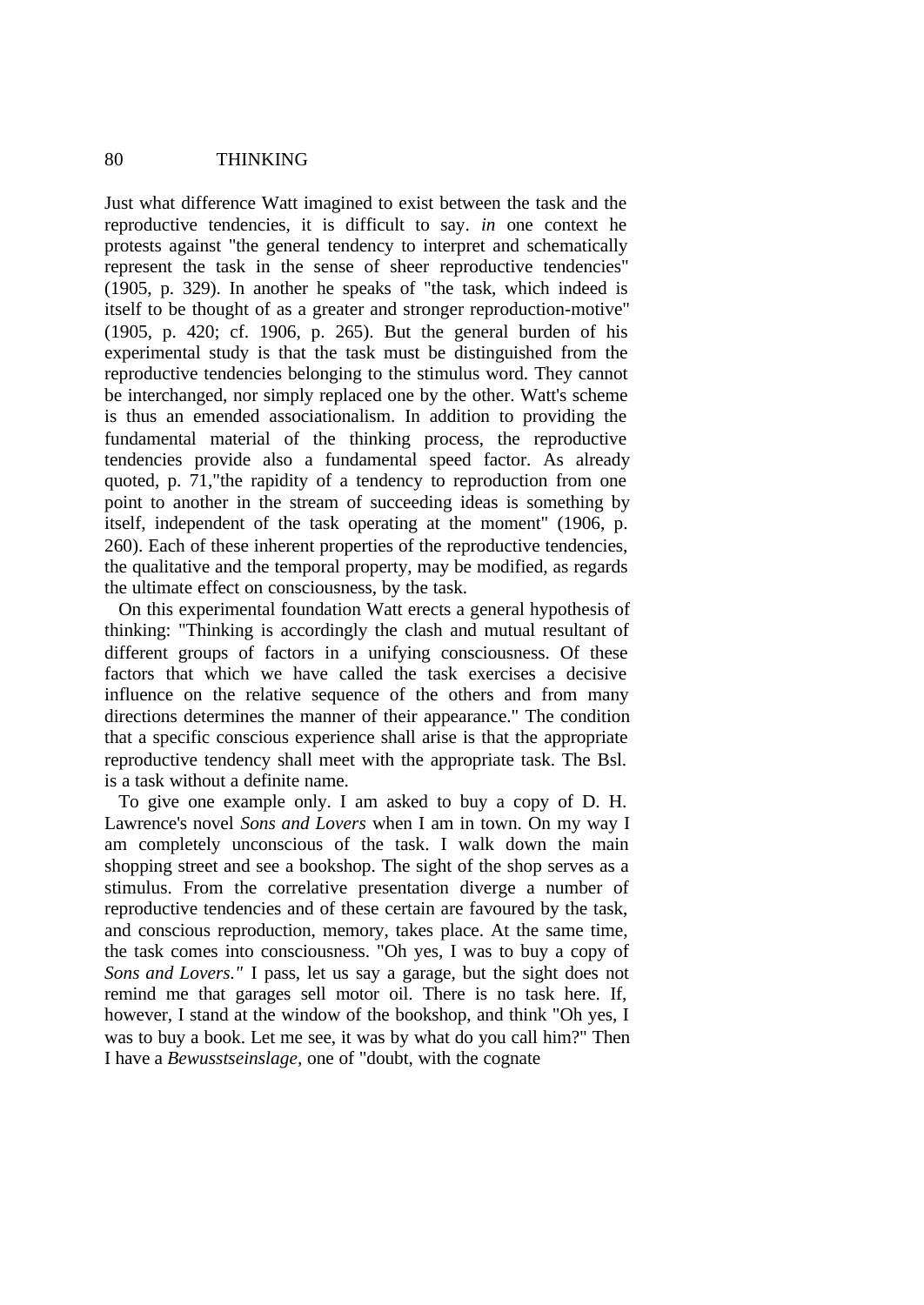forms of uneasiness, difficulty, hesitation" (Titchener). I have a "task without a name<sup> $21$ </sup> as Watt called it. Anybody who has tied a knot in his handkerchief, in order to remember to do something, and has then forgotten what the knot was for, will feel that Watt's description of a Bsl. as a task without a name is sometimes justified!

In conformance with the practice already established for this chapter, general criticisms will be deferred to a later occasion. Specifically, however, it should be said at this point that Watt's account of the *Bewusstseinslage* is clearly inadequate. What Watt has done is first to dichotomize mental life into "task" and "reproductive tendency", and then to lay down the postulate that the experiences called Bsl. by the Wurzbürg school must belong on the "task" side of the dichotomy. There is hardly need to insist that such a postulate is unjustified. One need only mention the Bsl. of *"Memory* of a common figure of speech",<sup>22</sup> *"remembrance* of instructions", *"remembrance* of past conversations", <sup>23</sup> and "doubt" *(passim)* to make it abundantly clear that, even adopting the dichotomy, the Bsl. need not necessarily be of the nature of a task. As we have seen, the concept of the *Bewusstseinslage* was gradually found to be unworkable and was ultimately abandoned. One should then perhaps not take too seriously this enthusiastic attempt of Watt to explain it in terms of his own particular system.

#### *The Determining Tendencies*

Watt's conception was elaborated and fresh data on the whole problem were given by the complementary work of Ach. Ach attempts to make the method of the interaction of task and reproduction more specific. How does purpose bring about specific action? This is the question he asks. His answer is as follows.

There has been present in consciousness an "aim-presentation" *(Zielvorstellung).*<sup>24</sup> From part of the content  $^{25}$  of this presentation proceed influences which carry with them a determination in the sense of, or according to the meaning of, the aim-presentation. When, in the laboratory, the stimulus is shown, these influences

 $21$  Here only part of the total conscious content is present as a Bsl. The whole task will take over the aspect of a Bsl. if on looking at the shop I am reminded Oh yes, I am to do something or other".

 $22$ <sup> $22$ </sup>Chapter II, p. 33.

 $23$  Marbe, pp. 18, 87. Italics are the present writer's.

<sup>24</sup> The *Zielvorsfellung is* first mentioned on p. 187, unless I have missed an earlier reference. The phrase was apparently regarded as self-explanatory, as I can discover no definition.

25 *Eigenartiger Vorstellungsinhalt der Zieivorslellung,* p. 187.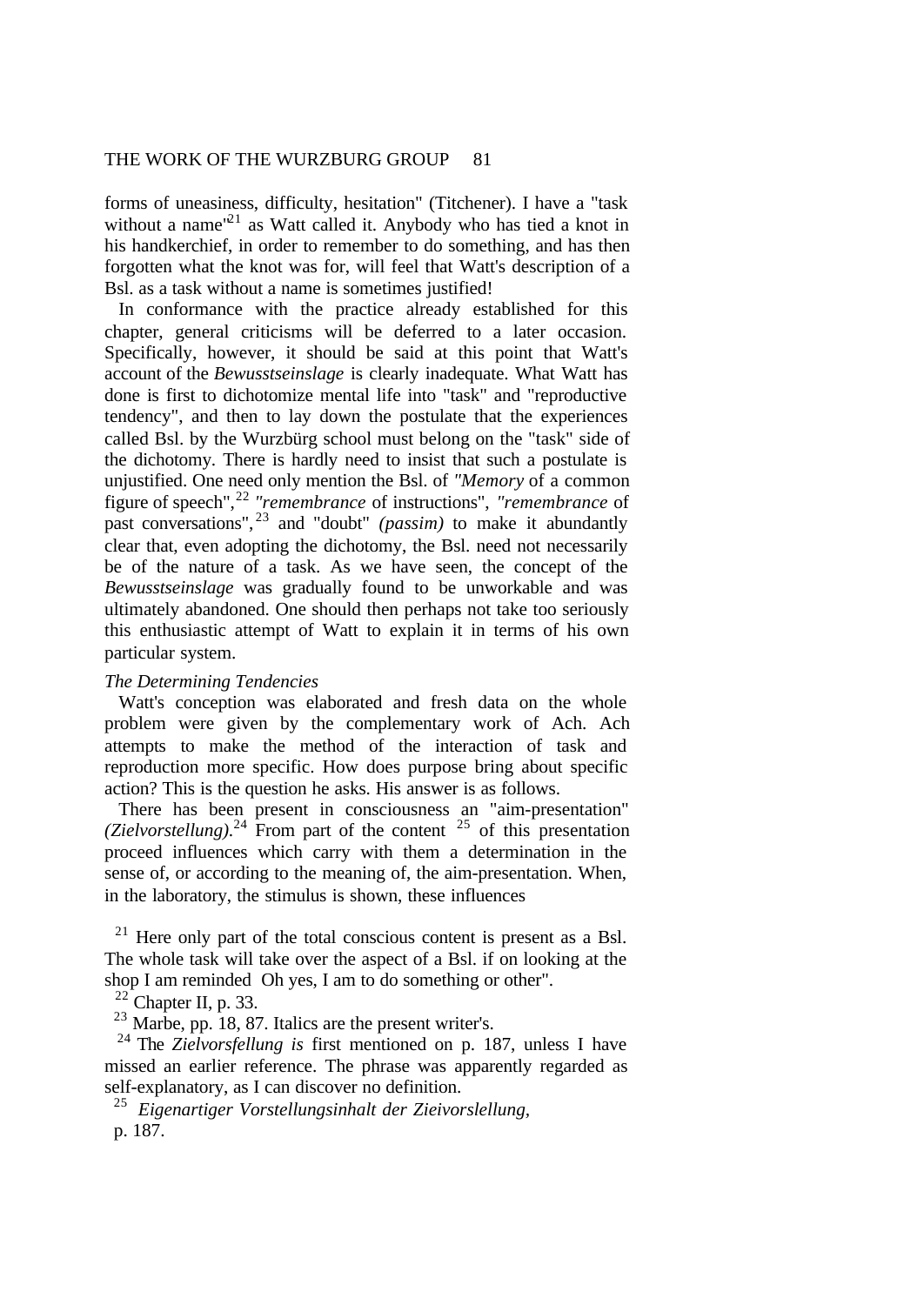work on the stimulus-presentation to form a (specific) purpose, and action takes place. These influences Ach calls the "Determining Tendencies". Instructions are, for example, to lift the right index finger if the letter  $E$  appears, the left if the letter  $\theta$  appears. Suppose that the letter *E* appears. From part of the content of the aimpresentation arising when the instructions are given, proceed influences which work on the stimulus-presentation of the letter *E* to form the specific purpose of lifting the right index finger and action follows.

Thus the specific purpose is formed by the establishment of relations between two psychic presentations, namely the "presentation of aim" and the "presentation of stimulus"<sup>26</sup>; when the stimulus actually appears, the latter of these is termed the "concrete stimulus presentation", to distinguish it from that which is present in the purpose as part of an awareness (Ach, 1905, p. 224).

The influence of the determining tendencies may be seen, says Ach, in a number of ways. When, for instance, the coloured card appears it may be seen not simply as coloured, but as "coloured according to instructions". Or a mental assent may be attached to the visual quality. "Yes, this is red." The process whereby this occurs is called "Apperceptive Fusion". It will be noted that there is no conscious representational experience directly correlated with these tendencies at the time when this fusion occurs. The influence of the same tendencies, says Ach, is evident in the attitude of surprise which is often experienced when an unexpected card appears. This happens, for example, when the subject is "set" to react to a white card, and a red one is shown instead; or when the subject had the purpose of dividing, and two figures appeared of which one cannot be divided by the other without leaving a remainder; here the influence of the (unconscious) determining tendencies is shown by their effect on the perception of the stimulus. Ach distinguishes, not very successfully, between apperceptive fusion and determined apperception. An example of the latter is to be found in the subject who carried a visual image of a "plus" sign when he was given the task of adding. The figures when they appeared fitted themselves into the visual scheme imagined, and the "determined presentation arose from this *apperceptive fusion".* To another subject stimulus-figures appeared distorted according to the task; when he had been told to add, the figures appeared to be pressed together, when he had been told to subtract they were pressed apart. All these effects Ach attributes to

 $26$  Or perhaps "object"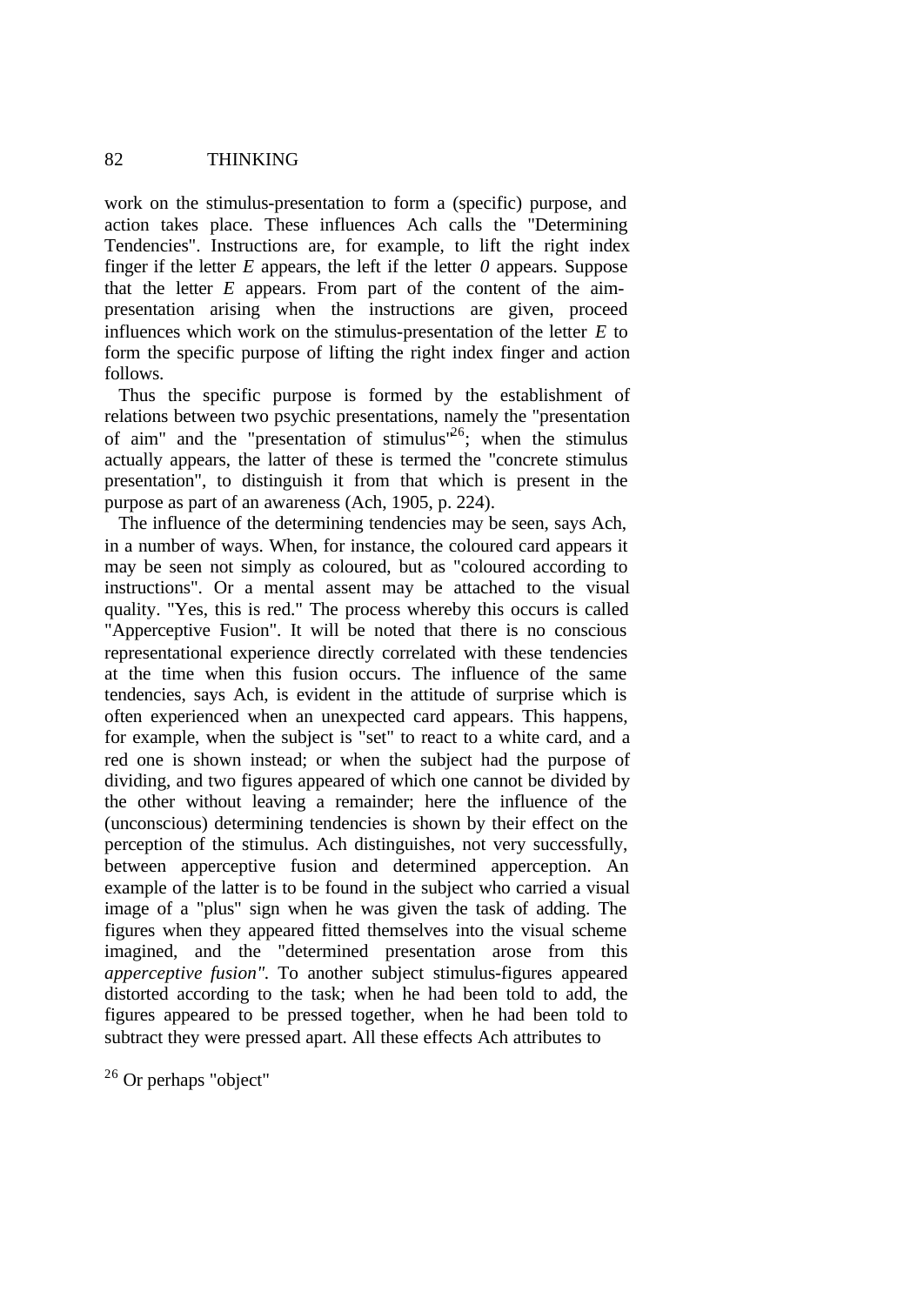the influence of the unconscious determining tendencies. Such influences may even produce what Ach calls apperceptive substitution. When, for example, the task was to "find a rhyme for", and the subject had been thinking of a specific letter, the stimulus may be actually perceived with the first letter altered accordingly. Thus "mek" was perceived as "bek" by one person; the task was to "find a rhyme for", and the subject had been "thinking of" the letter "b". In all these cases, Ach argues, the effect upon consciousness of the stimulus is modified because of the existence of influences which spring from the "aim-presentation", but which have no direct and explicit conscious representation.

The existence of such determining tendencies, he claims further, is illustrated by many well-known experiments on hypnotic suggestion. In one of his own experiments (p. 188) a subject was told under hypnosis: "Two cards will later be shown to you, each with two figures on them. When you see the first, you will name the sum, when you see the second you will name the difference of the figures, etc." The subject was wakened up. "After a few minutes of trivial conversation, I held in front of him in my hand a card with the figures 6/2. Immediately he said *eight.* When I showed him a second card with 4/2, he immediately said *two."* On being questioned, he stated that he said eight "quite casually—1 had the need to say eight", and so on. Control experiments were carried out. The hypnotic experiment is impressive evidence for Ach's unconsciously working, determining tendencies. It presents in a clear form a further argument for their existence. The argument is that it is necessary to postulate some psychic principle other than association pure and simple; for the same stimuli may cause different responses according to the particular purpose undertaken. If the figures 6/2 are shown, the response may be either 8, 4 or 3 according as the subject has in mind to add, subtract or divide—the purpose, again, having had no representation in consciousness. Some selective influence between reproductive tendencies must be assumed. This he finds once more in the determining tendencies.

Association and perseveration  $27$  had already been postulated as mental mechanisms. Ach is then proposing to add the determining tendency as a third mechanism. According to his theory, it is these tendencies which give to thinking its ordered and purposeful character. Without them mental life would be a chaotic clash of associative

 $27$  The tendency towards persistence. See G. E. Müller and A. Pilzecker, *Zts. f. Psych. Erganzungsbd,* 1, 1900, pp. 58 ff.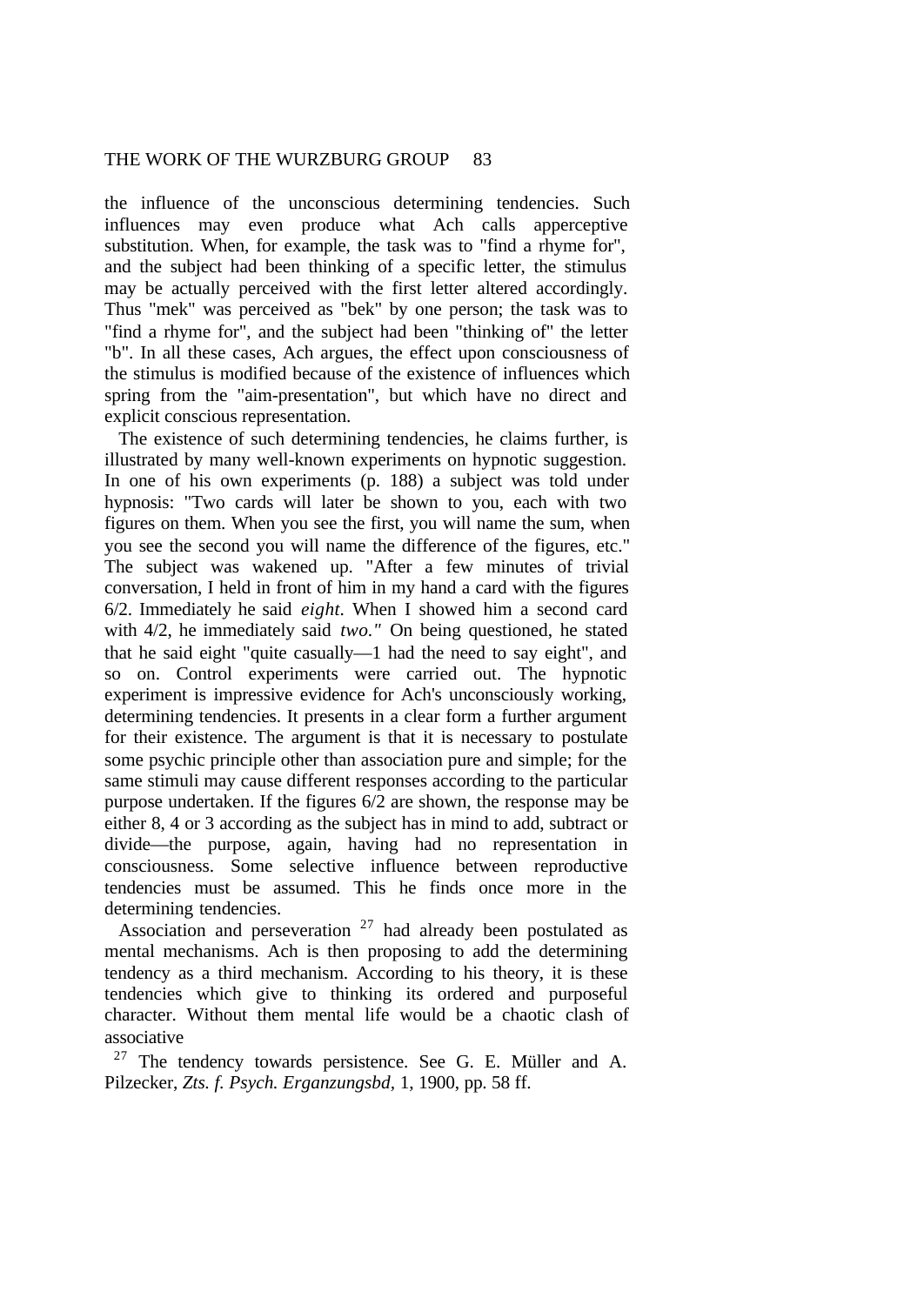tendencies. The determining tendencies are the directive factor in thinking. They rule out irrelevancies. They prevent chance stimuli from distracting the course of the thinking-process. The rule is that they operate by favouring those reproductive tendencies which are in line with the purpose of the subject. On presentation of the stimulus, the aim may come to mind, though this is not usual; it apparently occurs when the purpose has not been intensively enough grounded. Determining tendencies may proceed, not only from an accepted purpose, but from a suggestion, a command, or a task, though Ach explicitly states that he is interested not so much in the problem of how they are established, as in the fact of their existence (p. 196).

That they are independent of the associative connections of the material presented, Ach claims to have shown by the fact  $28$  that by means of the determining tendencies fresh associative connections may be made. Thus the instructions were to find a nonsense rhyme to a nonsense syllable, or to give an alliterative response. For example, when "lep" was presented the response was "les", and these syllables were thereafter bound together associatively. This new association is formed by the subsumption of the two elements under a single common aim.

The final general statement of the book follows. It will be noticed that it stresses the unconscious nature of the determining tendencies. "Thus the qualitative determination of the determined presentation is here without doubt to be referred to influences which function in the unconscious, understanding by the unconscious simply that of which we are not conscious. These acts, which work in the unconscious, proceed from the meaning of the aim-presentation, are directed towards the coming object-presentation, and which bring with them a spontaneous appearance of the determined presentation, we designate determining tendencies" (Ach, 1905, p. 228).

The picture is completed by Ach in a work thirty years later.<sup>29</sup> Here once more it is explicitly stated that "the activity of the Determining Tendencies is brought to fulfilment **in the unconscious.** The determination . . . is effective without conscious memory of the Task" (op. cit., pp.  $150-1$ ). The aim appears in consciousness only under special circumstances and as a means of attaining the goal; "for example, on the occasion of diversion of the attention, of

<sup>28</sup> It will be remembered that this runs counter to Watt's belief.

<sup>29</sup> Ach, N" *Analyse des Willens,* Berlin, 1935. Reprinted from Abderhalden's *Handbuch d. htologischm Arbeitsmethockn,* Abt. VI, Teil E.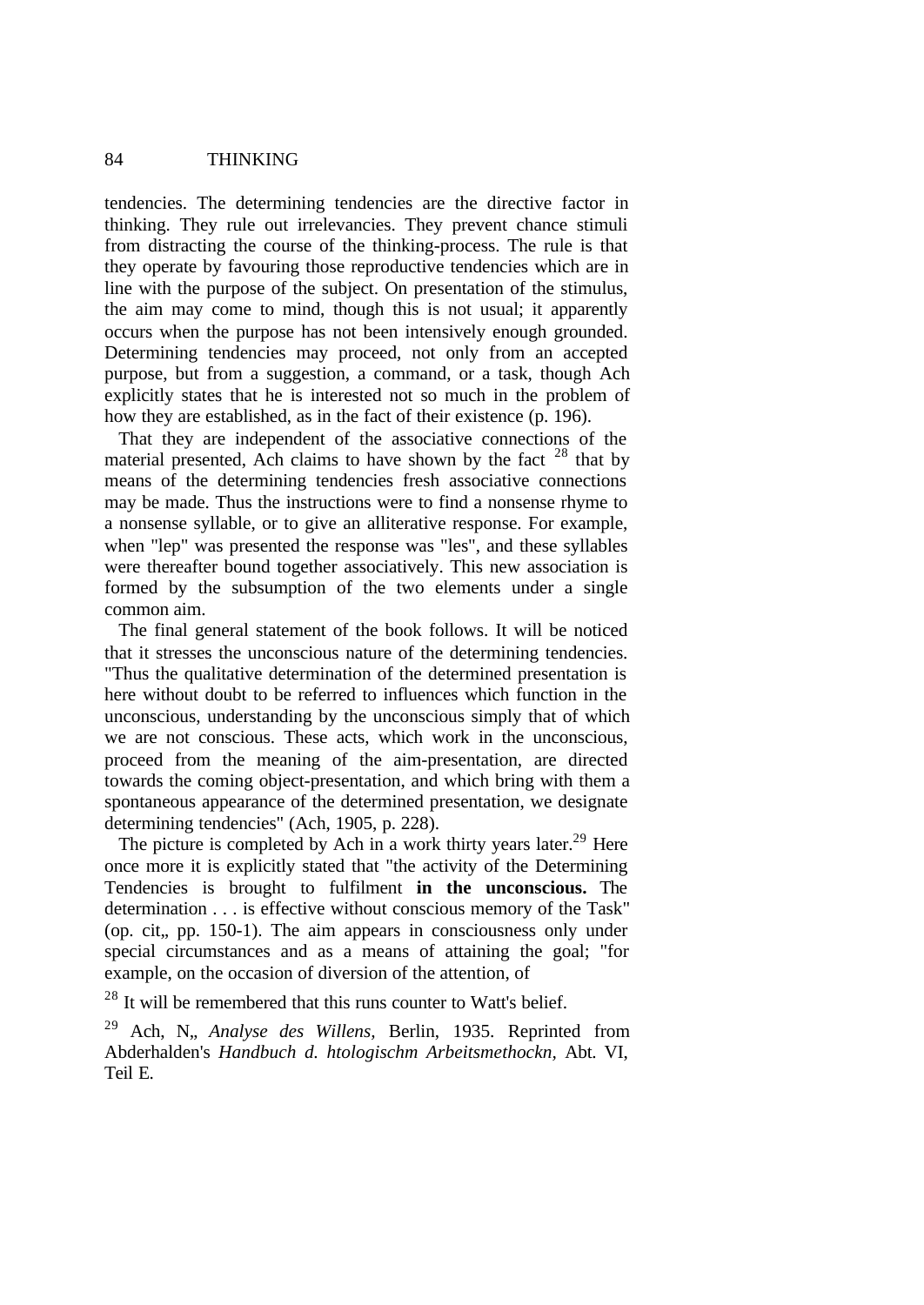special difficulties, inhibitions, and so on, and also when false reactions have appeared, which come on the scene with the awareness of error". The determination knits the mental process into a functional whole, "whose parts", he says, "form a nexus, a structure; . . . the coordination of the parts, mutually and to the whole, is in functional dependence on the special properties of the determination".

So much for the primary function of the determining tendency. To the question as to its nature, Ach gives then no answer. We have seen that he was hardly interested in the problem. Thirty years after the original paper, he was inclined to think that no answer was possible at the present stage of psychological knowledge. $30$  The determining tendencies remain like the atom, hypothetical agencies, known by their effects but apparently by their nature unobservable. We have noted that in his later work Ach is still quite explicit on the point that the determining tendencies operate in the unconscious, although the aim may at one time have been conscious (Ach, 1935, p. 150). It is important, of course, to distinguish between the original consciousness of the aim or purpose from that of the determining tendencies.

But although the determining tendency is not, as such, conscious, it is, nevertheless, not without effect upon consciousness. Such effect has already been found in the *Bewusstheit,* or awareness of determination. It has been seen that the *Bewusstheit* of determination is an intermediate form between the awareness of meaning and the awareness of relation. As an awareness, it is "the presence of an impalpably given *Knowing"' (Wissen).* Ach's observers found that they were immediately aware, as a characteristic experience, whether or not a given psychic event conformed to a previously established determination. Where the train of events accords with a previous determination, it is characterized, because of its content, as "willed". "Such a train of psychic processes, which is to be referred to the influence of previous, determining tendencies, we designate as 'willed', or alternatively as a procedure which occurs with the agreement of the subject. The known experience of such an event is qualitatively uniquely determined, and the individual can in particular cases immediately report whether the procedure was willed or not" (Ach, 1905, p. 230). In this way one can distinguish between willed activities and such events as fantasy or reflection. With practice, the awareness of determination disappears, in

<sup>30</sup> Ach, 1935, p. 195.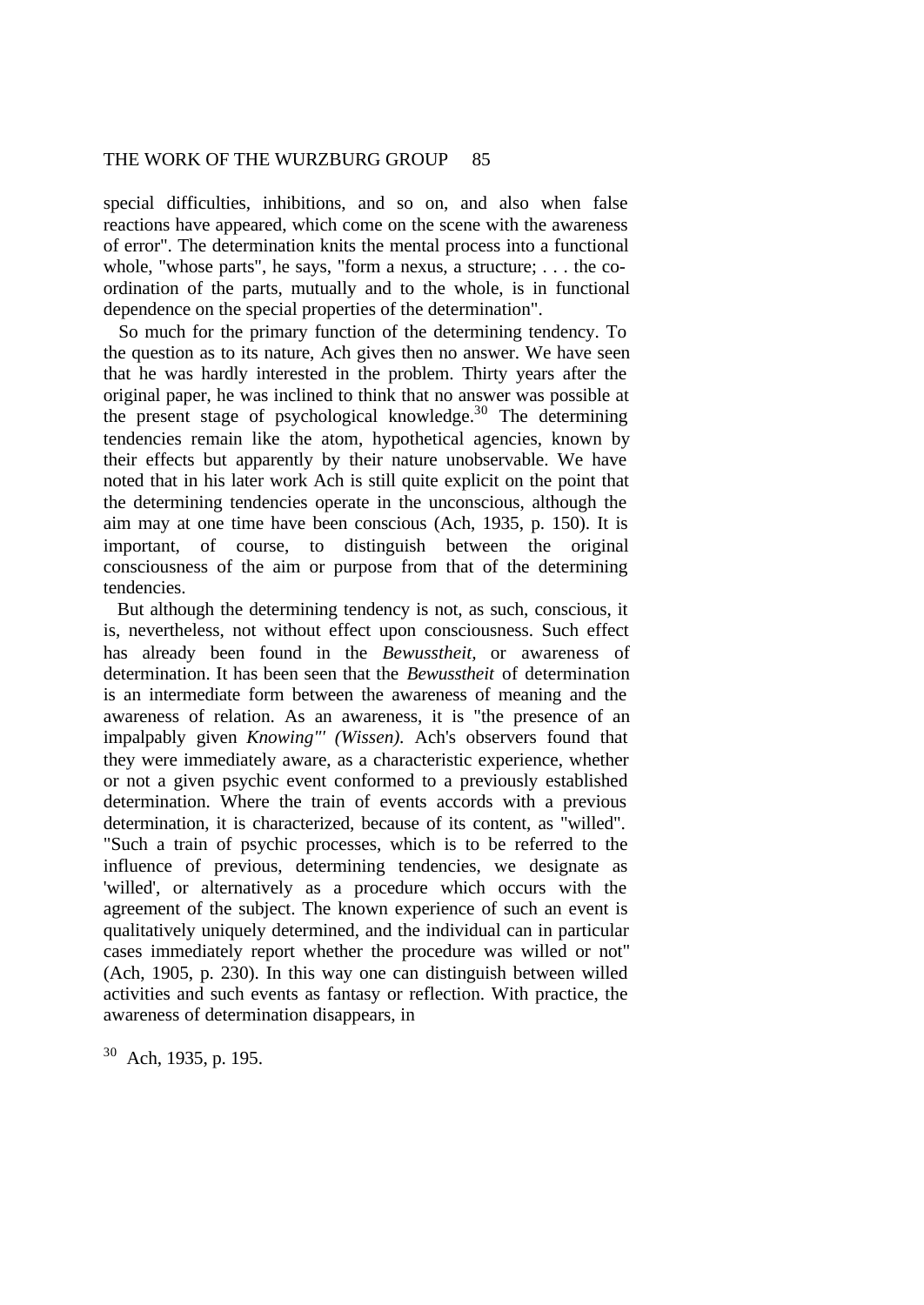greater or less time according to the nature of the purpose and the peculiarities of the subject. The awareness of determination has been described previously.

# *Application of the Determining Tendencies to the Problem of Abstraction*

An important function of the determining tendencies should now be described, namely the *determination of abstraction.* According to Ach's scheme, repetition of any particular stimulus results in abstraction because the essential associations (reproductive tendencies) are repeated most often, and thus gain strength at the expense of inessential adventitious associations. Thus arises what he calls "associative abstraction", which is fundamental for conceptual thinking. In addition, he describes two other forms of abstraction. There is first *determined abstraction,* which is of two forms, simultaneous and successive.

*Simultaneous determined abstraction* was first described by Külpe. In response to a given task, Külpe's (1904) subject might for example describe a figure correctly, without conscious experience of the nature of the surrounding figures.<sup>31</sup> Ach's own subjects behaved in something the same way. A subject might carry the letter "s" in his head. When the stimulus "c s v z" appeared, "s" alone was perceived and the appropriate reaction made. The other letters were disregarded as the result of a process of abstraction. This process might be simplified. The mental repetition of the letter in question might be omitted, and there might be merely "intentional sensations of movement" in the appropriate finger. In either case, the abstraction was effected through the agency of the determining tendencies. The awareness of determination would have as its conscious token in the one case the verbo-motor image of the letter "s", in the other the kinaesthetic image of a finger movement. Closely allied is what is known as "concentration of attention".

In *successive determined abstraction,* the process of abstraction is directed towards conscious events which follow each other. Thus with the instructions to react as quickly as possible, the subject gradually abstracted from the quality of the stimulus as the series of reactions progressed. In general, this occurred whenever the instructions were sufficiently independent of the qualitative determination of the stimulus. The subject begins to react first to "something white", and then to a "change" pure and simple, apart from

<sup>31</sup> The experiment was repeated by Chapman, 1932.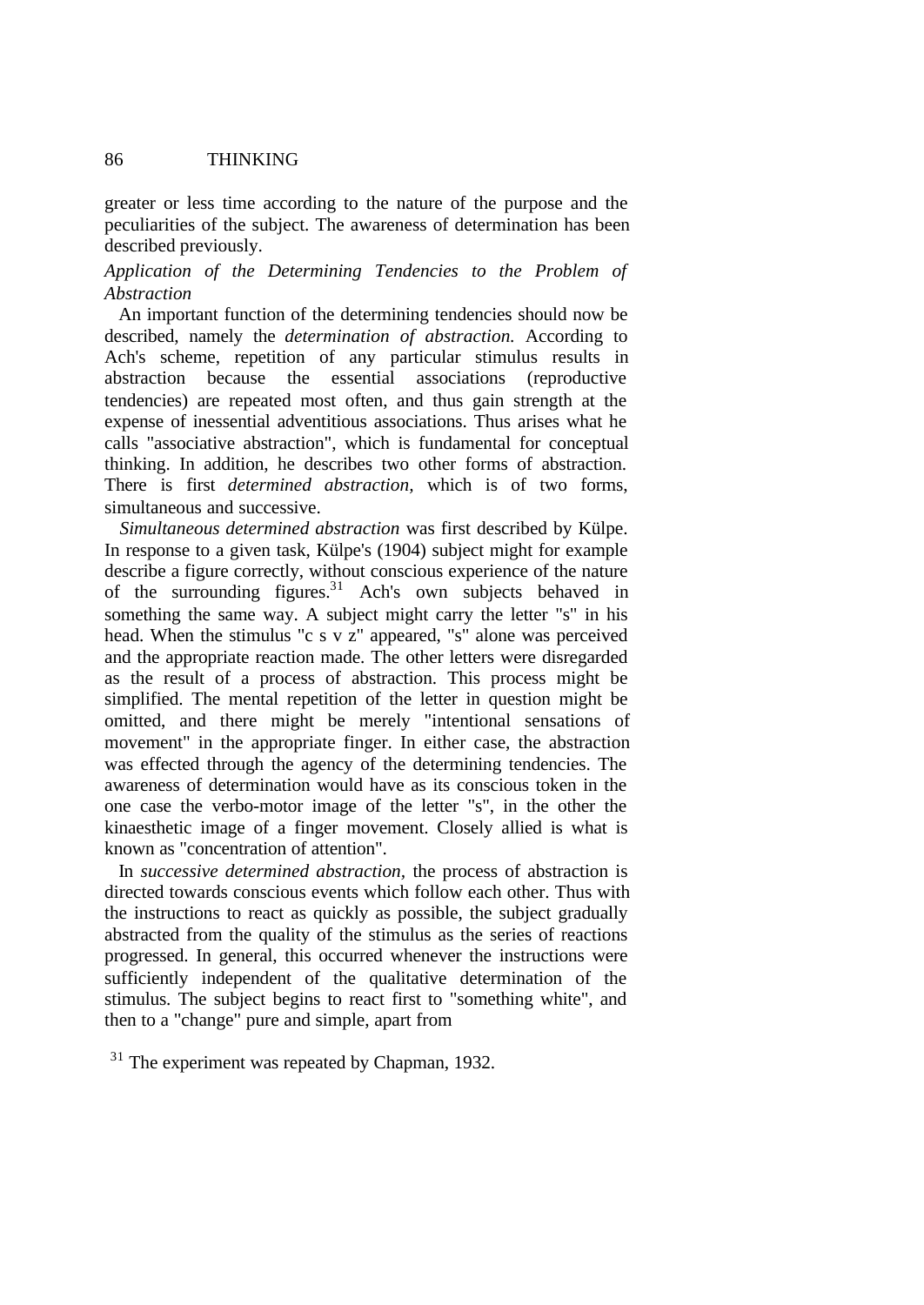spatial and other considerations. The transition came gradually (as indeed is the case in all experiments with abstraction). So strong is this tendency to abstraction that it is only by stringent repetition of the instructions or persistent watching of the stimulus that it can be avoided. Other instances of successive determined abstraction may be seen in the process whereby an intervening middle term may be gradually dropped. For example, a subject might begin a reaction series by mentally repeating the letter *E* when that letter appeared. Gradually this "acousticokinaesthetic presentation" disappeared, and reaction followed directly on the perception of the stimulus. The determined abstraction here operates in such a way that it "seeks as far as possible to eliminate all . . . intervening processes" (Ach, 1905, p. 242).

By the combination of these two forms of abstraction, associative and determined, the formation of general ideas is made possible. Suppose, for example, that reaction takes place to a "change", this being effected by means of the successive form of determined abstraction. This reaction may take place only when the change occurs under certain spatial conditions. Adventitious changes, such as irrelevant movements, will be eliminated as stimulus-factors by means of associative abstraction. In the same way, alterations in the quality of the motion will lose their psychological effect. Here both forms of abstraction are functioning, and Ach calls the process *Combined Associative-determined Abstraction.* By virtue of their associative function, the determining tendencies may cause a verbal sign to be attached to this psychic event  $32$ ; and conversely, when the sign, e.g., "change" is given in consciousness, the correlative meaning is present in consciousness as a *Wissen,* a knowing, this being given by means of the subexcitation of reproductive tendencies. <sup>33</sup> Further repetition eliminates adventitious spatial determinations so that we are left with the sign "change", with a general, though delimited, meaning. Thus, through the combined influence of determined abstraction and associative abstraction, a general meaning has been attached to the word "change". This process bridges the gap between the concrete content of an awareness, which is already, from a psychological point of view, abstract, to ideas which are abstract in the narrower sense. Thus Ach has distinguished three main processes of abstraction.

 $32$  *It* will be remembered that the determining tendencies may cause fresh associations to arise.

<sup>33</sup> See p. 50.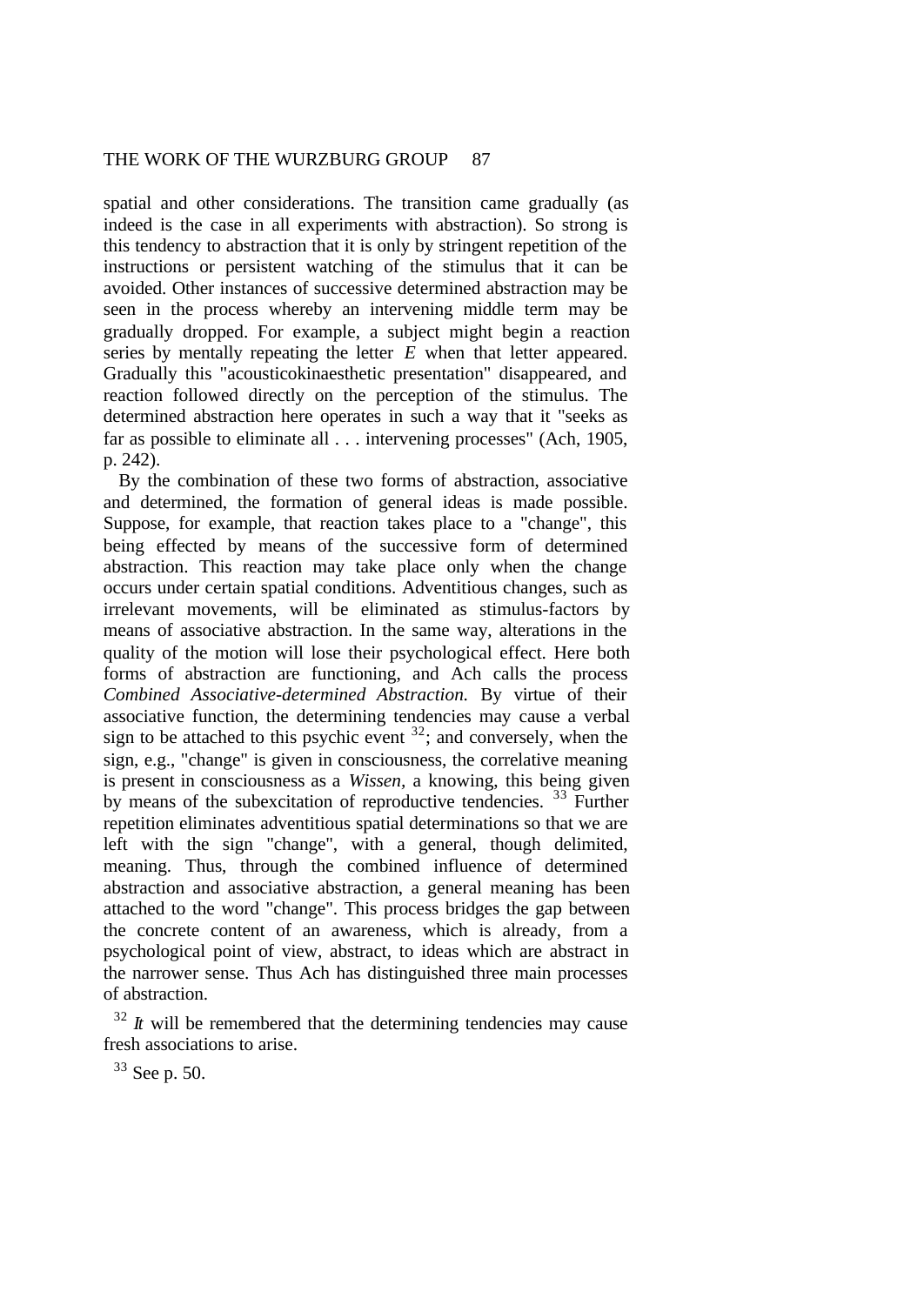There is (a) associative abstraction, *(b)* determined abstraction, which may be either simultaneous or successive, (c) combined associativedetermined abstraction.<sup>34</sup>

A child sees a bird flying in the street. The whole scene is psychologically registered, including houses, people, and so on. Later the same child sees a bird flying in another street. All the details with which each bird has been associated have left their mark on the nervous system, and appropriate reproductive tendencies have been formed. Of these reproductive tendencies the essential ones are reinforced, the inessentials—what Aristotle would call the "accidents"— remain relatively ineffective. When the child sees a bird on later occasions, the effective reproductive tendencies are subexcited, and the resultant in consciousness is a *Wissen,* a knowing, which is not present in terms of any specific sense modality, and is thereby to be contrasted with its explicitly visual sign, the bird as it presents itself to visual perception. Thus the bird as seen, the "visual presentation", is accompanied in consciousness by an impalpable halo of awareness of knowing, which is gradually sharpened and made more precise by repetition of essentials and dropping away of inessentials.<sup>35</sup> This again is the product of associative abstraction. It proceeds quite mechanically, and is not motivated, is independent of the action of determining tendencies.

With this mechanical process may be contrasted abstraction that is motivated, determined. Under social pressure, exerted by his teacher or otherwise, a child learns to read. At first he observes every detail of the complex situation before him, the position of the word on the page, the number of the page,  $36$  any individual peculiarity of the letters, and so on. With further experience, these irrelevant details gradually disappear from consciousness. Few of us who read a novel notice the number of the page which we happen to be reading. It is well known that reading takes place from the presence of strategically placed cues, that in what is called "proof-reader's error" we can actually misread words that are wrongly spelled (Ach's "determined

<sup>34</sup> These two methods of abstraction, both accepted by Ach, apparently embody the two hypotheses now in dispute in the discussions over the "Continuity Theory" (Lashley, 1942).

 $35$  It is difficult to see whether Ach believes that inessentials drop away by themselves, or whether their energy is sapped, so to speak, by drainage of energy towards essentials. On the last page but one of his earlier book (249), he speaks as though the latter were the case when concentration of attention occurs.

 $36$  The writer remembers a visitor to a class where he was learning to read asking "What page of the book tells you about so and so?" *With one accord,* it seemed to him then, the children answered "Page ten".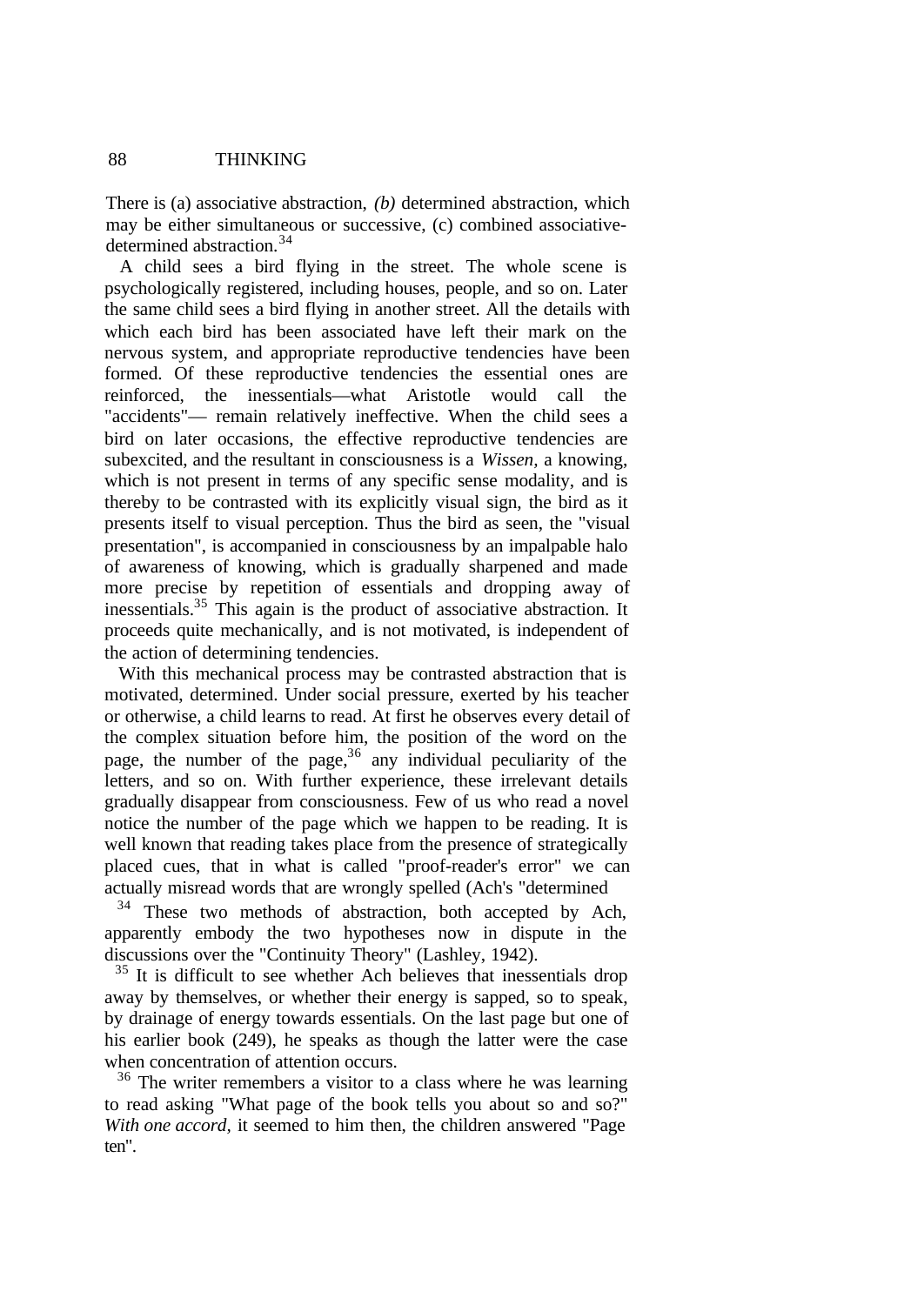apperception") The number of the page and the details of individually printed words are not present in consciousness because they are irrelevant to the aim in mind, which is to "read" the novel. Ach would say that the determining tendencies have eliminated the corresponding factors from consciousness. Since it is practice that has effected this result, such abstraction from all but a few relevant cues would be classed as successive. As Ach notes, it is difficult to avoid such abstraction, as anybody who has read proof can testify. As he finally points out, such abstraction, with the correlative concentration of attention which it entails, makes towards economy of action.

To illustrate the third form, combined associative-determined abstraction, let us take as a hypothetical example the way in which a new species of animal may be described. The child, having become familiar with birds in general, later, we may suppose, becomes an ornithologist. He is impelled by his scientific purpose to examine more closely the birds of a particular species, to which the name has been attached by the ordinary process of association. His idea of the birds of this species and his reaction towards them is now moulded by his general purpose. He notices certain members of the class with a particularly long bill. Still under the influence of the determining tendencies, he watches for this particular variety. "Long bill" becomes the sign for birds of this variety His attention is abstracted from the rest of the bird's appearance, and is focused only on the bird's bill. Gradually the fact is borne upon him that the bird has a particular kind of song. A new variety is described, the "Long bill", the term being attached by determined association. In this process abstraction and determination are clearly very intimately related. It is hard to tell where associative reaction ends and determined abstraction begins. Finally the name "Long bill", whether seen in print, or repeated imaginally, serves as a palpable sign for the impalpable knowing *(Wissen)* that members of this variety have a long, slightly curving bill, a certain kind of song which changes to a deeper note as the summer wears on, that they lay four to six eggs with certain markings, and so on. These details, which have been attached to the sign "Long bill" by determined association, are not of course present imaginally whenever the name is read, heard, or imagined. Since they have in the past been observed together with the bird, reproductive tendencies corresponding to them are aroused when the bird is seen. The relevant reproductive tendencies have persisted, while irrelevant ones—such as the different details of the trees on which the bird has been sitting—have faded away. This happens, according to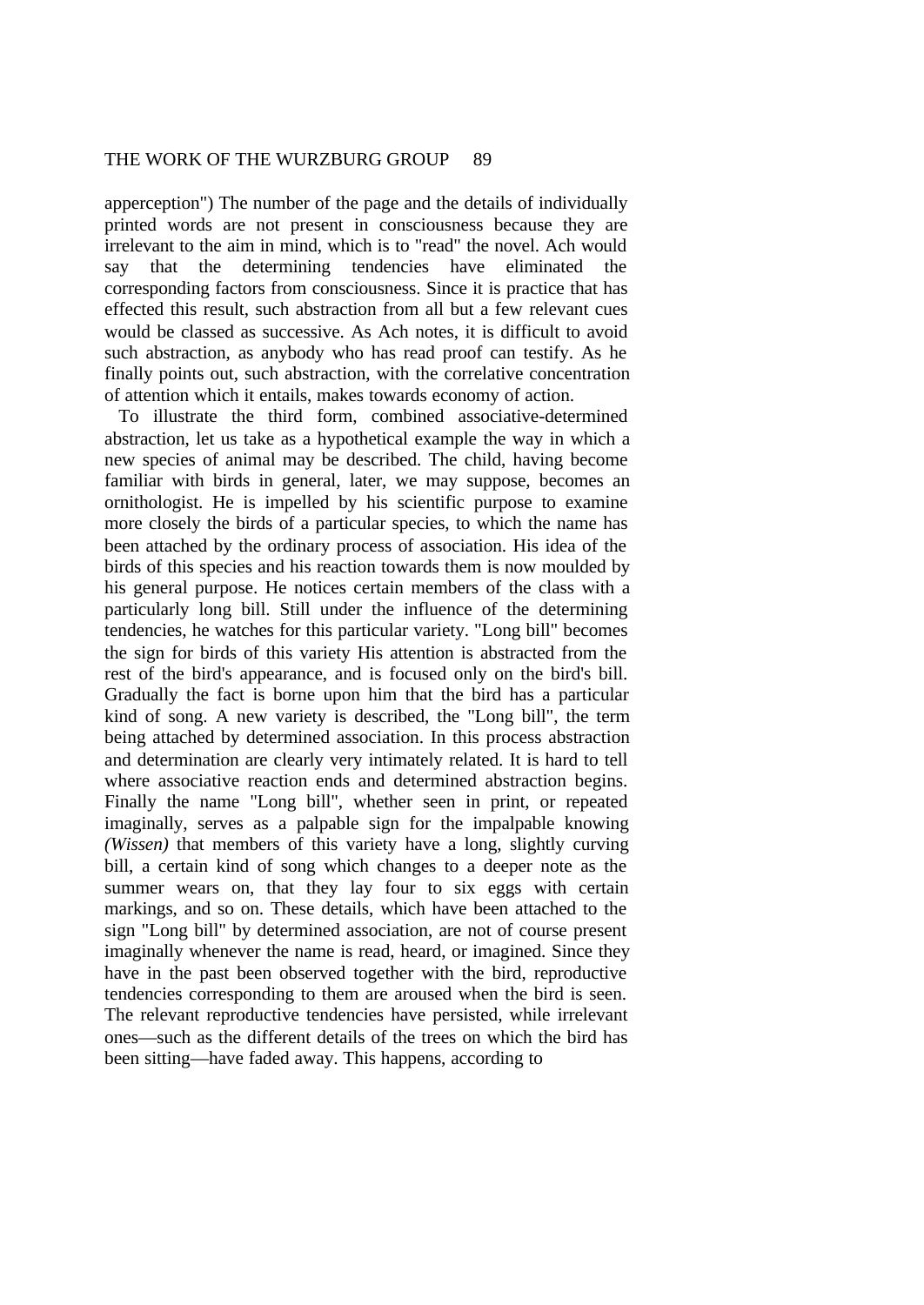Ach's theory, because the essential features have occurred more frequently in conjunction with the bird than inessential ones. When the word "Long bill" is heard or seen, the relevant reproductive tendencies are subexcited, such excitation being sufficient to produce an impalpable *Wissen* without coming to the point of imagery.<sup>37</sup>

By a devious path Ach has reached his experimental goal, which was the will. The subject is told to react in a more or less definite way to a stimulus which is to follow. When the stimulus appears, he forms a purpose to react to it. The whole course of events between the "ready" signal and the appearance of the stimulus is guided and unified by unconsciously working determining tendencies. When reaction follows, which occurs in accordance with these regulative, unconsciously working forces, the subject is impalpably aware of the conformity; he "agrees" with the response, recognizes that the procedure was "willed". In the interval between stimulus and response, there is present in consciousness an impalpable knowing of what is to come, embracing *(a)* the temporal and a qualitative determination of the stimulus, together with *(b)* what is to follow on the subject's own part, and (c) the relation between his reaction and the coming stimulus. This simultaneous, impalpable knowing is accompanied or immediately preceded by an imaginal or sensational sign. The combination is called an awareness.

#### *Confusion of Ach's Exposition*

This account has been presented as closely as possible to its original form in 1905. The exposition is poor. The argument is confused and repetitious. In particular, the general relation of experimental data to experimental result is disorderly to the point of chaos. Any faithful account of the monograph must inevitably reflect the confusion of the original presentation. To take examples: Apperceptive fusion is treated twice, on pp. 226 and the following, and on pp. 191 and the following: there is no apparent relation between the two treatments. The same sentence is repeated word for word in each of these two accounts *(Beim addieren . . . grosseren,* p. 227, lines three to five, and p. 192, lines eight to eleven). Again the main experimental results are described in chapters two and three. Chapter four is headed "The Determining Tendencies. The Awareness." Logically it should contain a discussion of the results of the main experiments just treated, and early in the chapter is to be found the statement that

<sup>37</sup> See Chapter IX for a fuller discussion of Abstraction, together with an account of Ach's later experiments.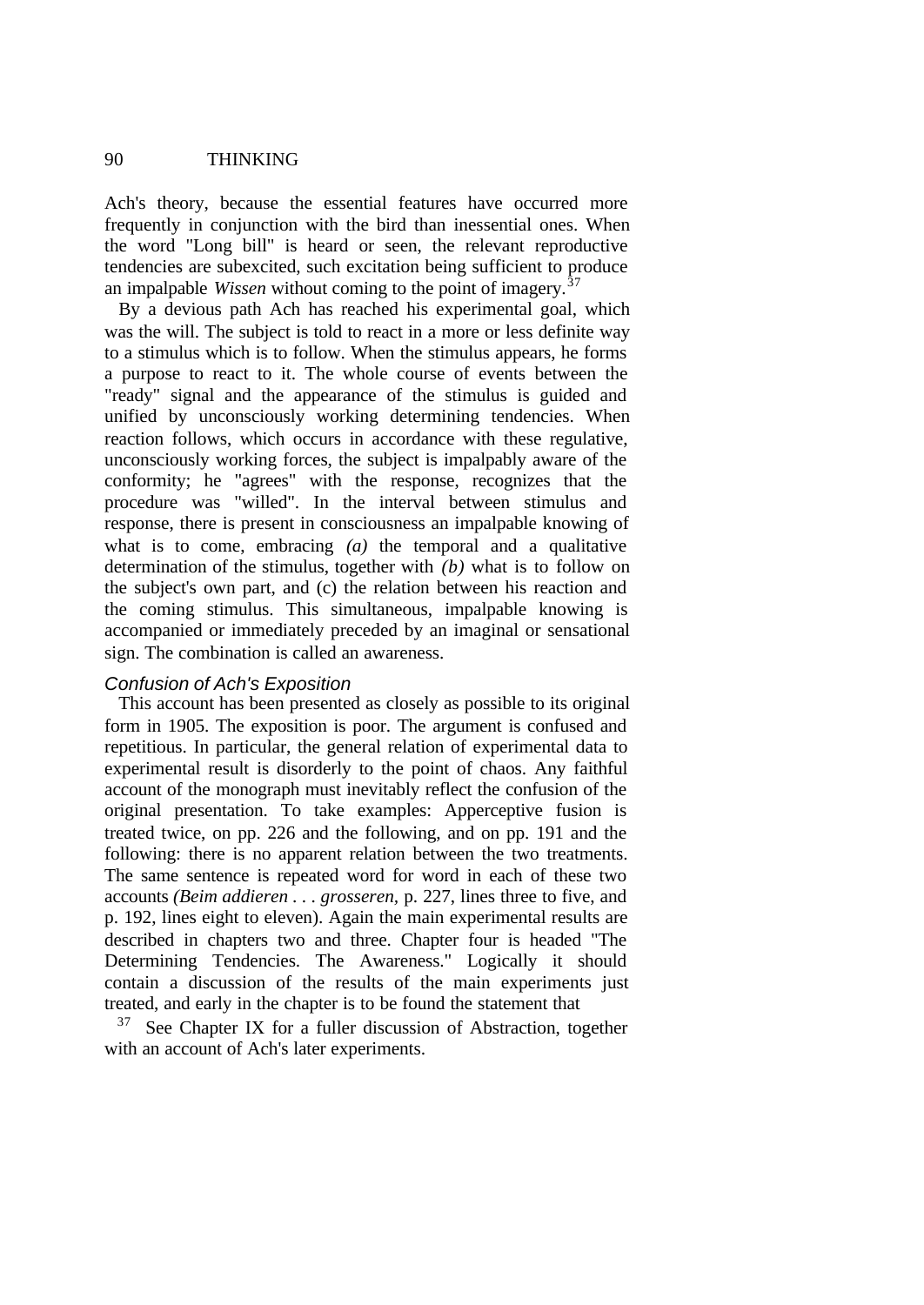the investigations described in the previous paragraphs make necessary the concept of the determining tendencies. This statement comes as a surprise to the reader; for the determining tendencies have apparently been mentioned in one previous context only (p. 119), and here almost incidentally in the course of a statement that the working of the will need not necessarily be "given as conscious experience" (ibid.). This seems to be the only mention of the determining tendencies as such during the whole course of the description of the original experiments, a description which covers a hundred and fifty pages. <sup>38</sup> Actually, therefore, the concept of the determining tendencies is not necessary for the description of the experiments. In view of his insistence on the strictly experimental nature of his inquiry Ach owes it to his readers to analyse the previous experimental data, and to show why they necessitate the conception of the D.T.'s. What he actually says is: "From the investigations described in the previous paragraphs it results that side by side with the associative and perseverative tendencies to reproduction we must place still other factors . . . the Determining Tendencies" (p. 187). The assumption of the existence of the determining tendencies may or may not be necessary for the adequate description of mental life. But the relation of this assumption to the previously described experiments has not been adequately shown. Again, after the statement that the determining tendencies are a necessary inference from experiments already conducted, there follows a description of further experiments, those on hypnosis, which illustrate the same tendencies. The resulting effect is one of further confusion, since once again it is here that the reader expects to find an analysis of experiments previously described, together with a demonstration that the D.T.'s follow as a necessary inference from them. Throughout the book, in fact, there is, at least in the matter of the determining tendency, no *clear expositional distinction between experimental data and description* on the one hand, and *deduction or hypothesis* on the other. This expositional confusion is further illustrated in section 13, p. 191, headed "On the Determining Tendencies". Here, at last, one feels, must come a conspectus of the previous experiments, showing how they necessitate the concept of the determining tendencies. It is once again disconcerting to find an account of an entirely fresh batch of experimentation, with no fresh heading, and proving a *special property* of the D.T.'s. This account of fresh experiments fills eleven

<sup>38</sup> There are, in contrast, many mentions of the word *Bewusstheit* in these pages.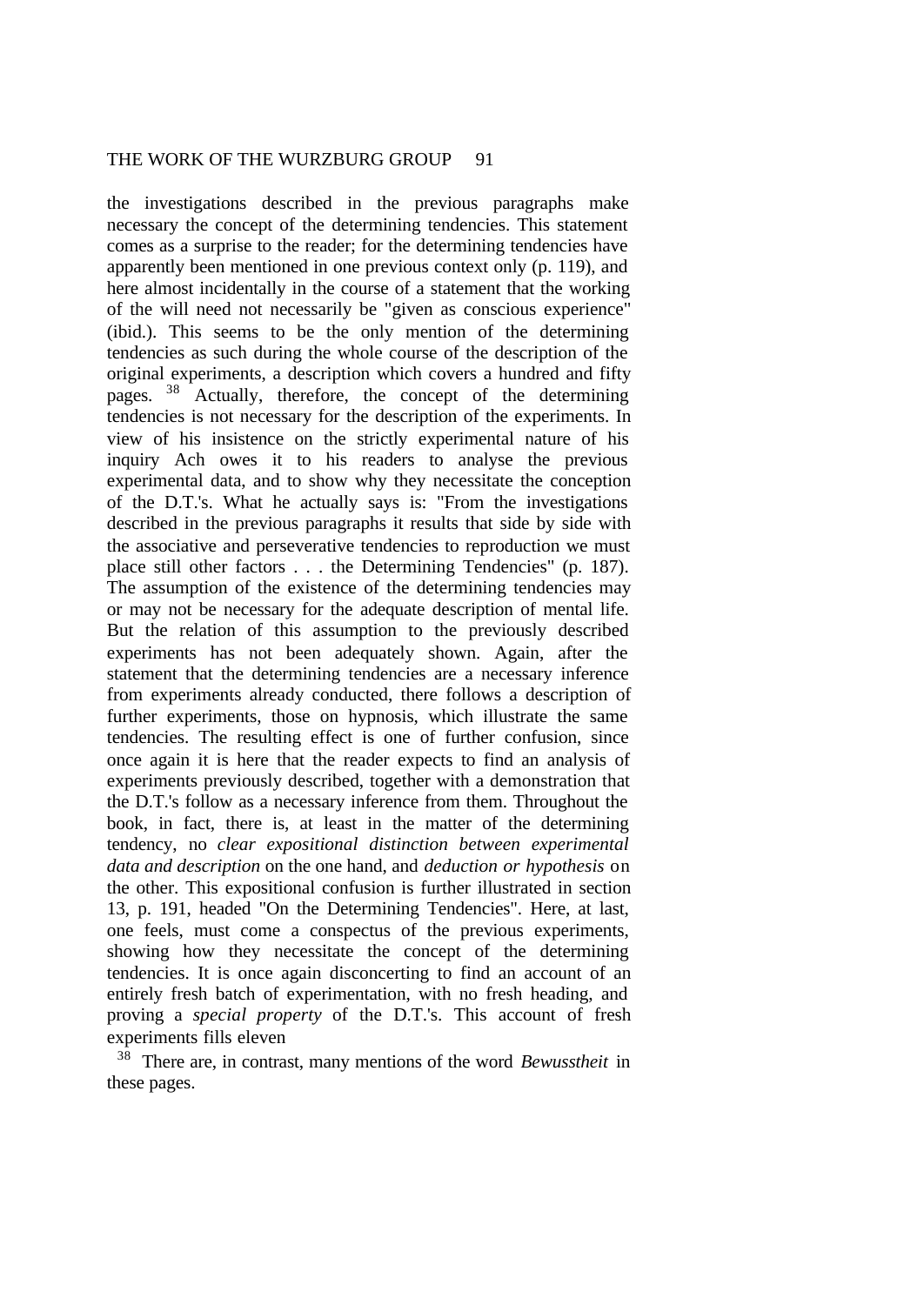out of the nineteen pages of section thirteen, which once more should logically contain deductions from the experiments previously described. These are, in a sense, trivialities. But they do illustrate the fact that Ach's exposition is poor, and that there is no orderly distinction of experimental data from experimental conclusions. In a work which professes a rigid experimental programme, and one with the oft-repeated motto of "systematic experimental introspection", this amounts to a serious error in technique. When the existence of an essentially unobservable, hypothetical entity is being demonstrated by experimental methods, we are entitled to ask for a clearly defined expositional separation of data, deduction, and application.

## *Argument for Existence and Effects of Determining Tendencies*

In view of this confusion, and at the risk of repetition, the following brief summary of the argument is appended for the existence and the effects of the determining tendencies. The experimental facts are, briefly, the sudden appearance in consciousness of the appropriate idea (presentation), when the purpose has not been represented in consciousness; the facts of apperceptive substitution and fusion, and of determined apperception; those of hypnotic suggestion; the fact that an association can be formed between two nonsense syllables that have not been experienced together, and that the same stimulus may give rise to different responses with different purposes. These seem to be the primary experimental data on which is based the hypothesis of a directive influence proceeding from the content of the aimpresentation, although it has been seen that these data are not given when the main experiments are being described. Observation shows that such an influence is not directly represented in consciousness, but its effect may be seen in the Awareness of Determination. Granting the hypothesis of the determining tendency, then determined abstraction seems to follow as an application of the hypothesis though the logical sequence is not made clear. And as a general application, we have the undoubted fact that the course of thought is directed, teleological. Such at least seems to be the argument, though it is difficult to disentangle.

## *Criticism of the Experimental Work of Waft and Ach*

Following the practice already adopted, criticism *of specific* points only in the work of Watt and Ach on the mechanism of thinking will be made at this point. The first, and perhaps the most serious, of such specific criticisms immediately suggests itself from what has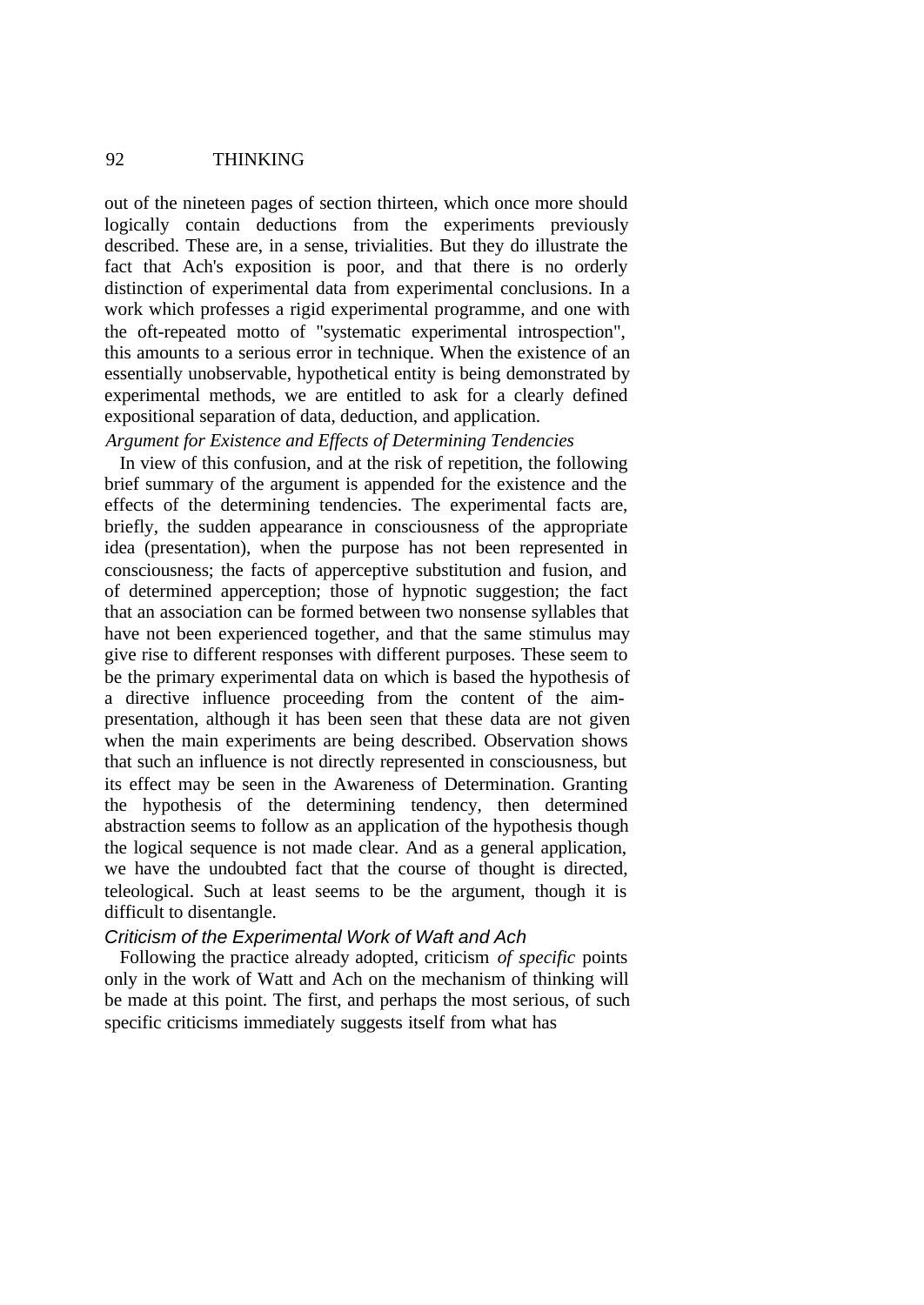just been said. *Ach's method of obtaining the facts in question was not really experimental in any strict sense.* It did not comprise a series of strictly controlled observations, made under standard and therefore reproducible conditions. There were, for example, no standard questions which the experimenter asked the subject. Questions, indeed, there were; that was part of the method. But they varied, apparently, from experiment to experiment and from subject to subject. "In this way there takes place a continual, closely-knit exchange of thoughts between the observing subject and the observer who is recording" (Ach, 1905, p. 8). A set of conditions (questions and remarks on the part of the experimenter) which varies intimately with the nature of what is being observed and recorded is not and cannot be strictly scientific. Neither Watt nor Ach gives any hint of a list of standard questions, for the reason that there was no such list. The point seems not to have occurred to them. Watt gives certain questions incidentally; throughout Ach's monograph there is no mention of specific questions *in situ,* only the general statement quoted above, and similar statements and implications.<sup>39</sup> (see, e.g., p. 14). Ach is indeed cognizant of the relative uncertainty of his method compared with that of the exact sciences, and of the difficulty of obtaining standard conditions (p. 16). When "wide play is allowed for the tact and cleverness of the experimenter" (p. 17), standardization and thereby reproducibility was necessarily ruled out. It was, says Ach, impossible, "beyond any man's strength", to record the questions. One has considerable sympathy for him; yet this impossibility nevertheless touches a grave fault of method. Actually, in the passage where Ach speaks of the possibility of "variation of single conditions of experiment" and the resultant "possibility of establishing lawfulness of behaviour" (p. 21), he has apparently forgotten that not only variation of conditions is necessary for experiment, but standardizing of conditions as well. And this he has himself confessed that he could not obtain.

Thus in one important respect, that of standardization of conditions, Ach's demonstration of the existence of the determining tendencies falls seriously short when judged by rigid experimental canons. But apart from this, it has already been indicated that there is no real attempt to correlate the conclusion with the main body of the experimental results. Thus it has been seen that the determining

 $39$  A sample of the questions is given in Ach, 1905, p. 17. There is, however, no hint of any regularity in posing them. Questions used in the experiments on hypnosis are recorded on pp. 207-8, footnote, and also on p. 233.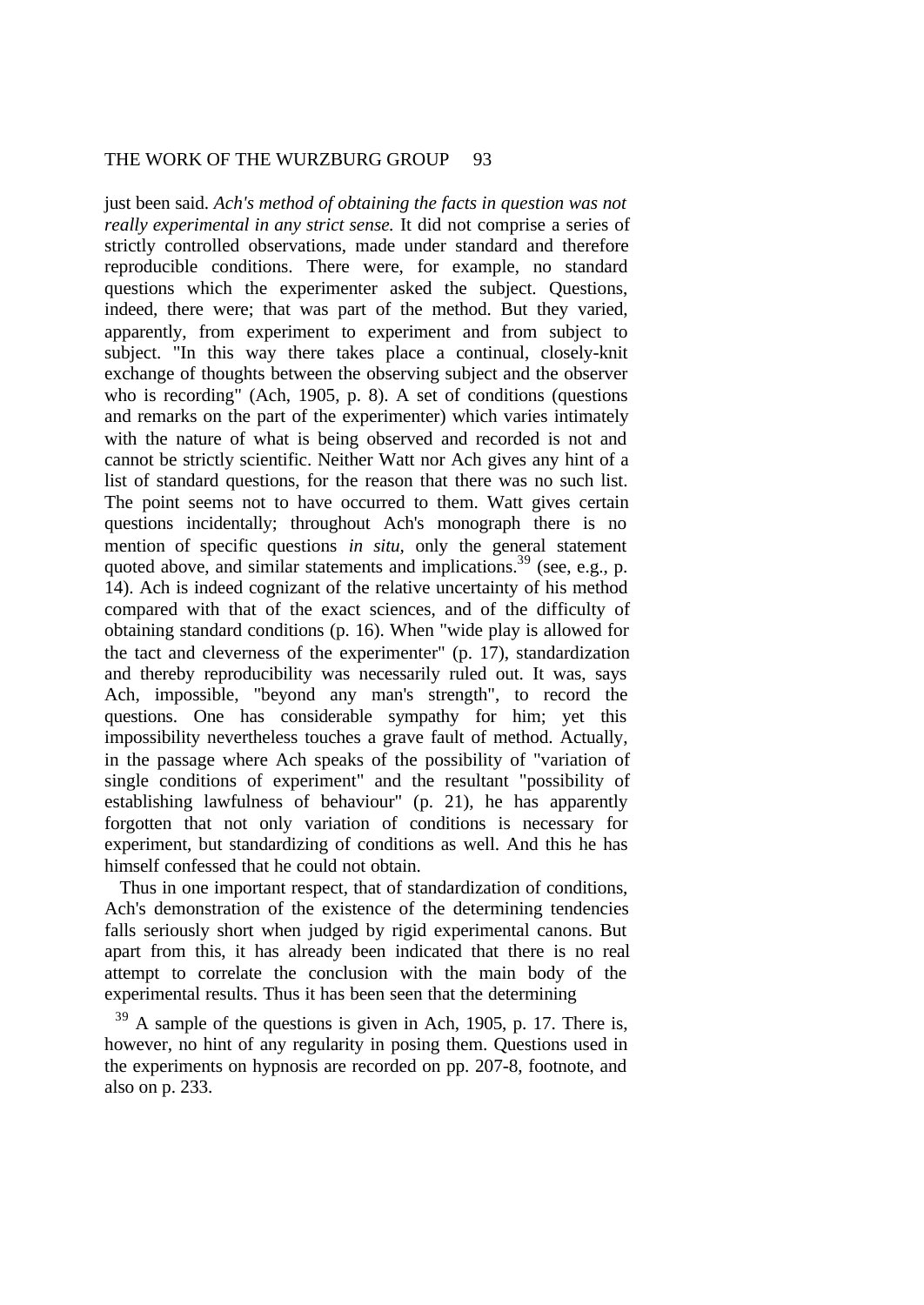tendency is apparently introduced for the first time almost casually on p. 119, after eighty-eight pages describing the main body of the experiments. <sup>40</sup> There are indeed references to the "set" *(Einstellung)* towards movement (pp. 52-3); but this is no novelty, and is a very different thing from the statement that an entirely new and fundamental principle of mental life must be set up as a result of the previously described experiments. There is further no clear demonstration of the necessity for assuming both purpose and determining tendencies. It is stated, for example, that the "quality of the determined presentation follows in consequence of the activity of a previously given Aim-presentation" (p. 228). Just before, the same effect had been attributed to the D.T.'s (ibid.). Watt, who was working in the same laboratory, would have been well entitled to ask what evidence there is for the necessity of assuming the determining tendency in addition to the *Aufgabe* with which he himself worked. In fact, Ach has not shown experimentally that his multiplication of entities is necessary or desirable. The most he can be said to have done in this direction is to have effected a certain elaboration of Watt's theory. In his introduction (p. vii) Ach states: "Part of the work, including those results which led me to the assertion of the determining tendencies, or of the Realization-Tendencies, as I then called them,  $\ldots$  was announced in the Summer semester of 1902."  $41$ In contrast to the experimental exposition of the *Bewusstheit,* one cannot avoid the uneasy feeling when reading the monograph that the writer's mind was already made up on the question of the Determining Tendencies; that they were not really being demonstrated but assumed, or alternatively put in as an afterthought. The contrast with the *Bewusstheit* in this connection is interesting: one does really feel that the *Bewusstheit* is being made the subject of an experimental inquiry, that the word was naturally used at the time to describe what was experimentally observed, and that the section (p. 210) which specifically describes the awareness is a summary of previously reported experimental findings.

<sup>40</sup> The present writer has read carefully through Ach's book with the express purpose of discovering any previous reference to the determining tendencies. If any such are actually present in the book, they are incidental, and not an integral part of the argument at any point.

<sup>41</sup> Questions of priority are always unpleasant. It may be pointed out here that Ach uses the *Aufgabe* several times in the discussion of the difference between sensorial and motor reactions. Watt made exactly the same differentiation, in the same context, in a work published the year before (Ach, 1905, p. 114; Watt, 1904). Külpe made the same fundamental distinction, but with a different terminology, in 1893.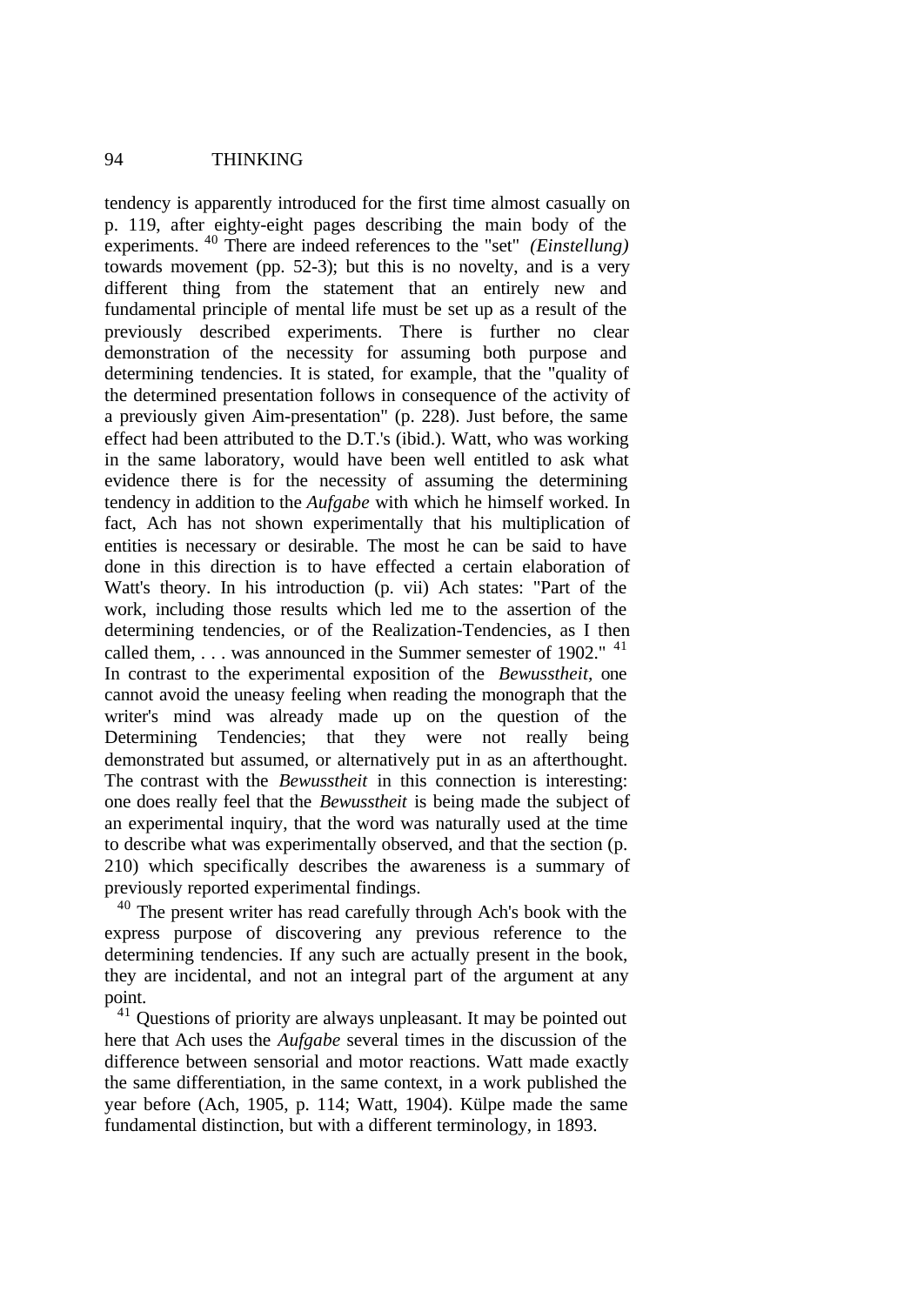The determining tendency seems, in fact, to have been forced upon Ach not by experimental data but by psychological dogma. His endeavour is apparently to describe the facts of purpose or motive in terms of the presentational psychology. This may be illustrated by various statements throughout the book. The determining tendencies are influences which proceed from peculiar presentation-contents of the aim-presentation (p. 187); the tendencies set in readiness by the aim-presentation facilitate relevant reproductive tendencies proceeding from the aim-presentation (p. 192); these sets, working in the unconscious, proceeding from the meaning of the aimpresentation, directed towards the coming stimulus-presentation, . . . we designate as D.T.'s (p. 228). Clearly the problem is here, then, considered in terms of the influence of presentations upon one another. In order to understand how the experimenter's instructions cause a specific response to a later stimulus, the assumption is that we must consider the presentation of the purpose and the presentation of the stimulus, and show how the one can influence the other.

There is no need at this date to flog the ancient and dead horse of presentationism. For a complete and subtle demolition of this doctrine, the reader is referred to Ward's *Psychological Principles.* It is enough to mention the fallacy, already discussed in the particular case of the judgment, of assuming that the thought and action of a man in his environment can—indeed must—be explained by manipulation of presentations—perceptions or images—of that environment. Specifically, the question must be asked of Ach—why does action follow when what he calls the determined presentation has been fashioned under the influence of the determining tendencies? Specifically, a subject is instructed to add: the figures 6 and 5 are shown. We know that they may appear bent towards each other, or with the plus sign between them, or in some other modified form. What then? The reproductive tendencies corresponding to the process of addition are favoured by the D.T.'s, and there is "spontaneous appearance of the determined *presentation"'* (p. 228). "The movement-*presentation* is, as we say, set in readiness, or determining tendencies are founded by the purpose to move, so that immediately after the appearance of the stimulus the appropriate movement follows" (p. 119; italics are the present writer's in both quotations). Ach's experimental account contains no hint of a "movement-presentation", as separate from the actual movement. On the contrary, Ach's own words here deny the existence of any such intermediate step. But even if a movement-presentation did occur, there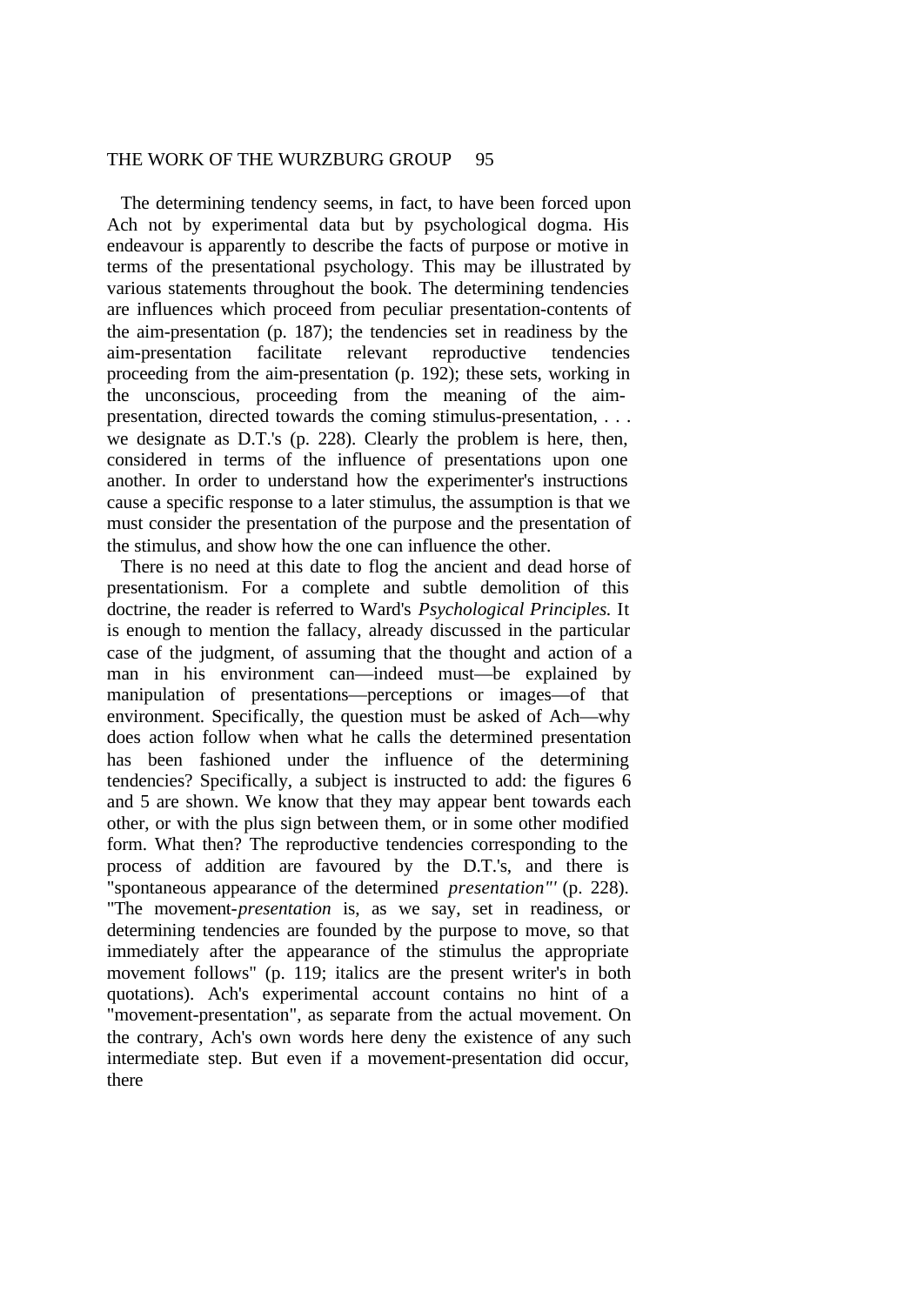is no justification for staling that actual movement will necessarily follow it. He is working in a closed world of presentations, and has neglected to show how to escape from it into the outside world of objective fact and objective action. Throughout the treatment there is the implicit assumption that once given the determined presentation, action will follow by itself. The more closely Ach's schema is examined, the more cumbrous and essentially inconsistent it appears. In his latest book Ach adds a further stipulation: Not every perception or presentation leads to a voluntary movement . . . rather is there necessary in addition a further event called a Will Impulse or Fiat" *(Analyse des Willens,* Berlin, 1935, p. 121). Will Impulse is defined in the first book as *Bewusstheif* that movement must follow (1905, p. 104). Disregarding the implied assumption that what finally causes action is the imageless awareness that action will follow, we then have as Ach's final statement something like this. The words of the experimenter who repeats the instruction cause an aim-presentation to arise in the subject's mind. This disappears as such, but from it proceed unconsciously functioning determining tendencies, which when the stimulus-presentation appears, cause the determined presentation, the "end product" of determination, to arise. This relational process is the establishment of a purpose. With the determined presentation is associated the movement-presentation (that is the idea of *saying* "eleven", as contrasted with the idea or presentation of the word "eleven"), but the manner of this association is not made clear. After the movement-presentation must come a "will-impulse or Fiat" before movement actually takes place. That is to say, a second set of determining tendencies is postulated to cause movement. In reality Ach has set out to show how the will operates; he concludes that it is through a "Will-impulse or Fiat".

One of the difficulties Ach had to contend with was the implicit assumption inherent in the presentational psychology that action is *through* the determined presentation *to* the perceived card. Such an implication is of course psychologically untenable. Action is *directly to the perceived card.* No determined presentation is necessary as an intermediate step between perception of the card and response. This is not to deny the extreme complexity of the relation between perception of the world and action in the world. But any discussion of this difficult question must start with the fact that we do react directly to our environment, not indirectly through a presentation. It was partly, perhaps largely, because his thinking was cast along presentational lines that Ach found himself forced to postulate un-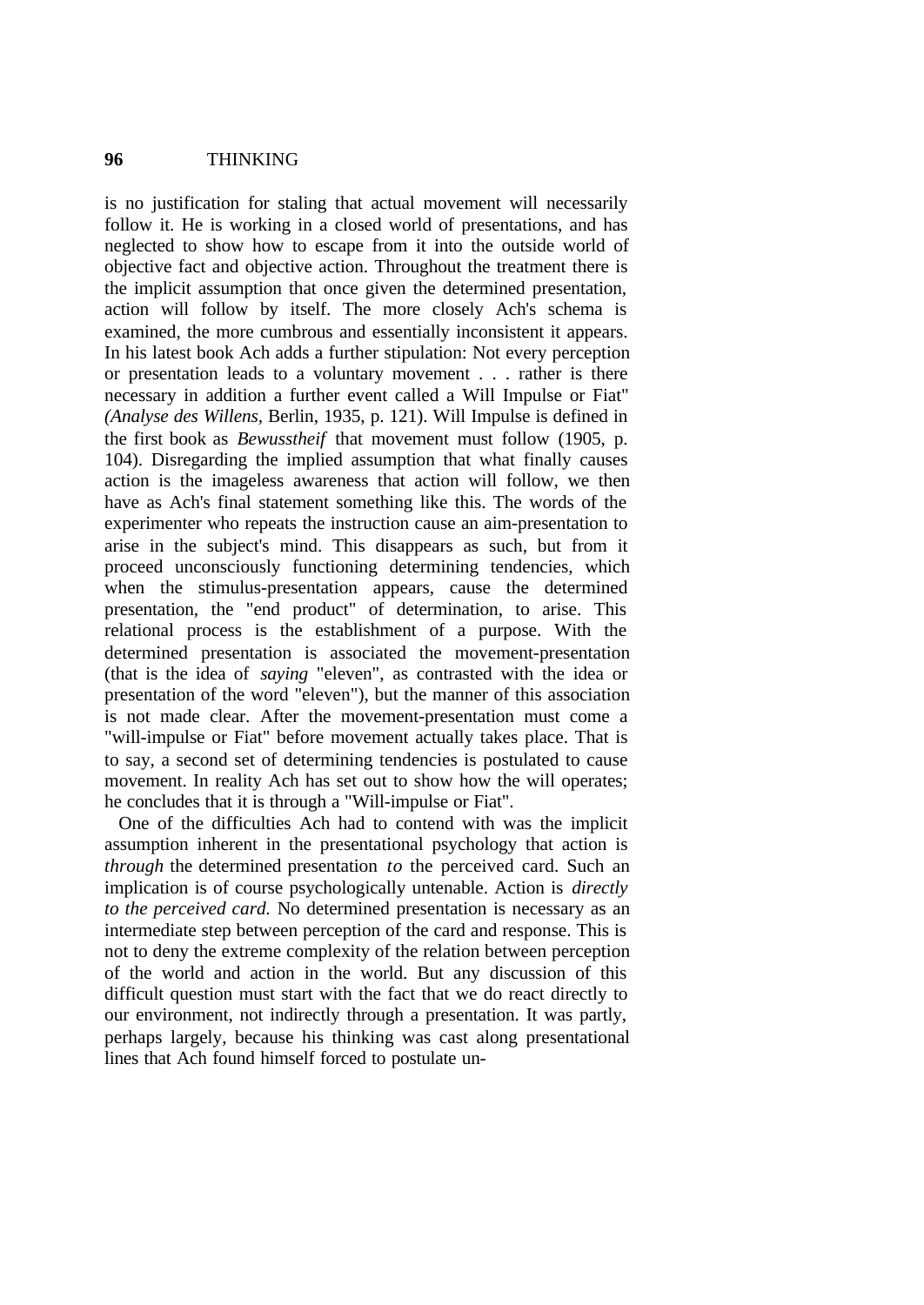consciously working determining tendencies, by means of which the aim-presentation, after it had, as a matter of experimental fact, disappeared from consciousness, could influence the stimuluspresentation. Without the necessity of explaining what happens in presentational terms, the necessity for postulating separate determining tendencies disappears, and one is left with the simpler statement that the purpose or task exercises a directive influence over the course of thought and perception. To speak of *influences* or *tendencies* seems to come very near to the scholastic "properties"—as when salt was said to have the property of melting ice. The relation of the purpose or task to the perceived words or sentences by which that task is communicated; the relation of these to the perceived "stimulus"; the relation of both to the action that follows, these constitute difficult problems. Ach's attempted solution in terms of determining tendencies by which, in his words, the "presentation of aim" works on the "presentation of stimulus" solves neither the general nor the particular problem. A detailed solution would show what is meant by the statement that purpose or motive can unify and incidentally modify the whole course of perception, thought, and action consequent upon a later situation. This Ach is far from giving. $42$ 

One final defence is possible. It may be said that Ach has solved his specific problem which is to show how thought is determined. Action, the objectors might say, is a different problem, and may properly be left for later consideration. Two answers may be given. First of all, thought *cannot* thus be divorced from action. The two form an inseparable unity—psychologically inseparable, that is to say. Any theory which tears thought from its natural matrix must at least be one-sided, and will almost inevitably be false. This is even more obviously true of will, in terms of which Ach cast his problem. Clearly, will cannot be separated from action. Secondly, even as a

<sup>42</sup> Certain readers will still argue thus: "Purpose, as gained through auditory perceptions of the instructions, must nevertheless have an effect on reaction to the perceived stimulus. But purpose is not conscious when the stimulus appears. Therefore there exist unconscious effects of the purpose, which is what Ach meant when he used the term D.T.'s." But once more, the answer is that as soon as science begins to hypostasize *effects* of X, as separate from X itself, a mythology springs up. The data at present are that a purpose or if it be preferred motive can unconsciously influence action or, to be more exact, that human beings, when activated by what is known as purpose or motive modify their perceptions and actions accordingly, without being at every moment necessarily "conscious" of the purpose in question. To bring in determining tendencies complicates rather than simplifies the problem.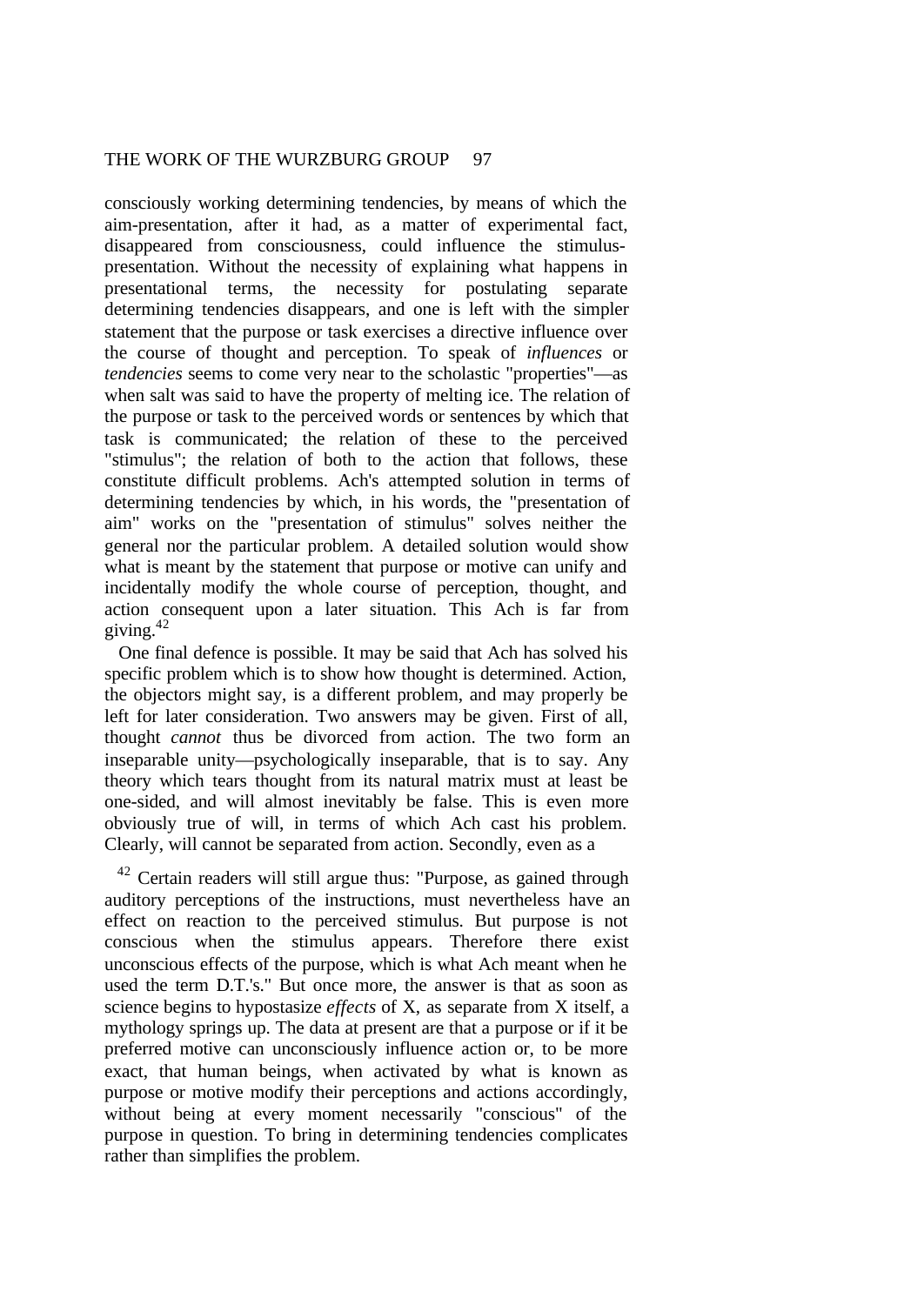theory of thought *in vacuo,* if such were possible, Ach's Determining Tendencies do not help us. For once again, the data are that purpose (motive or task) at one time conscious, may, after its original conscious representation has disappeared, affect thought and perception. Again, why put in determining tendencies, of which neither Ach nor anybody else knows anything? They are, once more, an unnecessary piece of machinery, and their apparent explanatory value is spurious. Actually, then, Ach's solution is not valid even in the restricted field which he might be said to have marked out for himself. And when one begins to inquire into the mechanism and nature of the determining tendencies, another flock of difficult problems arises. The D.T.'s spring from the "presentational content of the aim-presentation" (Ach, 1905, p. 187). How and when do they achieve unconsciousness? Or are they ever conscious at all? If not, the notion of intrinsically unconscious *tendencies* proceeding from conscious presentations seems very difficult and complicated, especially when they must work on other, qualitatively different and equally unconscious, reproductive *tendencies.* And is the determining tendency qualitatively different from the reproductive tendency? If so, how is it different? Watt assumes in general such a qualitative difference, but has not experimentally demonstrated it. One has the right to ask for an answer to these and many other questions, even though Ach has explicitly disclaimed knowledge of the nature of the determining tendencies.

Watt's simpler statement is apparently preferable to Ach's because it dispenses with the elaborate superstructure which Ach has built up upon observed fact. Ach's fundamental contribution, which he no doubt owed at least indirectly to Külpe, was the proposal, or at least the experimental verification of the dichotomy (task)-(reproductivetendency). As Watt states it, this is a dichotomy separating the mechanical from the non-mechanical factors in thinking.<sup>43</sup> Concerning this fundamental dichotomy and its relation to other proposed dichotomies, more will be said later in this book. It should here be pointed out, however, that the dichotomy is made by both Watt and Ach, Watt's statement of it being preferable for reasons already given. There remains to discuss Watt's particular presentation of this part of the theory that is common to both.

Watt assumes as a groundwork the conventional associational theory that if experience A has occurred together with experience **B,** then if either A or B occurs later, there is a tendency for the other to  $43$  Watt, 1905, p. 187.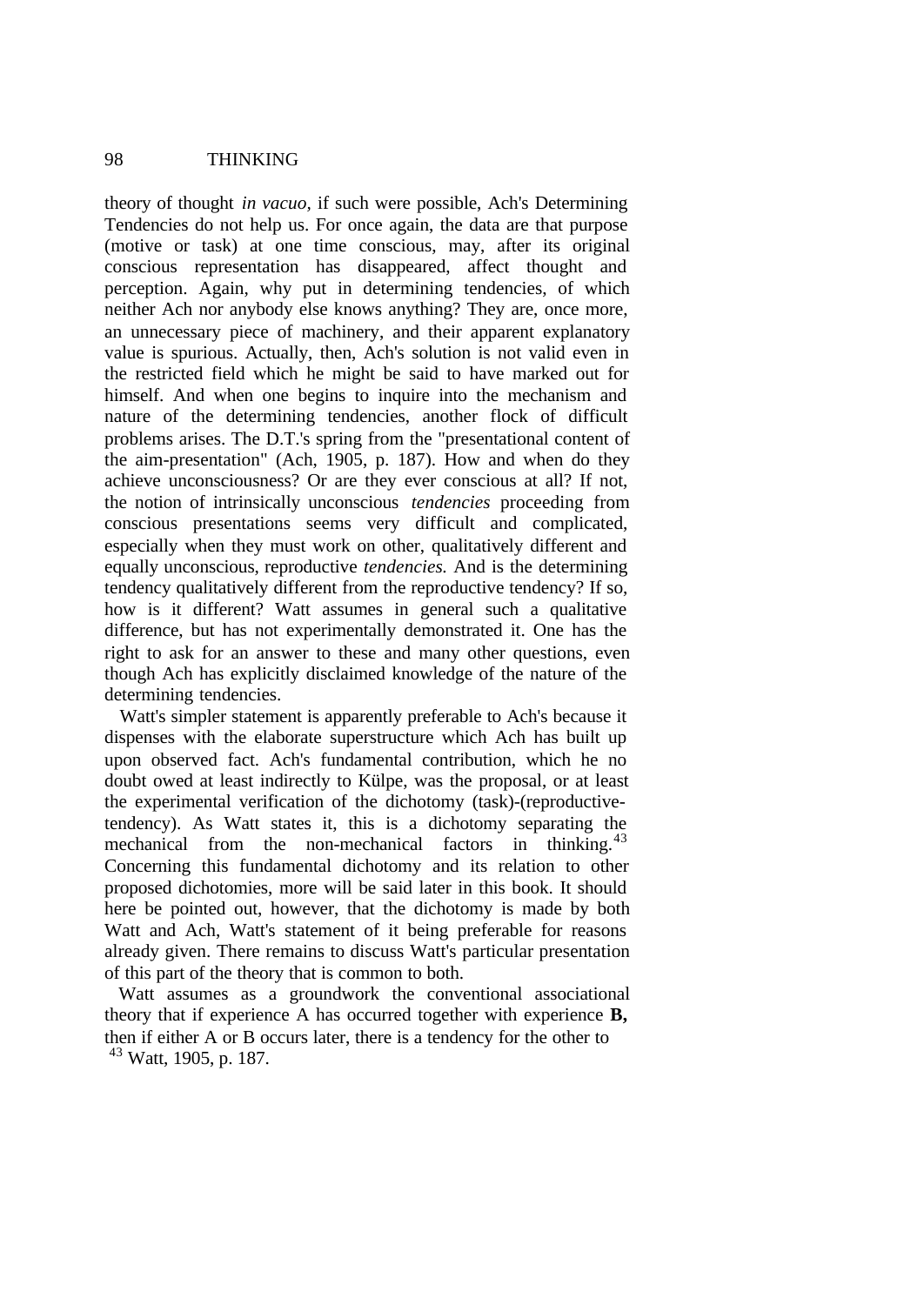recur. This theory Watt has overlaid with the stipulation that before this tendency can be realized, there must be a task present, which will itself contribute energy that may reinforce or inhibit any particular association. It is necessary to examine this more closely.

The fundamental question is this: whence comes the dynamic power, the energizing force which causes an "event in our mental experience", to use Watt's phrase? Starting from Watt's theory, there are four main possibilities. The energy might conceivably originate either in (1) the reproductive tendency; that is, from the bond between one experience and another. This is in essence the theory that was upheld by Thorndike under the title of "connectionism",  $44$ though Thorndike added certain embroideries of his own. It is, we have seen, the conventional associational theory. The energy may, however, conceivably originate in (2) the task or motive. This is apparently the root idea behind the modern theory of drive or motive. Or, thirdly, both task and associative bond may be powerless in themselves to induce a mental event, having this result only when they interact, to form, so to speak, a dynamized unity. This may be called the unitary theory. Or, finally, associative bond and task may, each of them, possess dynamic force, which is, however, manifested only when the two occur together. In any particular case they may work in the same or opposite directions. This may be called the contributory theory. It is apparently that of Watt.

I have been wondering, for example, how to afford a certain ocean trip. I think of the sea, and the thought of a tossing ship follows. According to the first, the "connectionist" theory, this sequence is due to the associative bonds which exist between ship and sea. According to the second theory, the driving force is the task of finding ways and means for the trip; this task causes the thought of the ship to arise. This demands, of course, that the task shall have the requisite material to work upon; but it also demands that the material of past experience is *simply* material, to be used by the energizing task and without the dynamic power of itself to cause a mental event. This seems to be the fundamental idea behind the "wish" psychology of Freud, the hormic psychology of Mac-Dougall, and the motivational theory of Lewin. Again, the third theory would demand that both the task of finding ways and means and the thought ("visual presentation") of the sea are of themselves powerless to induce a further mental event. Specifically, that the fact that sea and ship have been experienced together in the past,

<sup>44</sup> See Thorndike, 1932.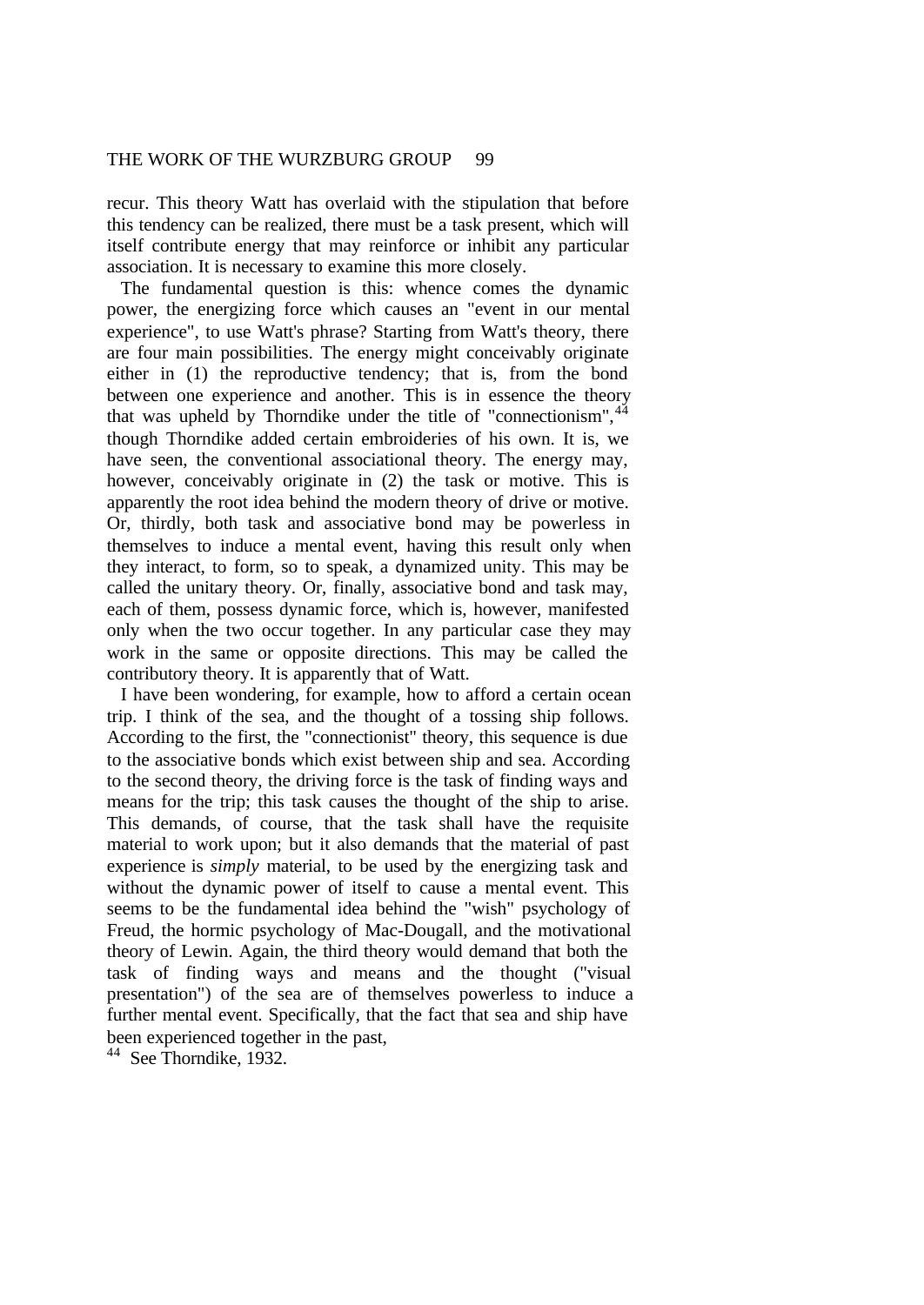under whatever circumstances and with whatever result, whether pleasant or unpleasant, does not produce a connection through which, if the thought of sea occurs, the thought of ship will follow. Instead, when the thought of sea comes up and meets with the task in question, a new dynamic unity is formed, from which proceeds the next term, ship. Here the energy is provided by the union. This is the earlier theory of Selz and would perhaps be allowed as a possibility by the Gestalt group. Finally, the task and the thought of "sea" may each of them be unable in itself to determine a further mental event. But when the two occur together, they may each contribute determining energy as the result of which the thought of the ship follows. This, then, seems to be Watt's theory.

Quotations may readily be found in illustration. First, the task cannot of itself determine a mental event. "The task may find no reproductions, in which case no reaction can occur" (1906, p. 261). "An association must be presupposed before the task working with the stimulus could produce any reaction" (ibid., p. 259). And "The tendency to reproduction, which realizes itself *ceteris paribus,* is that one which, by reason of more frequent actualization, possesses a greater speed of reproduction. The task which is no doubt itself a wider and stronger tendency to reproduction has been sketched in detail as an operative force. . . . Over against any tendency to reproduction the task can only overcome a limited power of force." And further, "The influences which determine every event in our mental experience fall into two large groups, the operating task and the individual strength of the reproductions which come thereby into question.<sup>45</sup> That is to say, both task and reproductive tendencies must be present, and each is represented as exciting psychic "force".

This raises difficult problems. If a reproductive tendency has power to cause reproduction *against* the prevailing task, one may ask why it cannot do so when there is no task present at all. That is to say, why is the task necessary? Further, the conception of a task which does not energize the reproductive tendency, but which by its presence enables the latter to function, seems very difficult. It is not as though we are dealing with a release function, at least of the usual kind, such as that of the biological stimulus in determining the biological response. For when the task appears it directly contributes energy to succeeding events, while the biological stimulus, for example, essentially contributes no energy to the nerve impulse. Whether it could be possible for the task to effect some kind of

<sup>45</sup> Already quoted.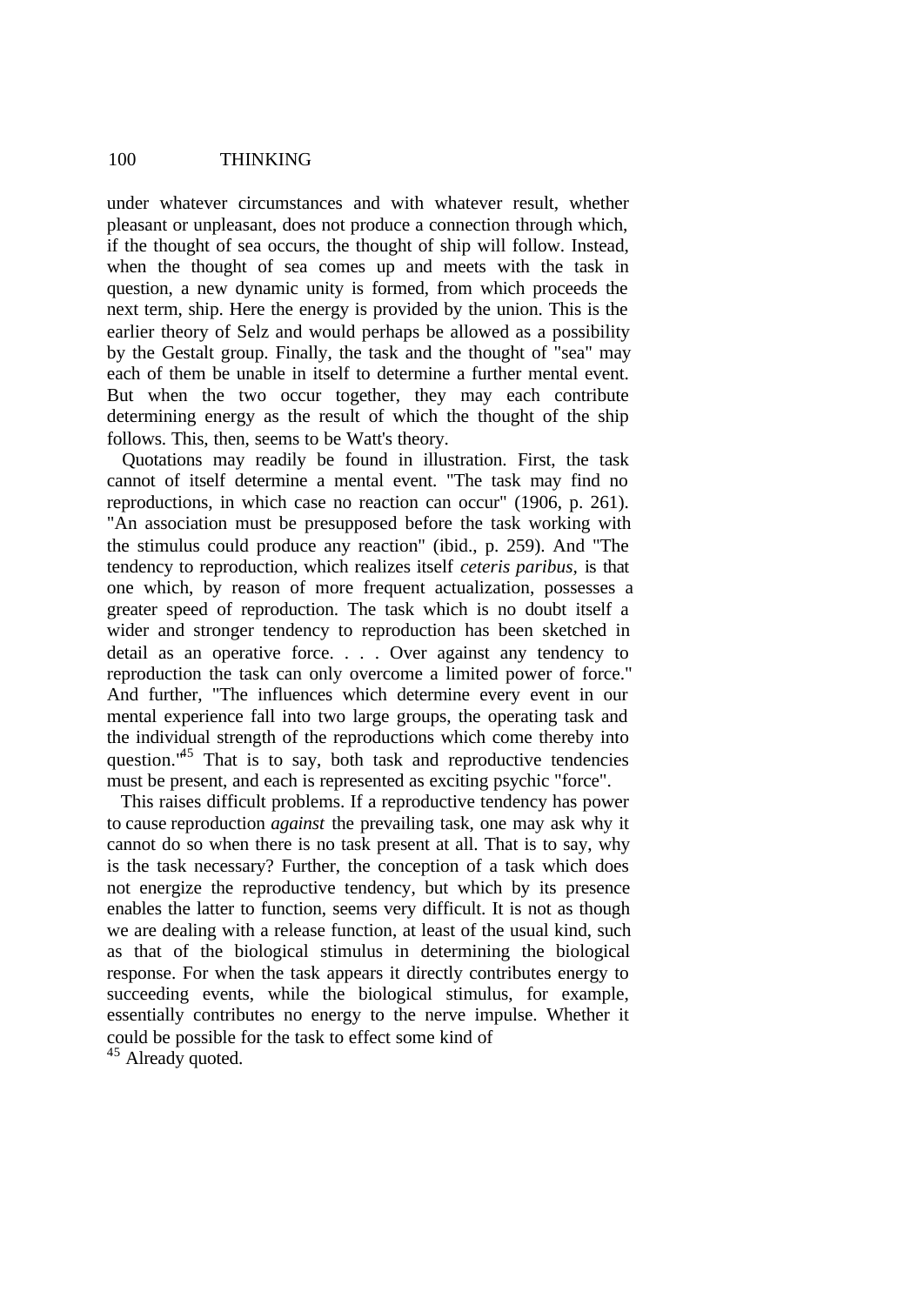release, and at the same time to contribute to the energy of succeeding events, it is difficult to say. At least such a theory would require experimental proof such as Watt has not provided.

Closer examination of Watt's account reveals further difficulties. The account of judgment as involving a task, and as contrasting with those mental events in which "the reaction which constituted the judgment was determined by the overwhelming strength of the tendency to reproduction" (ibid., p. 264), really presupposes the existence of mental events which are determined without the operation of a task. The apology may be made that such recalcitrant reproductions are determined by other, conflicting tasks. But this, if taken to its logical conclusion, would imply the reference of all mental action to tasks alone ; that is, to a hormic principle working on inert memory-material. It would imply, that is, a scheme of the second, task-dynamic type, mentioned before. As a defence of Watt's scheme, it would not be of service. Watt apparently saw the difficulty of classifying "free association" in the interval between writing the first and second paper. In the first paper he writes, "Everything which happens solely by virtue of the inherent force of the reproductive tendencies is not yet a judgment. This can be clearly seen in all investigations on memory and the like" (1905, p. 411). In the second paper he is apparently careful not to say that "an absolutely fixed and rigid system of reproductions" ever operates in practice; instead, he says that it "gives no judgments". Nevertheless, the implication of the taskless reproduction is clearly present in the second paper, and it is contrary to his statement in the first paper that every mental event is doubly determined.<sup>46</sup>

When further we come to action, as contrasted with thinking, there is again inconsistency. Here a reproductionless theory is implied. He explains "reactions which through frequent repetition are held by many to become *unconscious* or *mechanical"* by the statement that "a task is always necessarily presupposed for the accomplishment of such a reaction. The task may not have been given before each experiment but it must at least have become operative. The stimulus is given and the reaction follows without any conscious links intervening whatever. There is no need to appeal to the unconscious when everything else falls away except the essentials, task and stimulus" (1906, p. 263). The stimulus itself contains no motive power for action. There is no mention of the reproductive tendencies. The meaning of the passage, which, like

<sup>46</sup> For other difficulties, see Titchener, (loc. cit.) p. 260.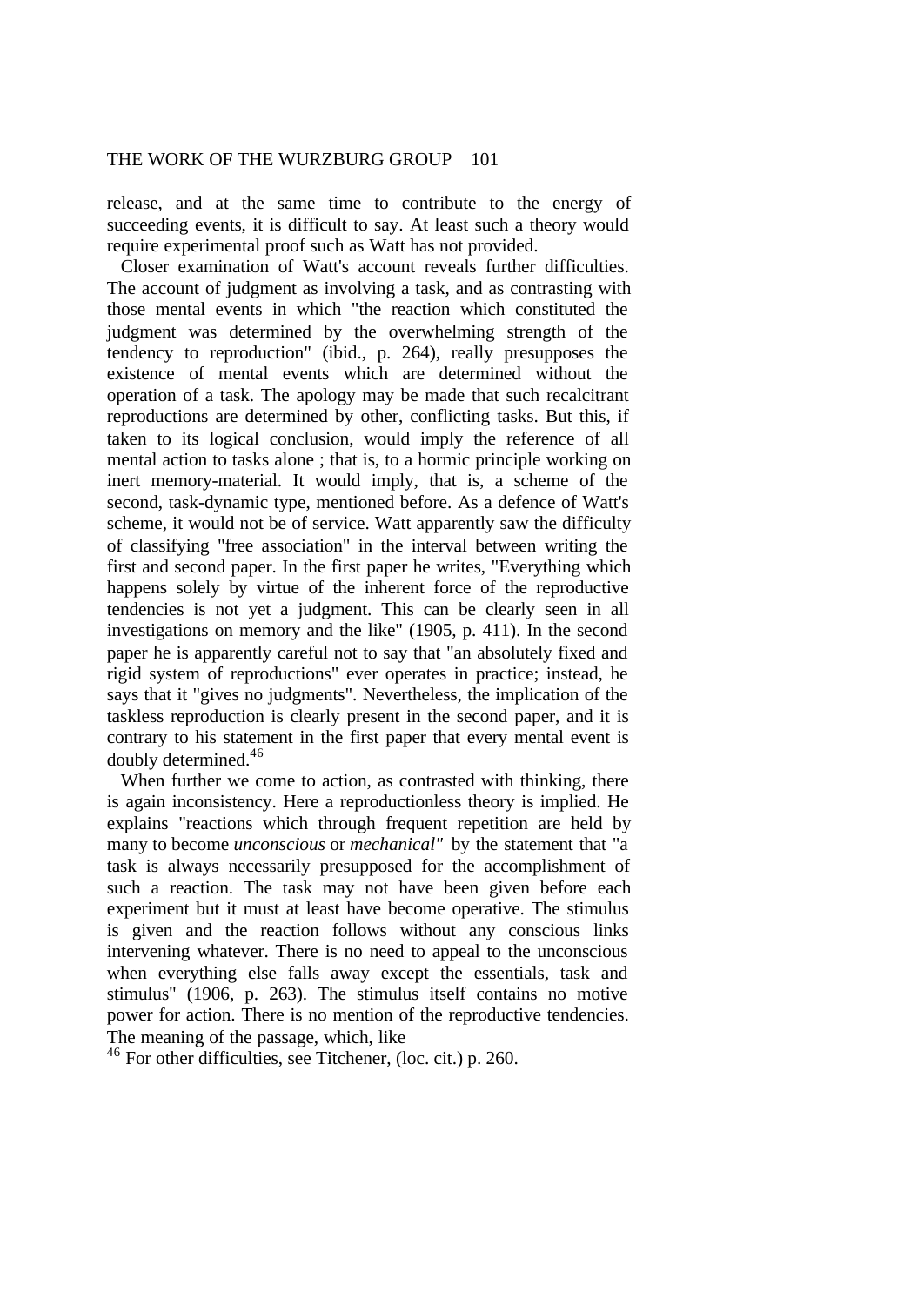all others taken for criticism of Watt's theory, is from the second abstracted paper, and thus represents the writer's mature opinion, must be that the task is the motor, to use a term of Lewin's. That is to say, that the reaction experiment, after practice, becomes taskdynamic. Once again, an apology is possible. It may be said that by frequent association with the action in question the stimulus has acquired reproductive tendencies, that is to say, reproductive of action, not thought, and that the learned, automatic reaction is the product of the particular task and the reproductive tendencies in question. This was certainly not in Watt's mind. The whole passage is intended to show that in such reactions everything falls away but the task and the perceived signal for action. But apart from what he intended, it is doubtful whether the apology would hold good. For the essence of the reaction experiment is that an originally indifferent stimulus—that is, one with no adherent reproductive tendencies acquired by sheer association—does, by virtue of a specific task, come to set off a reaction. That is to say, it is not necessary that the task shall find appropriate reproductive tendencies in order that it shall function for the first time at least. It is abusing the concept of the reproductive tendency to maintain that, on the first occasion of reaction, the stimulus acquires adherent reproductive tendencies to action when the instructions are given, and before the experience of its perception has ever occurred together with the action. The only way in which on the conventional theory reproductive tendencies to action can be acquired by the stimulus as perceived is for the action to occur simultaneously with the mental event of perceiving the stimulus. Association by contrast or similarity is not admitted by Watt (ibid., p. 261). But actually it should not be necessary once more to apologize for the fictitious apology which we have put into Watt's mind, and which was obviously not there when he made an abstract of his argument in 1906. The passage is obviously a plea for the taskdynamic nature of mechanized motor reactions. Rather than attempt to patch up Watt's avowed theory by questionable emendations, which certainly did not occur to him at the time, it seems better to pay him the compliment of assuming that he was a good enough man of science momentarily to forget his theory in the face of what seemed to be fact. The doctrine of presentations, at least in the form in which Watt assumed it, must come up against difficulties when action is to be explained. Once more, it is a doctrine of mental action in a closed system, and contains no provision within itself for reaching out beyond its confines into action and the object-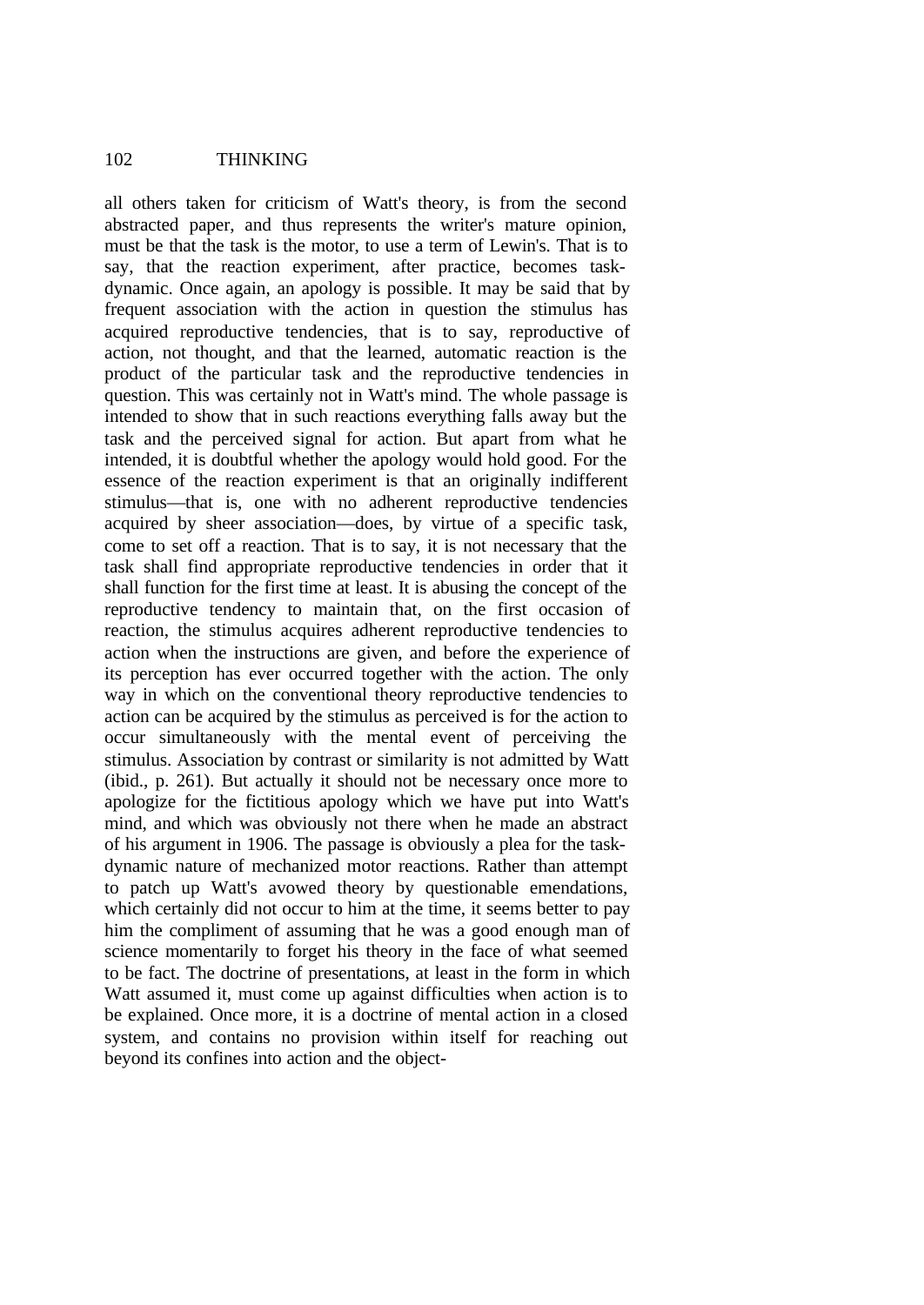ive world. This we have already seen illustrated in our criticism of the Wurzbürg theory of judgment and of Ach's determining tendencies. Watt's theory would explain why, on perception of the stimulus, the thought of action might come into the subject's mind; it does not explain why action takes place. For that some fresh principle is necessary.<sup>47</sup>

Thus Watt professes to hold what we have called a contributory theory of mental energetics, one which derives motive power in the kind of experiment which he performed, and for all mental events, summatively from task and reproductive tendency, with the possibility that these may function in opposite senses. Actually, his explanations of specific points imply that some mental events are task-dynamic, while others are bond-dynamic, each of which possibilities is irreconcilable with the contributory theory. Whether the contributory theory, in its simplest form or modified in some way, can be made to fit all facts of mental life, is not here discussed. The point will be elaborated later in this book. At least Watt has not succeeded in showing experimentally that this theory is a necessary and adequate explanation for the motivation of all mental events.

There is no doubt that Watt was handicapped, as was Ach, by an uncritical acceptance of current presentational psychology and all that this implied. Accepting this theory as axiomatic, and finding a residue which it did not explain, he equated the latter with the task. This appears to be the ultimate argument. It can be seen clearly exhibited in Watt's own summary, from which have been taken most of the quotations of the last few pages. He states first that the task is found to have an influence on the nature of each subject's experiences, whether, for example, they are predominantly visual or not; the same influence is exerted on the duration of the reactions, but the percentage of complex reproductions, those with intervening mental events, is independent of the task's nature. And as quoted before: "The number of tendencies to reproduction which diverge from any one stimulus must depend on the number of ideas with which the stimulus is associated. It is impossible to conceive how the task should change these, as an association must be presupposed before the task working with the stimulus could produce any reaction. The occurrence of a complex representation would depend then on the nature of the stimulus word given and not on the task. The influence of the *task* has therefore to be carefully distinguished from that of the *stimulus"* (1906, p. 259. Watt's italics). Here it is first stated that <sup>47</sup> As e.g. the now discredited ideo-motor theory.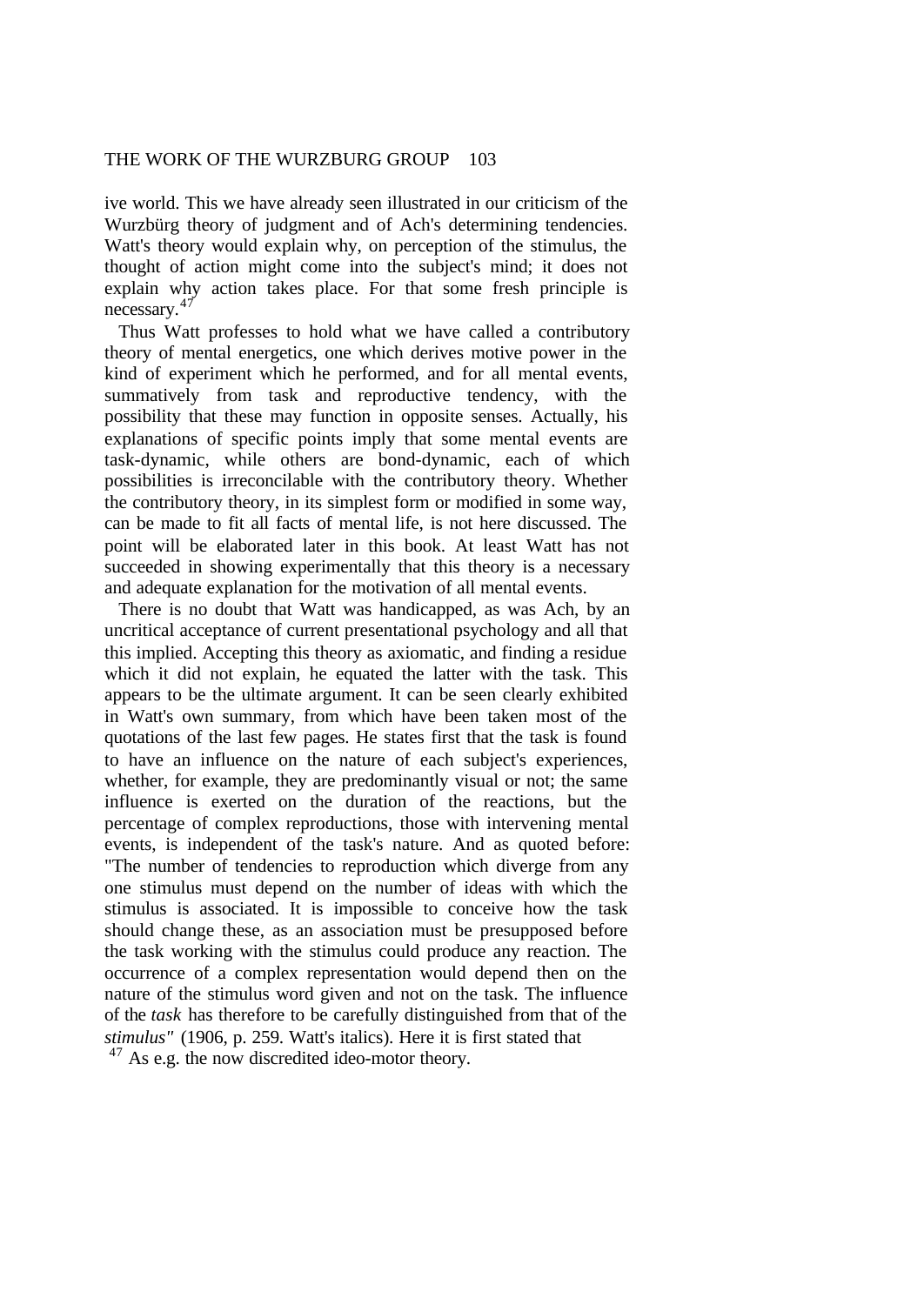association must be presupposed before the "task working on the stimulus could produce any reaction". That is to say, the distinction of task and reproductive tendencies is first laid down as axiomatic. Then it is argued that *therefore* we must distinguish the task from the reproductive tendencies. The question is begged. This, it should be noted, is the first of the two critical points of his argument, the point that is, where he explicitly attempts to show that his experimental results demand the separation of reproductive tendency from task.

## *Estimate of the Wurzbürg Experiments on Motive*

It cannot be said, then, that either Ach or Watt has succeeded in giving experimental proof of either the necessity or the adequacy of the summative combination of task or purpose and the reproductive tendency as an explanation of the mechanics of mental life. Nevertheless, their contribution is great, both historically and for present-day psychology. They have shown alike the inadequacy of the presentationism current in their day, and the great importance for mental life of factors of which we are not conscious. They showed, or at least Ach did so, that non-associational factors can influence perception. Most important of all, they brought into the laboratory the fact that the process of thinking was directed, controlled, "determined" by machinery of the working of which we are largely unconscious. All this was no doubt known before. But Watt and Ach demonstrated it under experimental conditions which, if they fall short when judged by modern standards, are at least very much better controlled than anything hitherto attempted. Their enthusiasm, their patient work and their hard thinking have shown that it is possible to employ the experimental method in the investigation of the mechanism of thought. Most important of all, they introduced into experimental psychology the problem of "motive." There is nobody who reads the accounts of their detailed and laborious investigations but will come away with a very high respect for the quality of these two men, and a conviction of the importance of their work for today's psychology, fifty years later. It seems probable that they saw the problem in terms at once too complex and too simple—too complex because of the machinery of reproductive tendencies and presentations with which they encumbered it, too simple because of the abstract nature of the experimental situations they employed. But they were the first to examine motive in the laboratory: Watt was the first actually to relate the nature of the thought-process with the nature of the motive, he and Ach the first